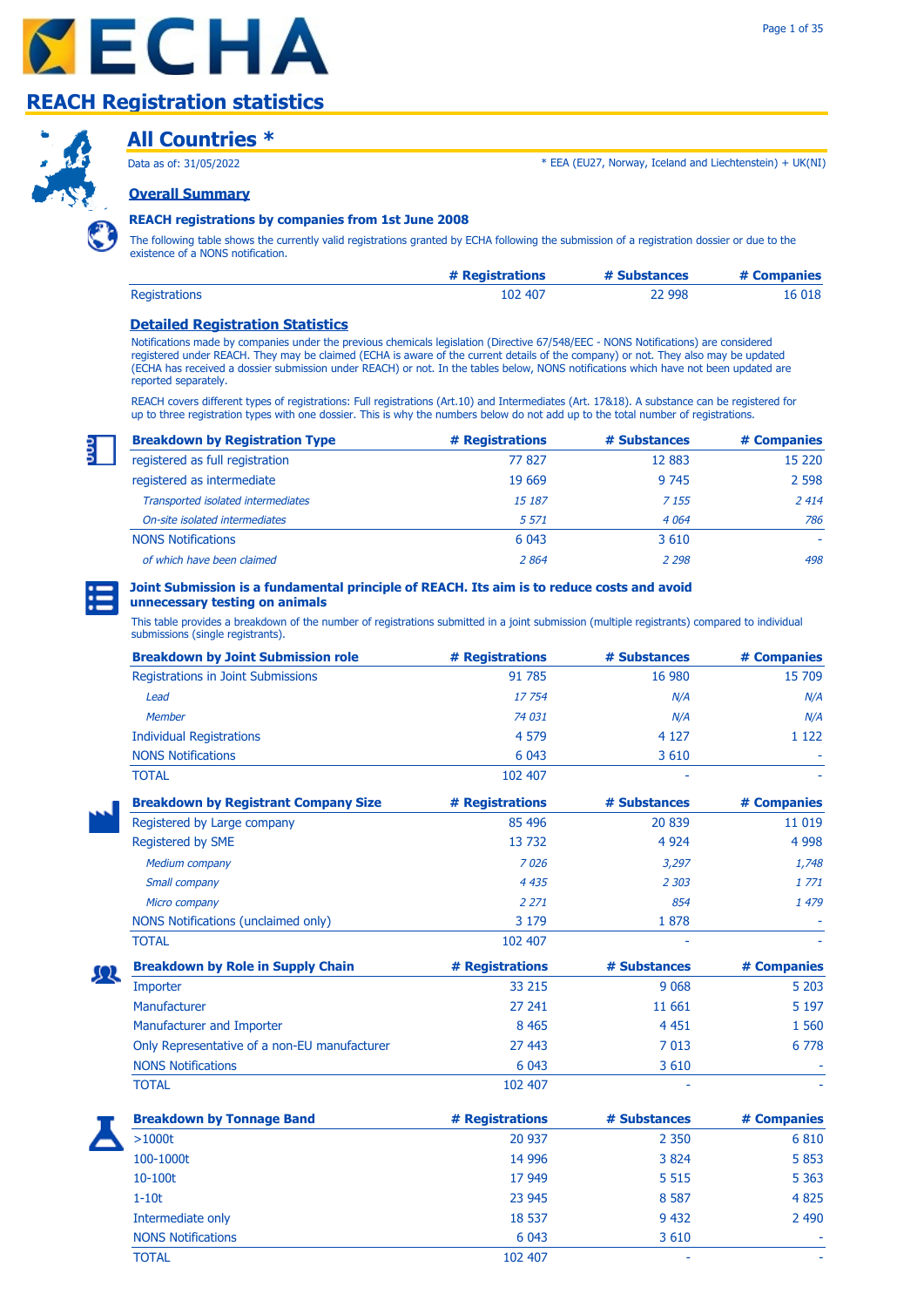



# **All Countries \***

EEA (EU27, Norway, Iceland and Liechtenstein) + UK(NI)

The following table is based on currently valid registrations under REACH. Unclaimed NONS are not included.

| <b>Country name</b>               | # Registrations | # Substances | # Companies |
|-----------------------------------|-----------------|--------------|-------------|
| Germany                           | 27 402          | 11 3 29      | 3 2 0 3     |
| France                            | 11 078          | 5 6 3 1      | 1 4 8 9     |
| Netherlands                       | 10 490          | 4 4 0 3      | 1 1 7 9     |
| Italy                             | 9 0 1 6         | 4711         | 1 2 6 5     |
| Spain                             | 7 9 6 0         | 4 2 2 3      | 1 1 8 9     |
| <b>Belgium</b>                    | 7866            | 3 8 2 4      | 887         |
| <b>Ireland</b>                    | 7 5 3 7         | 3 2 0 2      | 2 5 0 1     |
| Sweden                            | 2 9 2 6         | 1898         | 498         |
| Poland                            | 2 100           | 1 0 1 0      | 678         |
| Finland                           | 1963            | 1 0 7 1      | 468         |
| Hungary                           | 1 6 9 4         | 1 2 2 2      | 181         |
| <b>Czech Republic</b>             | 1 6 5 5         | 1 1 8 4      | 310         |
| Austria                           | 1 4 4 5         | 1 0 1 9      | 237         |
| Luxembourg                        | 810             | 528          | 179         |
| Greece                            | 808             | 329          | 412         |
| <b>Bulgaria</b>                   | 616             | 276          | 285         |
| <b>Denmark</b>                    | 604             | 456          | 137         |
| Romania                           | 517             | 328          | 132         |
| <b>Norway</b>                     | 481             | 328          | 109         |
| Portugal                          | 439             | 302          | 129         |
| Slovakia                          | 338             | 269          | 85          |
| Estonia                           | 287             | 209          | 89          |
| Slovenia                          | 275             | 208          | 73          |
| Lithuania                         | 259             | 154          | 90          |
| Cyprus                            | 163             | 73           | 89          |
| Latvia                            | 157             | 126          | 43          |
| Croatia                           | 131             | 117          | 26          |
| United Kingdom (Northern Ireland) | 78              | 73           | 15          |
| Malta                             | 61              | 57           | 21          |
| Liechtenstein                     | 46              | 40           | 9           |
| <b>Iceland</b>                    | 26              | $17\,$       | 9           |
| <b>TOTAL</b>                      | 99 228          | $\Box$       | 16 017      |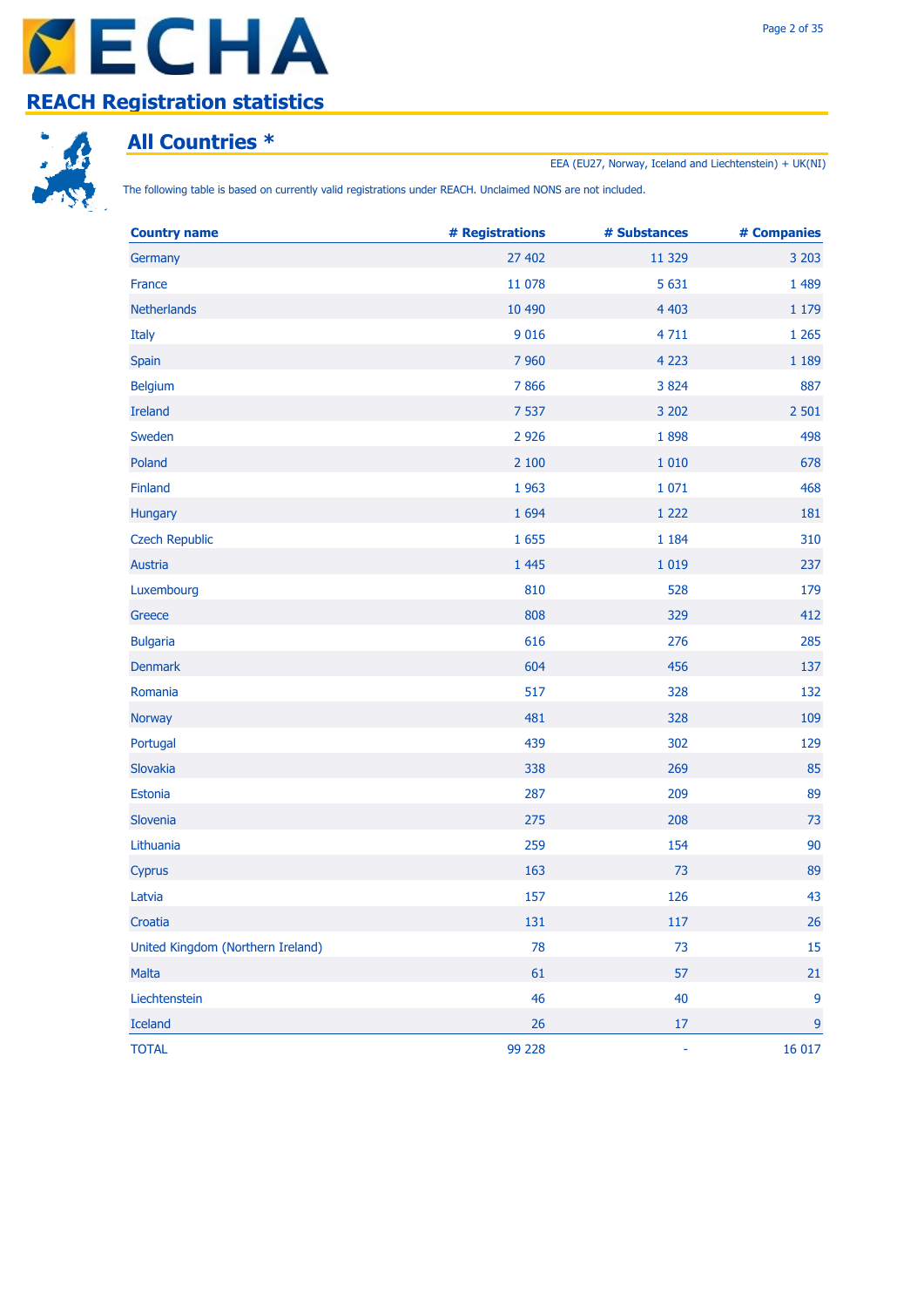



### **All Countries \***

EEA (EU27, Norway, Iceland and Liechtenstein) + UK(NI)

The following table is based on currently valid registrations under REACH. Unclaimed NONS are not included.

| <b>Most frequently registered Substances</b> | # Registrations |
|----------------------------------------------|-----------------|
| ethanol                                      | 709             |
| calcium dihydroxide                          | 578             |
| iron                                         | 539             |
| ethylene oxide                               | 526             |
| ethylene                                     | 454             |
| Charcoal                                     | 419             |
| aluminium oxide                              | 414             |
| aluminium                                    | 388             |
| methyloxirane                                | 358             |
| styrene                                      | 358             |
| silicon dioxide                              | 344             |
| propene                                      | 339             |
| calcium sulphate                             | 326             |
| titanium dioxide                             | 317             |
| sodium hydroxide                             | 312             |
| ethane-1,2-diol                              | 311             |
| silicon                                      | 301             |
| methanol                                     | 286             |
| calcium oxide                                | 278             |
| propane-1,2-diol                             | 277             |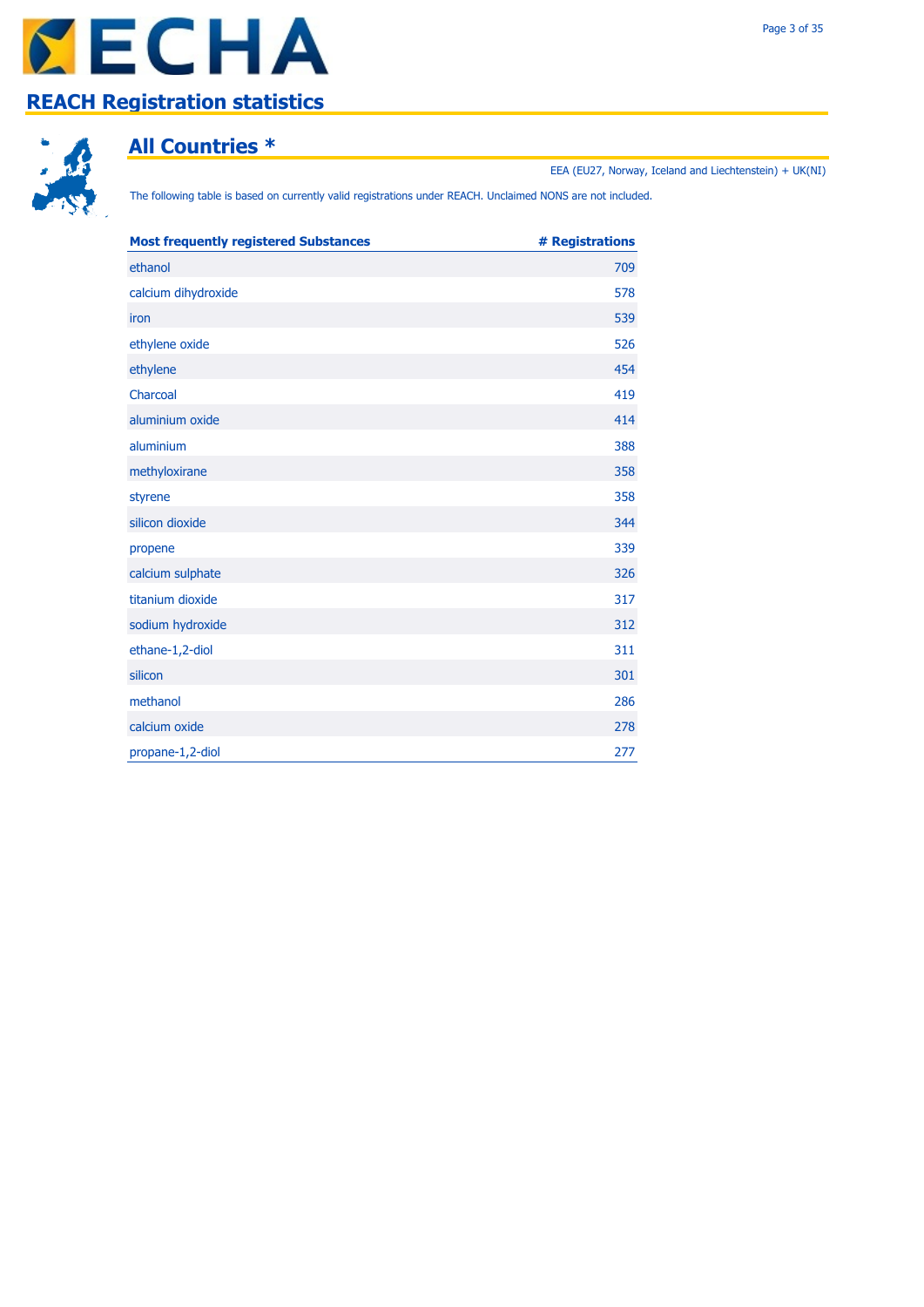



### **All Countries \***

\* EEA (EU27, Norway, Iceland and Liechtenstein) + UK(NI)

Number of companies per size per country and percentage of SME companies per country, based on currently valid registrations.

| <b>Country name</b>               | # All sizes | # Large | # SME          | # Medium         | # Small                 | # Micro         | <b>SME %</b> |
|-----------------------------------|-------------|---------|----------------|------------------|-------------------------|-----------------|--------------|
| Austria                           | 237         | 167     | 70             | 32               | 26                      | 12              | 29.54%       |
| <b>Belgium</b>                    | 887         | 734     | 153            | 74               | 52                      | 27              | 17.25%       |
| <b>Bulgaria</b>                   | 285         | 72      | 213            | 23               | 51                      | 139             | 74.74%       |
| Croatia                           | 26          | 16      | 10             | $\overline{4}$   | $\overline{4}$          | $\overline{2}$  | 38.46%       |
| Cyprus                            | 89          | 46      | 43             | $\boldsymbol{6}$ | 10                      | 27              | 48.31%       |
| <b>Czech Republic</b>             | 310         | 196     | 114            | 57               | 39                      | 18              | 36.77%       |
| <b>Denmark</b>                    | 137         | 84      | 53             | 13               | 20                      | 20              | 38.69%       |
| Estonia                           | 89          | 63      | 26             | $10\,$           | $6\phantom{1}6$         | 10              | 29.21%       |
| Finland                           | 468         | 396     | 72             | 27               | 25                      | 20              | 15.38%       |
| France                            | 1 4 8 9     | 1 0 1 2 | 477            | 163              | 145                     | 169             | 32.03%       |
| Germany                           | 3 2 0 3     | 2 2 9 7 | 906            | 372              | 336                     | 198             | 28.29%       |
| Greece                            | 412         | 94      | 318            | 21               | 46                      | 251             | 77.18%       |
| Hungary                           | 181         | 90      | 91             | 25               | 24                      | 42              | 50.28%       |
| <b>Iceland</b>                    | 9           | 7       | $\overline{2}$ | $\pmb{0}$        | $\overline{2}$          | $\bf{0}$        | 22.22%       |
| <b>Ireland</b>                    | 2 5 0 1     | 2 2 2 3 | 278            | 111              | 115                     | 52              | 11.12%       |
| Italy                             | 1 2 6 5     | 692     | 573            | 226              | 248                     | 99              | 45.30%       |
| Latvia                            | 43          | 12      | 31             | $\overline{7}$   | 13                      | 11              | 72.09%       |
| Liechtenstein                     | 9           | 4       | 5              | $\overline{2}$   | 1                       | $\overline{2}$  | 55.56%       |
| Lithuania                         | 90          | 44      | 46             | 13               | 19                      | 14              | 51.11%       |
| Luxembourg                        | 179         | 136     | 43             | 22               | 17                      | $\overline{4}$  | 24.02%       |
| <b>Malta</b>                      | 21          | 16      | 5              | $\mathbf{1}$     | $\overline{3}$          | $\mathbf{1}$    | 23.81%       |
| <b>Netherlands</b>                | 1 179       | 959     | 220            | 90               | 90                      | 40              | 18.66%       |
| Norway                            | 109         | 85      | 24             | $\overline{7}$   | $\overline{9}$          | $\bf 8$         | 22.02%       |
| Poland                            | 678         | 318     | 360            | 100              | 134                     | 126             | 53.10%       |
| Portugal                          | 129         | 77      | 52             | 15               | 25                      | 12              | 40.31%       |
| Romania                           | 132         | 90      | 42             | 15               | 21                      | $6\phantom{1}6$ | 31.82%       |
| Slovakia                          | 85          | 53      | 32             | 9                | $10\,$                  | 13              | 37.65%       |
| Slovenia                          | 73          | 49      | 24             | $12$             | 8                       | $\overline{4}$  | 32.88%       |
| Spain                             | 1 1 8 9     | 728     | 461            | 164              | 181                     | 116             | 38.77%       |
| Sweden                            | 498         | 248     | 250            | 127              | 88                      | 35              | 50.20%       |
| United Kingdom (Northern Ireland) | 15          | 11      | $\overline{4}$ | $\pmb{0}$        | $\overline{\mathbf{3}}$ | 1               | 26.67%       |
| <b>TOTAL</b>                      | 16 017      | 11 019  | 4 9 9 8        | 1748             | 1771                    | 1 479           | 31.20%       |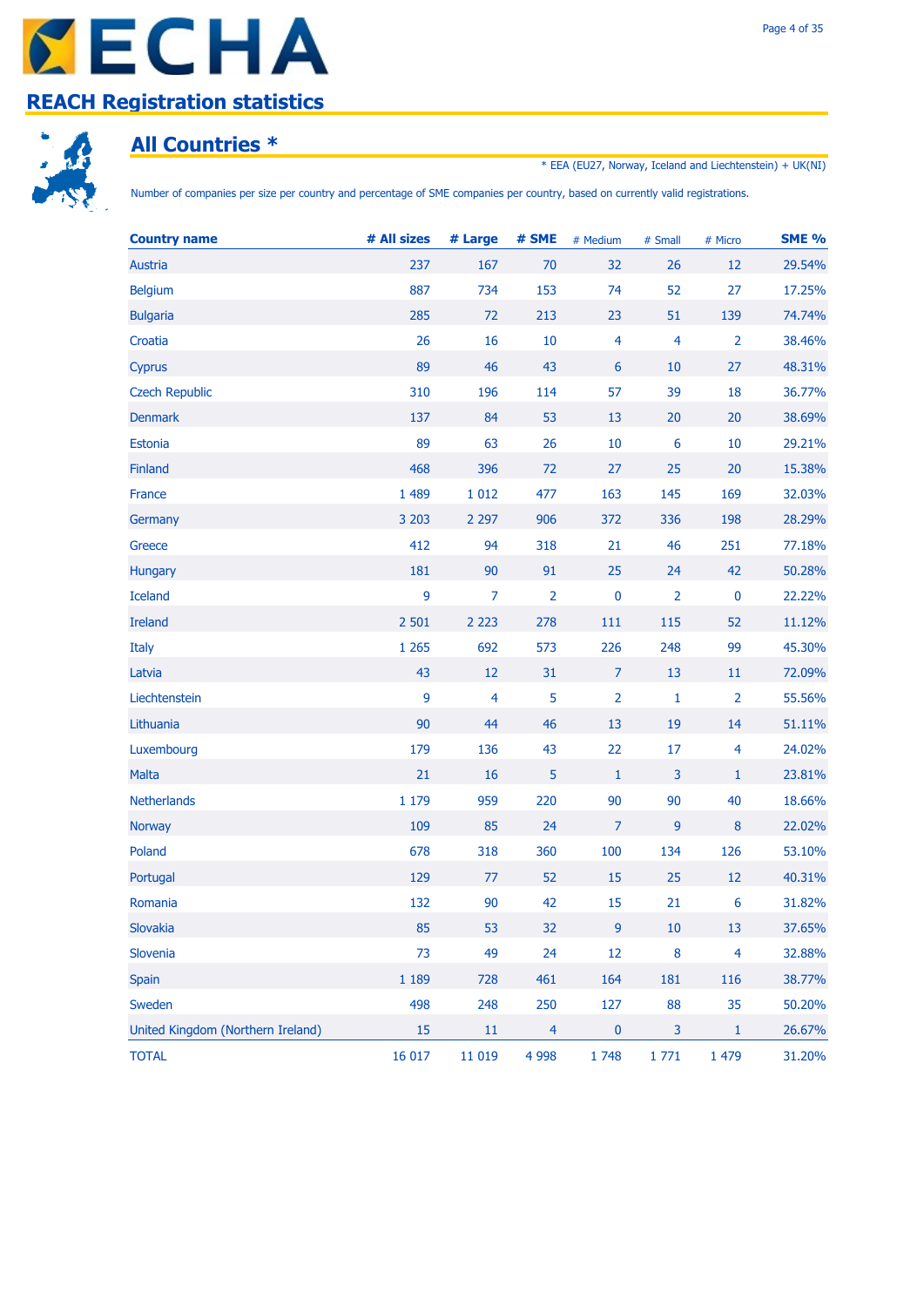### **Austria**

Data as of: 31/05/2022

### **Overall Summary**

### **REACH registrations by companies from 1st June 2008**

The following table shows the currently valid registrations granted by ECHA following the submission of a registration dossier or due to the existence of a NONS notification.

|                      | # Registrations | # Substances | # Companies |
|----------------------|-----------------|--------------|-------------|
| <b>Registrations</b> | 465             | 1 030        | 238         |

#### **Detailed Registration Statistics**

Notifications made by companies under the previous chemicals legislation (Directive 67/548/EEC - NONS Notifications) are considered registered under REACH. They may be claimed (ECHA is aware of the current details of the company) or not. They also may be updated (ECHA has received a dossier submission under REACH) or not. In the tables below, NONS notifications which have not been updated are reported separately.

REACH covers different types of registrations: Full registrations (Art.10) and Intermediates (Art. 17&18). A substance can be registered for up to three registration types with one dossier. This is why the numbers below do not add up to the total number of registrations.

| <b>Breakdown by Registration Type</b> | # Registrations | # Substances | # Companies |
|---------------------------------------|-----------------|--------------|-------------|
| registered as full registration       | 1 1 2 5         | 734          | 228         |
| registered as intermediate            | 301             | 282          | 38          |
| Transported isolated intermediates    | 199             | 189          | 30          |
| On-site isolated intermediates        | 109             | 104          | 21          |
| <b>NONS Notifications</b>             | 55              | 51           |             |
| of which have been claimed            | 35              | 35           | 8           |

#### **Joint Submission is a fundamental principle of REACH. Its aim is to reduce costs and avoid**

**unnecessary testing on animals** 

| <b>Breakdown by Joint Submission role</b>    | # Registrations | # Substances | # Companies |
|----------------------------------------------|-----------------|--------------|-------------|
| Registrations in Joint Submissions           | 1 3 3 5         | 913          | 231         |
| Lead                                         | 228             | N/A          | N/A         |
| <b>Member</b>                                | 1 107           | N/A          | N/A         |
| <b>Individual Registrations</b>              | 75              | 75           | 17          |
| <b>NONS Notifications</b>                    | 55              | 51           |             |
| <b>TOTAL</b>                                 | 1 4 6 5         |              |             |
| <b>Breakdown by Registrant Company Size</b>  | # Registrations | # Substances | # Companies |
| Registered by Large company                  | 1 2 5 3         | 940          | 167         |
| Registered by SME                            | 192             | 135          | 70          |
| Medium company                               | 113             | 80           | 32          |
| Small company                                | 63              | 56           | 26          |
| Micro company                                | 16              | 14           | 12          |
| <b>NONS Notifications (unclaimed only)</b>   | 20              | 17           |             |
| <b>TOTAL</b>                                 | 1 4 6 5         |              |             |
| <b>Breakdown by Role in Supply Chain</b>     | # Registrations | # Substances | # Companies |
| Importer                                     | 430             | 330          | 89          |
| Manufacturer                                 | 527             | 428          | 115         |
| Manufacturer and Importer                    | 153             | 126          | 40          |
| Only Representative of a non-EU manufacturer | 300             | 251          | 38          |
| <b>NONS Notifications</b>                    | 55              | 51           |             |
| <b>TOTAL</b>                                 | 1 4 6 5         |              |             |
| <b>Breakdown by Tonnage Band</b>             | # Registrations | # Substances | # Companies |
| $>1000t$                                     | 373             | 199          | 140         |
| 100-1000t                                    | 200             | 155          | 92          |
| 10-100t                                      | 191             | 175          | 69          |
| $1-10t$                                      | 361             | 317          | 59          |
| Intermediate only                            | 285             | 267          | 38          |
| <b>NONS Notifications</b>                    | 55              | 51           |             |
| <b>TOTAL</b>                                 | 1 4 6 5         |              |             |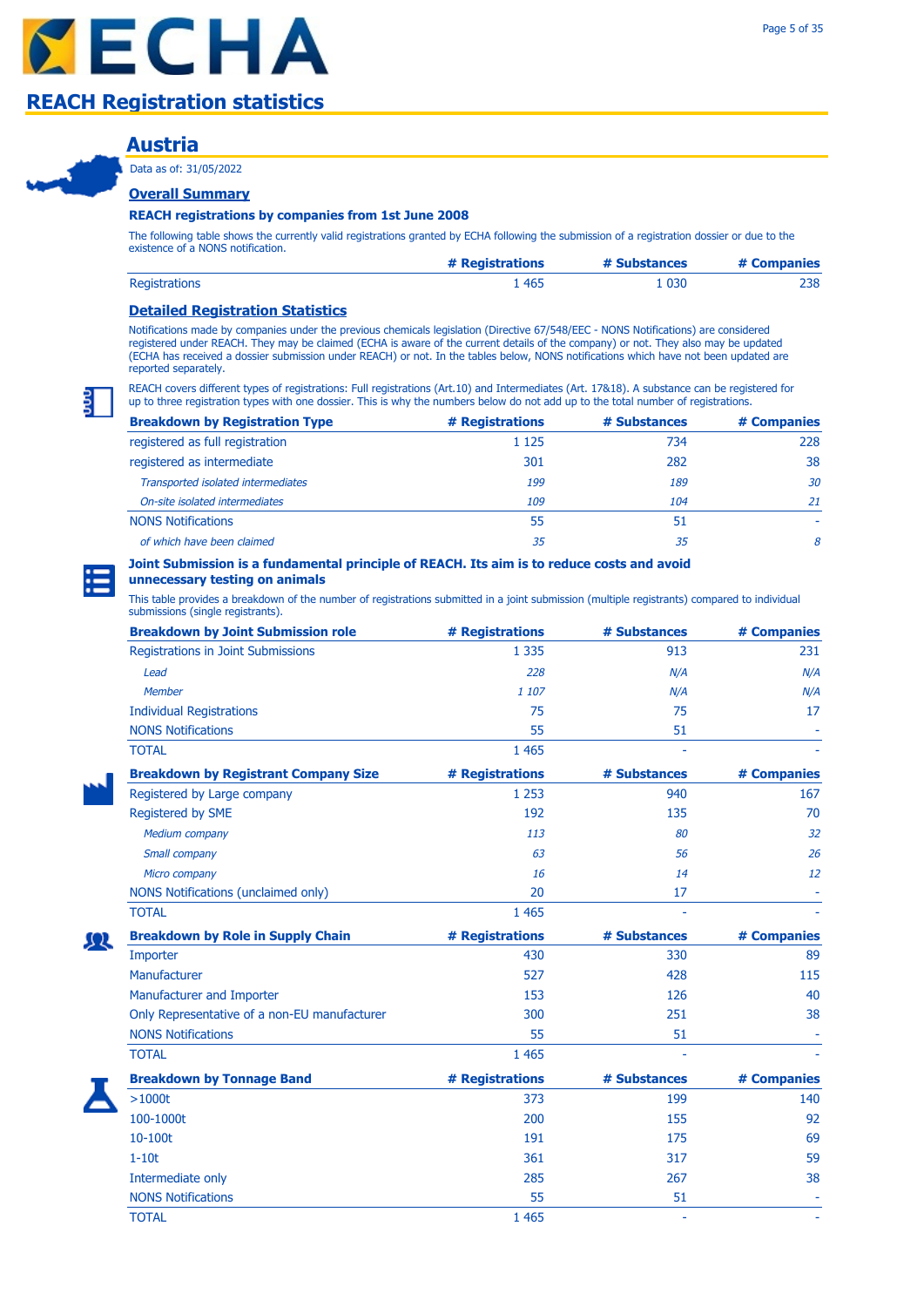### **Belgium** Data as of: 31/05/2022

### **Overall Summary**

### **REACH registrations by companies from 1st June 2008**

The following table shows the currently valid registrations granted by ECHA following the submission of a registration dossier or due to the existence of a NONS notification.

|                      | # Registrations | # Substances | # Companies |
|----------------------|-----------------|--------------|-------------|
| <b>Registrations</b> | २ 136           | 3 975        | 888         |

### **Detailed Registration Statistics**

Notifications made by companies under the previous chemicals legislation (Directive 67/548/EEC - NONS Notifications) are considered registered under REACH. They may be claimed (ECHA is aware of the current details of the company) or not. They also may be updated (ECHA has received a dossier submission under REACH) or not. In the tables below, NONS notifications which have not been updated are reported separately.

REACH covers different types of registrations: Full registrations (Art.10) and Intermediates (Art. 17&18). A substance can be registered for up to three registration types with one dossier. This is why the numbers below do not add up to the total number of registrations.

| <b>Breakdown by Registration Type</b> | # Registrations | # Substances | # Companies |
|---------------------------------------|-----------------|--------------|-------------|
| registered as full registration       | 6812            | 3 0 8 6      | 858         |
| registered as intermediate            | 961             | 802          | 172         |
| Transported isolated intermediates    | 854             | 705          | 162         |
| On-site isolated intermediates        | 129             | 123          | 43          |
| <b>NONS Notifications</b>             | 456             | 361          |             |
| of which have been claimed            | 186             | 182          | 45          |

#### **Joint Submission is a fundamental principle of REACH. Its aim is to reduce costs and avoid unnecessary testing on animals**

| <b>Breakdown by Joint Submission role</b>    | # Registrations | # Substances | # Companies |
|----------------------------------------------|-----------------|--------------|-------------|
| Registrations in Joint Submissions           | 7 3 3 2         | 3 3 2 4      | 875         |
| Lead                                         | 1 1 6 5         | N/A          | N/A         |
| Member                                       | 6 1 6 7         | N/A          | N/A         |
| <b>Individual Registrations</b>              | 348             | 341          | 86          |
| <b>NONS Notifications</b>                    | 456             | 361          |             |
| <b>TOTAL</b>                                 | 8 1 3 6         |              |             |
| <b>Breakdown by Registrant Company Size</b>  | # Registrations | # Substances | # Companies |
| Registered by Large company                  | 7 4 1 5         | 3 6 7 9      | 734         |
| Registered by SME                            | 451             | 347          | 153         |
| <b>Medium company</b>                        | 286             | 238          | 74          |
| Small company                                | 123             | 115          | 52          |
| Micro company                                | 42              | 35           | 27          |
| NONS Notifications (unclaimed only)          | 270             | 216          |             |
| <b>TOTAL</b>                                 | 8 1 3 6         |              |             |
| <b>Breakdown by Role in Supply Chain</b>     | # Registrations | # Substances | # Companies |
| Importer                                     | 2 4 3 2         | 1 5 6 8      | 304         |
| Manufacturer                                 | 1 5 2 2         | 1 2 2 1      | 202         |
| Manufacturer and Importer                    | 543             | 465          | 107         |
| Only Representative of a non-EU manufacturer | 3 1 8 3         | 1 6 3 2      | 467         |
| <b>NONS Notifications</b>                    | 456             | 361          |             |
| <b>TOTAL</b>                                 | 8 1 3 6         |              |             |
| <b>Breakdown by Tonnage Band</b>             | # Registrations | # Substances | # Companies |
| $>1000t$                                     | 1 6 6 8         | 791          | 434         |
| 100-1000t                                    | 1 2 7 5         | 889          | 361         |
| 10-100t                                      | 1616            | 1 1 1 3      | 340         |
| $1-10t$                                      | 2 2 5 3         | 1 4 5 8      | 356         |
| Intermediate only                            | 868             | 734          | 159         |
|                                              |                 |              |             |
| <b>NONS Notifications</b>                    | 456             | 361          |             |
| <b>TOTAL</b>                                 | 8 1 3 6         |              |             |

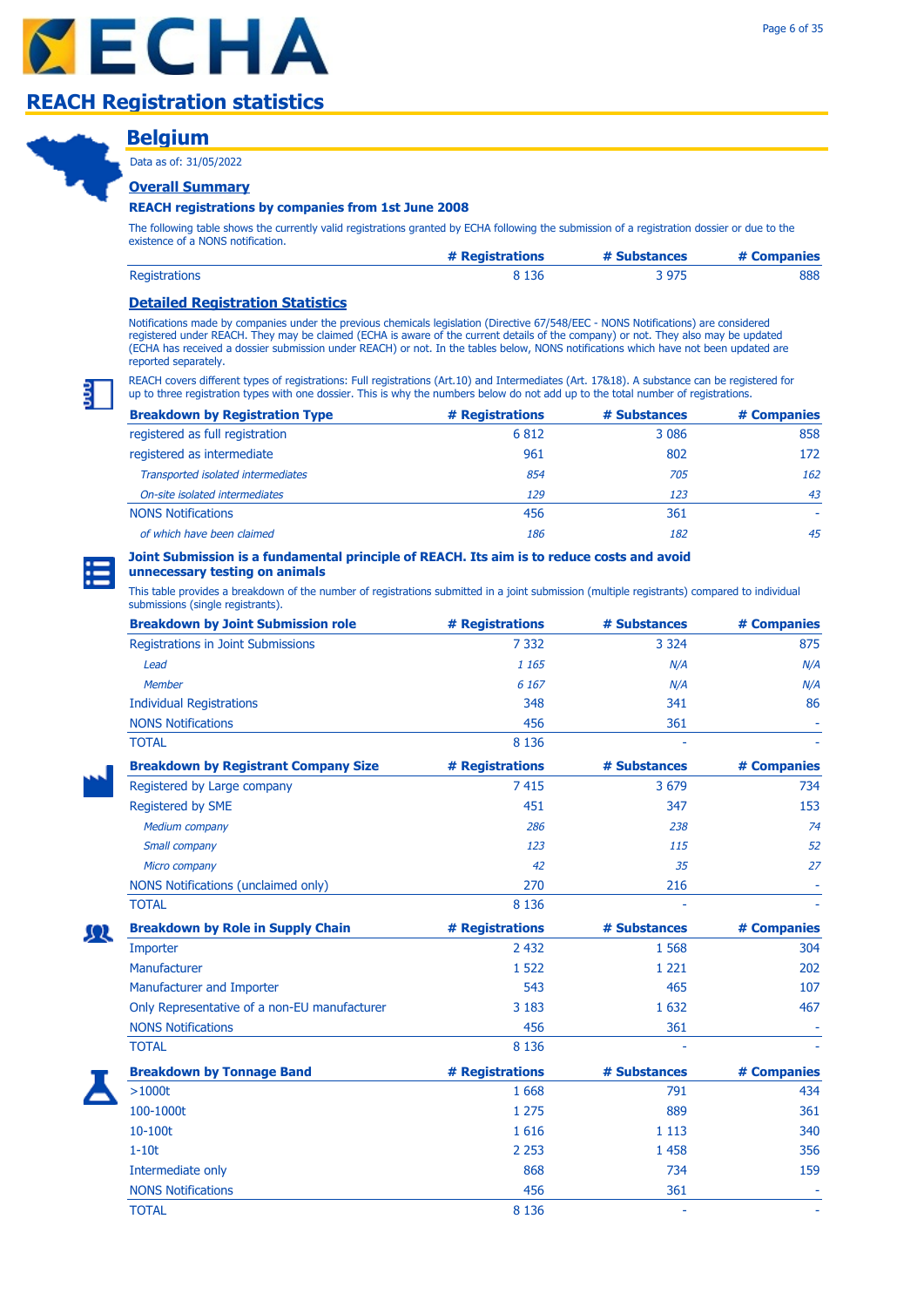### **Bulgaria**

Data as of: 31/05/2022

### **Overall Summary**

### **REACH registrations by companies from 1st June 2008**

The following table shows the currently valid registrations granted by ECHA following the submission of a registration dossier or due to the existence of a NONS notification.

|                      | # Registrations | # Substances | # Companies |
|----------------------|-----------------|--------------|-------------|
| <b>Registrations</b> |                 |              | 285         |

### **Detailed Registration Statistics**

Notifications made by companies under the previous chemicals legislation (Directive 67/548/EEC - NONS Notifications) are considered registered under REACH. They may be claimed (ECHA is aware of the current details of the company) or not. They also may be updated (ECHA has received a dossier submission under REACH) or not. In the tables below, NONS notifications which have not been updated are reported separately.

REACH covers different types of registrations: Full registrations (Art.10) and Intermediates (Art. 17&18). A substance can be registered for up to three registration types with one dossier. This is why the numbers below do not add up to the total number of registrations.

| <b>Breakdown by Registration Type</b> | # Registrations | # Substances | # Companies |
|---------------------------------------|-----------------|--------------|-------------|
| registered as full registration       | 549             | 220          | 281         |
| registered as intermediate            | 68              | 63           | 14          |
| Transported isolated intermediates    | 42              | 38           | 12          |
| On-site isolated intermediates        | 28              | 28           |             |
| <b>NONS Notifications</b>             | 0               |              |             |
| of which have been claimed            |                 |              | 0           |

### **Joint Submission is a fundamental principle of REACH. Its aim is to reduce costs and avoid**

### **unnecessary testing on animals**

| <b>Breakdown by Joint Submission role</b>    | # Registrations | # Substances | # Companies |
|----------------------------------------------|-----------------|--------------|-------------|
| <b>Registrations in Joint Submissions</b>    | 607             | 272          | 280         |
| Lead                                         | 31              | N/A          | N/A         |
| <b>Member</b>                                | 576             | N/A          | N/A         |
| <b>Individual Registrations</b>              | 9               | 5            | 8           |
| <b>NONS Notifications</b>                    | 0               | 0            |             |
| <b>TOTAL</b>                                 | 616             |              |             |
| <b>Breakdown by Registrant Company Size</b>  | # Registrations | # Substances | # Companies |
| Registered by Large company                  | 346             | 232          | 72          |
| Registered by SME                            | 270             | 74           | 213         |
| <b>Medium company</b>                        | 31              | 19           | 23          |
| Small company                                | 64              | 22           | 51          |
| Micro company                                | 175             | 45           | 139         |
| NONS Notifications (unclaimed only)          | 0               | 0            |             |
| <b>TOTAL</b>                                 | 616             |              |             |
| <b>Breakdown by Role in Supply Chain</b>     | # Registrations | # Substances | # Companies |
| Importer                                     | 126             | 93           | 51          |
| Manufacturer                                 | 340             | 137          | 208         |
| Manufacturer and Importer                    | 34              | 20           | 20          |
| Only Representative of a non-EU manufacturer | 116             | 82           | 19          |
| <b>NONS Notifications</b>                    | $\Omega$        | 0            |             |
| <b>TOTAL</b>                                 | 616             |              |             |
| <b>Breakdown by Tonnage Band</b>             | # Registrations | # Substances | # Companies |
| >1000t                                       | 210             | 101          | 77          |
| 100-1000t                                    | 107             | 53           | 78          |
| 10-100t                                      | 104             | 43           | 85          |
| $1-10t$                                      | 128             | 54           | 84          |
| Intermediate only                            | 67              | 62           | 14          |
| <b>NONS Notifications</b>                    | 0               | 0            |             |
| <b>TOTAL</b>                                 | 616             | ä,           |             |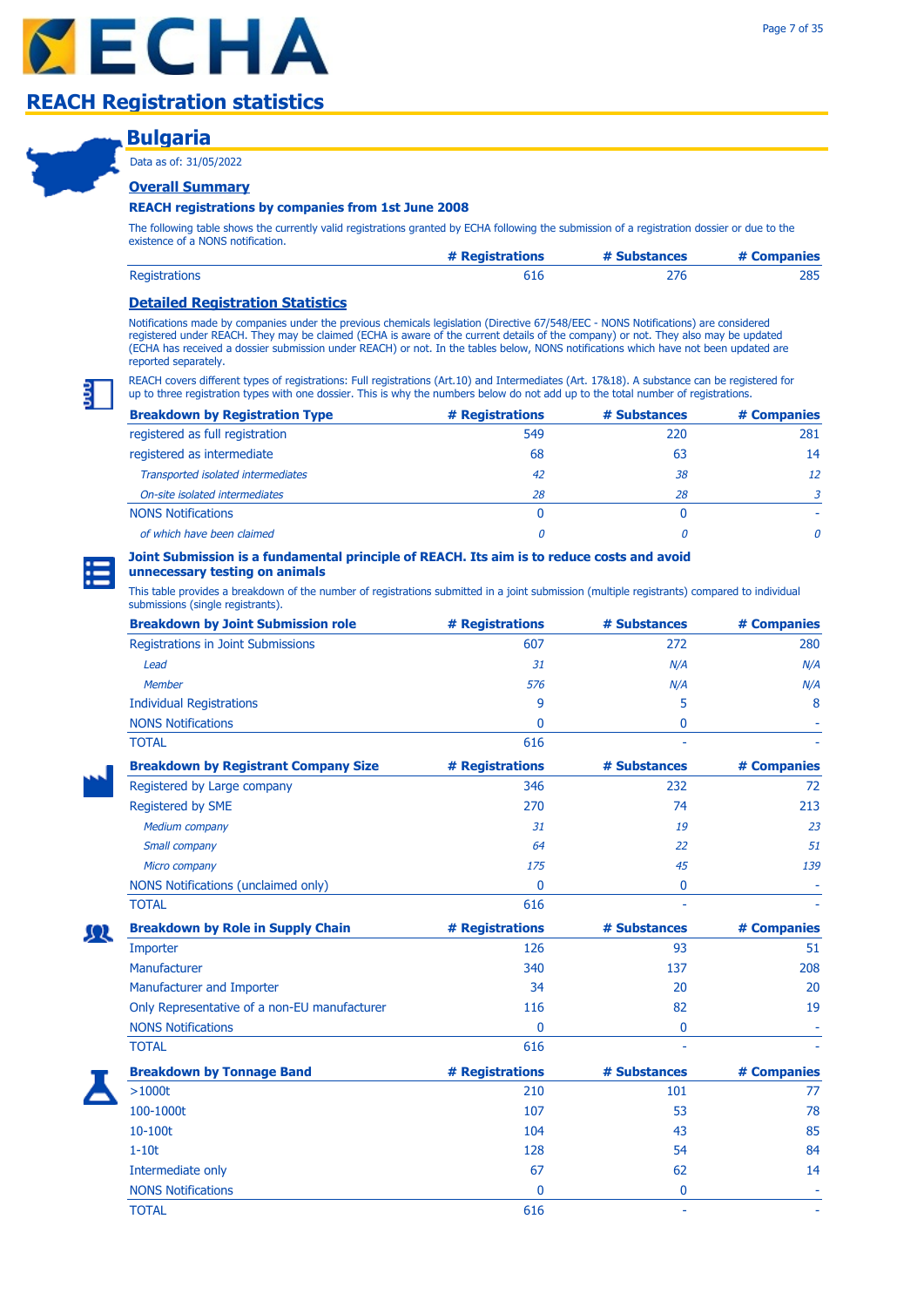Data as of: 31/05/2022

# **Croatia Overall Summary**

### **REACH registrations by companies from 1st June 2008**

The following table shows the currently valid registrations granted by ECHA following the submission of a registration dossier or due to the existence of a NONS notification.

|                      | # Registrations | # Substances | # Companies |
|----------------------|-----------------|--------------|-------------|
| <b>Registrations</b> |                 |              |             |

### **Detailed Registration Statistics**

Notifications made by companies under the previous chemicals legislation (Directive 67/548/EEC - NONS Notifications) are considered registered under REACH. They may be claimed (ECHA is aware of the current details of the company) or not. They also may be updated (ECHA has received a dossier submission under REACH) or not. In the tables below, NONS notifications which have not been updated are reported separately.

REACH covers different types of registrations: Full registrations (Art.10) and Intermediates (Art. 17&18). A substance can be registered for up to three registration types with one dossier. This is why the numbers below do not add up to the total number of registrations.

| <b>Breakdown by Registration Type</b> | # Registrations | # Substances | # Companies |
|---------------------------------------|-----------------|--------------|-------------|
| registered as full registration       | 91              |              | 25          |
| registered as intermediate            | 40              | 40           |             |
| Transported isolated intermediates    | 27              | 27           |             |
| On-site isolated intermediates        | 16              | 16           |             |
| <b>NONS Notifications</b>             | 0               |              |             |
| of which have been claimed            |                 |              |             |

#### **Joint Submission is a fundamental principle of REACH. Its aim is to reduce costs and avoid unnecessary testing on animals**

| <b>Breakdown by Joint Submission role</b>    | # Registrations | # Substances | # Companies    |
|----------------------------------------------|-----------------|--------------|----------------|
| Registrations in Joint Submissions           | 120             | 106          | 26             |
| Lead                                         | 18              | N/A          | N/A            |
| Member                                       | 102             | N/A          | N/A            |
| <b>Individual Registrations</b>              | 11              | 11           | 1              |
| <b>NONS Notifications</b>                    | $\mathbf{0}$    | 0            |                |
| <b>TOTAL</b>                                 | 131             |              |                |
| <b>Breakdown by Registrant Company Size</b>  | # Registrations | # Substances | # Companies    |
| Registered by Large company                  | 117             | 109          | 16             |
| Registered by SME                            | 14              | 12           | 10             |
| Medium company                               | $\overline{z}$  | 7            | $\overline{4}$ |
| Small company                                | 5               | 4            | 4              |
| Micro company                                | $\overline{a}$  | 2            | 2              |
| NONS Notifications (unclaimed only)          | $\mathbf{0}$    | $\bf{0}$     |                |
| <b>TOTAL</b>                                 | 131             |              |                |
| <b>Breakdown by Role in Supply Chain</b>     | # Registrations | # Substances | # Companies    |
| Importer                                     | 35              | 33           | 8              |
| Manufacturer                                 | 59              | 55           | 14             |
| Manufacturer and Importer                    | 12              | 12           | 3              |
| Only Representative of a non-EU manufacturer | 25              | 21           | 7              |
| <b>NONS Notifications</b>                    | $\mathbf{0}$    | 0            |                |
| <b>TOTAL</b>                                 | 131             |              |                |
| <b>Breakdown by Tonnage Band</b>             | # Registrations | # Substances | # Companies    |
| $>1000t$                                     | 70              | 60           | 17             |
| 100-1000t                                    | 3               | 2            | $\overline{2}$ |
| 10-100t                                      | 8               | 8            | 5              |
| $1-10t$                                      | 10              | 10           | 7              |
| Intermediate only                            | 40              | 40           | 1              |
| <b>NONS Notifications</b>                    | $\mathbf{0}$    | 0            |                |
| <b>TOTAL</b>                                 | 131             | ä,           |                |

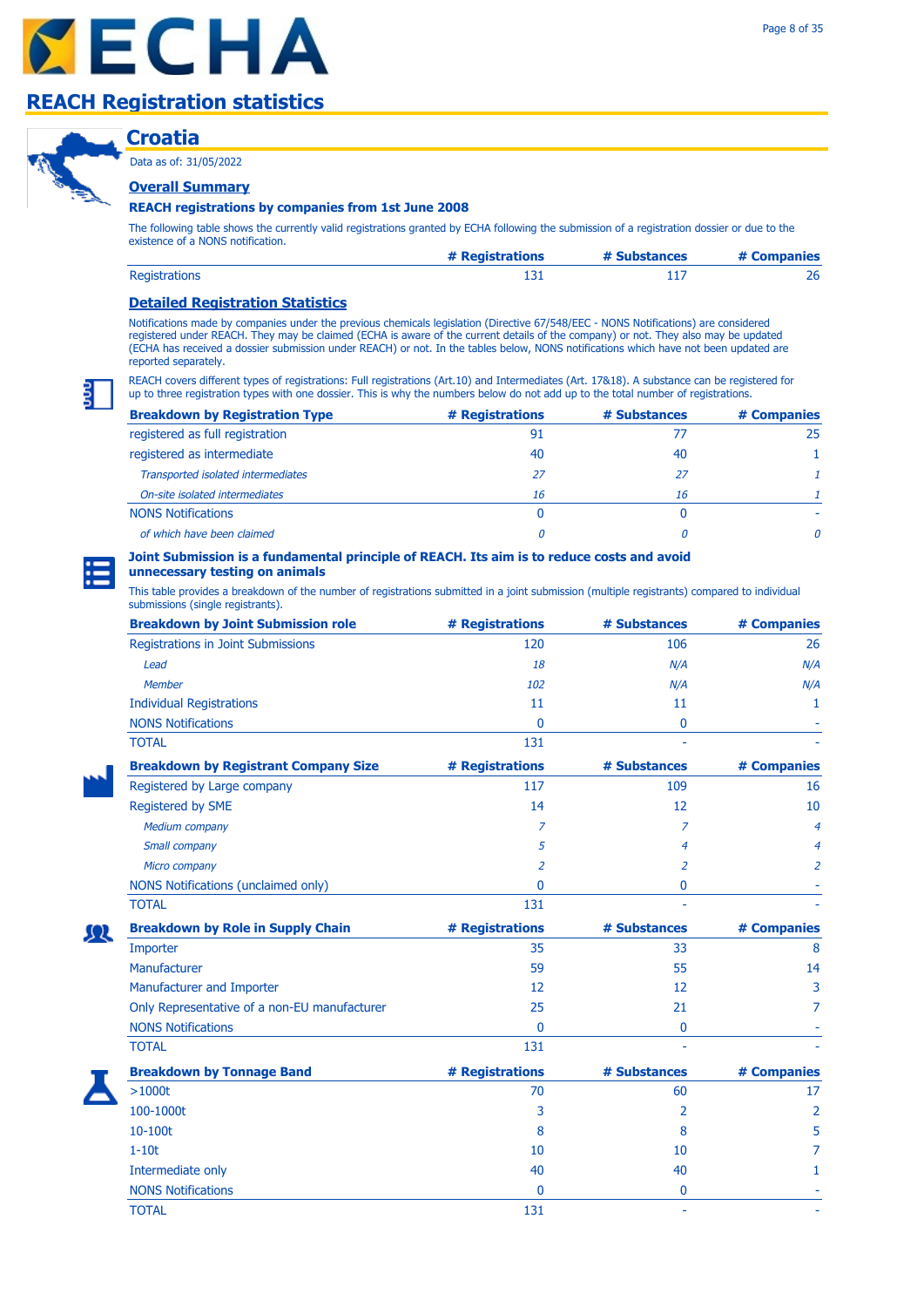

### **Cyprus**

Data as of: 31/05/2022

### **Overall Summary**

### **REACH registrations by companies from 1st June 2008**

The following table shows the currently valid registrations granted by ECHA following the submission of a registration dossier or due to the existence of a NONS notification.

|                      | # Registrations | # Substances | # Companies |
|----------------------|-----------------|--------------|-------------|
| <b>Registrations</b> |                 |              |             |

### **Detailed Registration Statistics**

Notifications made by companies under the previous chemicals legislation (Directive 67/548/EEC - NONS Notifications) are considered registered under REACH. They may be claimed (ECHA is aware of the current details of the company) or not. They also may be updated (ECHA has received a dossier submission under REACH) or not. In the tables below, NONS notifications which have not been updated are reported separately.

REACH covers different types of registrations: Full registrations (Art.10) and Intermediates (Art. 17&18). A substance can be registered for up to three registration types with one dossier. This is why the numbers below do not add up to the total number of registrations.

| <b>Breakdown by Registration Type</b> | # Registrations | # Substances | # Companies  |
|---------------------------------------|-----------------|--------------|--------------|
| registered as full registration       | 151             | 65           | 88           |
| registered as intermediate            | 12              |              |              |
| Transported isolated intermediates    | 12              | 9            |              |
| On-site isolated intermediates        | 0               |              | <sup>n</sup> |
| <b>NONS Notifications</b>             | 0               |              |              |
| of which have been claimed            |                 |              | 0            |

#### **Joint Submission is a fundamental principle of REACH. Its aim is to reduce costs and avoid unnecessary testing on animals**

This table provides a breakdown of the number of registrations submitted in a joint submission (multiple registrants) compared to individual

| submissions (single registrants).            |                 |              |              |
|----------------------------------------------|-----------------|--------------|--------------|
| <b>Breakdown by Joint Submission role</b>    | # Registrations | # Substances | # Companies  |
| Registrations in Joint Submissions           | 163             | 73           | 89           |
| Lead                                         | 0               | N/A          | N/A          |
| Member                                       | 163             | N/A          | N/A          |
| <b>Individual Registrations</b>              | 0               | 0            | $\mathbf{0}$ |
| <b>NONS Notifications</b>                    | 0               | $\mathbf{0}$ |              |
| <b>TOTAL</b>                                 | 163             |              |              |
| <b>Breakdown by Registrant Company Size</b>  | # Registrations | # Substances | # Companies  |
| Registered by Large company                  | 109             | 54           | 46           |
| Registered by SME                            | 54              | 28           | 43           |
| Medium company                               | 9               | 9            | 6            |
| Small company                                | 16              | 15           | 10           |
| Micro company                                | 29              | 7            | 27           |
| NONS Notifications (unclaimed only)          | $\mathbf{0}$    | 0            |              |
| <b>TOTAL</b>                                 | 163             |              |              |
| <b>Breakdown by Role in Supply Chain</b>     | # Registrations | # Substances | # Companies  |
| Importer                                     | 71              | 36           | 47           |
| Manufacturer                                 | 5               | 5            | 4            |
| Manufacturer and Importer                    | 1               | 1            | 1            |
| Only Representative of a non-EU manufacturer | 86              | 44           | 38           |
| <b>NONS Notifications</b>                    | 0               | $\mathbf 0$  |              |
| <b>TOTAL</b>                                 | 163             |              |              |
| <b>Breakdown by Tonnage Band</b>             | # Registrations | # Substances | # Companies  |
| $>1000t$                                     | 107             | 48           | 58           |
| 100-1000t                                    | 20              | 11           | 18           |
| 10-100t                                      | 16              | 9            | 13           |
| $1-10t$                                      | 8               | 8            | 6            |
| Intermediate only                            | 12              | 9            | 7            |
| <b>NONS Notifications</b>                    | 0               | 0            |              |

TOTAL to the contract of the contract of the contract of the contract of the contract of the contract of the contract of the contract of the contract of the contract of the contract of the contract of the contract of the

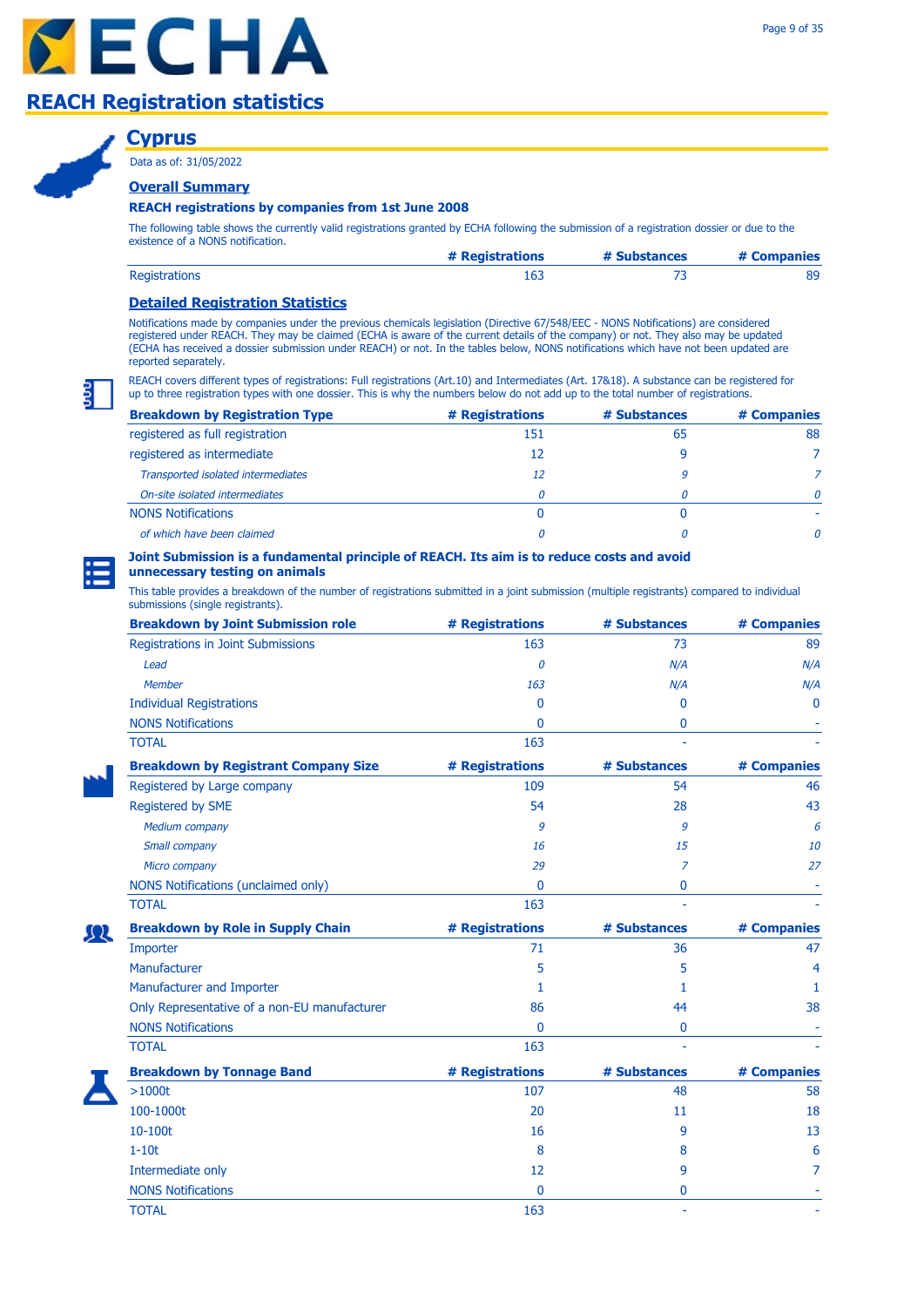### **Czech Republic**

Data as of: 31/05/2022

### **Overall Summary**

#### **REACH registrations by companies from 1st June 2008**

The following table shows the currently valid registrations granted by ECHA following the submission of a registration dossier or due to the existence of a NONS notification.

|                      | # Registrations | # Substances | # Companies |
|----------------------|-----------------|--------------|-------------|
| <b>Registrations</b> | . 660           | . 189        | ᇰᆠᆠ         |

### **Detailed Registration Statistics**

Notifications made by companies under the previous chemicals legislation (Directive 67/548/EEC - NONS Notifications) are considered registered under REACH. They may be claimed (ECHA is aware of the current details of the company) or not. They also may be updated (ECHA has received a dossier submission under REACH) or not. In the tables below, NONS notifications which have not been updated are reported separately.

REACH covers different types of registrations: Full registrations (Art.10) and Intermediates (Art. 17&18). A substance can be registered for up to three registration types with one dossier. This is why the numbers below do not add up to the total number of registrations.

| <b>Breakdown by Registration Type</b> | # Registrations | # Substances | # Companies    |
|---------------------------------------|-----------------|--------------|----------------|
| registered as full registration       | 1 203           | 771          | 303            |
| registered as intermediate            | 460             | 434          | 43             |
| Transported isolated intermediates    | 388             | 367          | 40             |
| On-site isolated intermediates        | 91              | 91           | 20             |
| <b>NONS Notifications</b>             | 12              | 12           |                |
| of which have been claimed            |                 |              | $\overline{a}$ |

#### **Joint Submission is a fundamental principle of REACH. Its aim is to reduce costs and avoid unnecessary testing on animals**

| <b>Breakdown by Joint Submission role</b>    | # Registrations | # Substances | # Companies |
|----------------------------------------------|-----------------|--------------|-------------|
| Registrations in Joint Submissions           | 1 5 8 2         | 1 1 1 7      | 308         |
| Lead                                         | 268             | N/A          | N/A         |
| Member                                       | 1 3 1 4         | N/A          | N/A         |
| <b>Individual Registrations</b>              | 66              | 65           | 15          |
| <b>NONS Notifications</b>                    | 12              | 12           |             |
| <b>TOTAL</b>                                 | 1 6 6 0         |              |             |
| <b>Breakdown by Registrant Company Size</b>  | # Registrations | # Substances | # Companies |
| Registered by Large company                  | 1 2 4 1         | 922          | 196         |
| Registered by SME                            | 414             | 352          | 114         |
| <b>Medium company</b>                        | 336             | 299          | 57          |
| Small company                                | 49              | 43           | 39          |
| Micro company                                | 29              | 26           | 18          |
| NONS Notifications (unclaimed only)          | 5               | 5            |             |
| <b>TOTAL</b>                                 | 1 6 6 0         |              |             |
| <b>Breakdown by Role in Supply Chain</b>     | # Registrations | # Substances | # Companies |
| Importer                                     | 623             | 562          | 98          |
| Manufacturer                                 | 776             | 573          | 170         |
| Manufacturer and Importer                    | 70              | 67           | 30          |
| Only Representative of a non-EU manufacturer | 179             | 149          | 54          |
| <b>NONS Notifications</b>                    | 12              | 12           |             |
| <b>TOTAL</b>                                 | 1 6 6 0         |              |             |
| <b>Breakdown by Tonnage Band</b>             | # Registrations | # Substances | # Companies |
| >1000t                                       | 441             | 220          | 176         |
| 100-1000t                                    | 161             | 130          | 80          |
| 10-100t                                      | 177             | 164          | 62          |
| $1-10t$                                      | 424             | 380          | 82          |
| Intermediate only                            | 445             | 420          | 41          |
| <b>NONS Notifications</b>                    | 12              | 12           |             |
| <b>TOTAL</b>                                 | 1 6 6 0         |              |             |

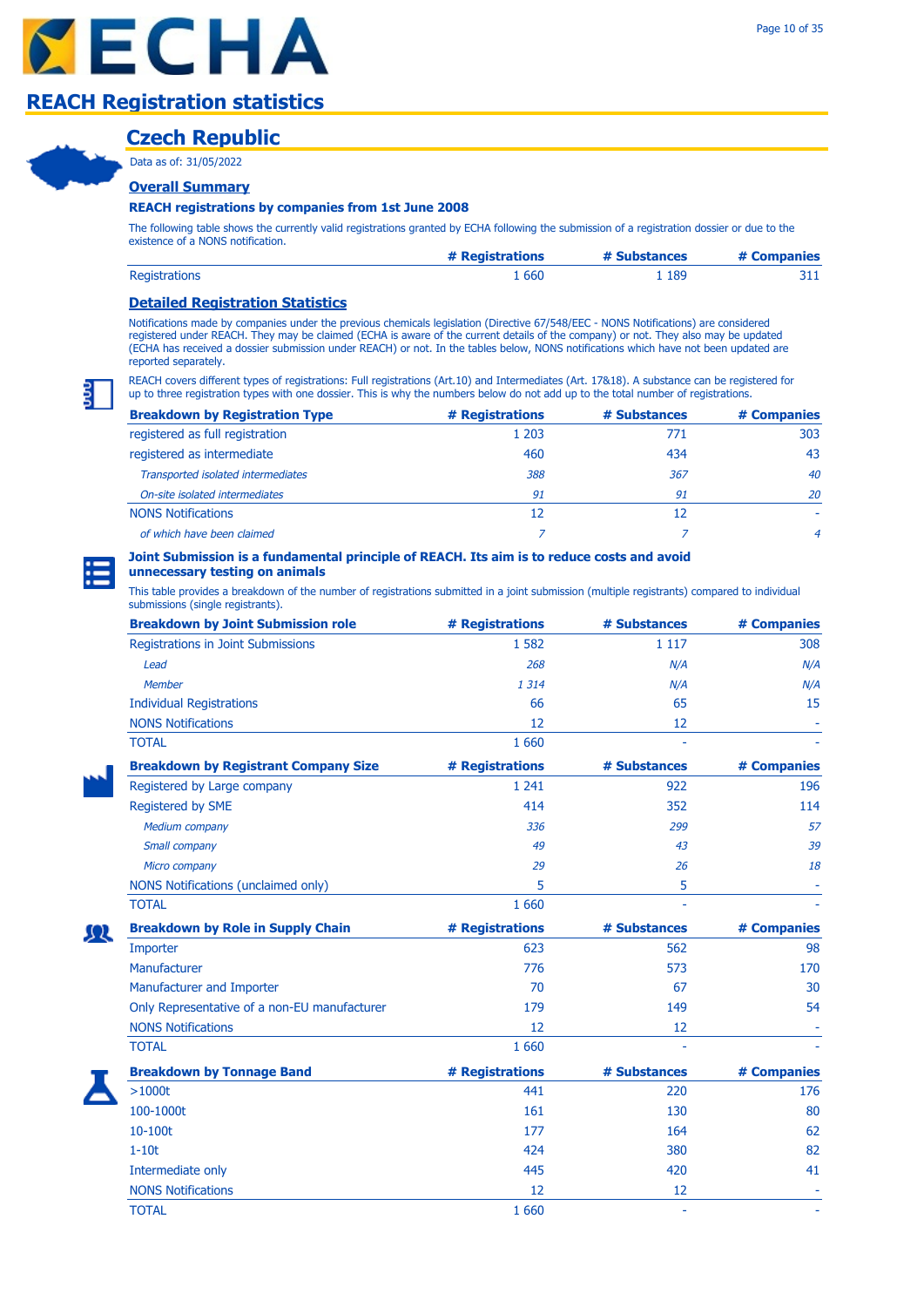



### **Denmark**

Data as of: 31/05/2022

### **Overall Summary**

### **REACH registrations by companies from 1st June 2008**

The following table shows the currently valid registrations granted by ECHA following the submission of a registration dossier or due to the existence of a NONS notification.

|                      | # Registrations | # Substances | # Companies |
|----------------------|-----------------|--------------|-------------|
| <b>Registrations</b> | 701             | 539          | 138.        |

### **Detailed Registration Statistics**

Notifications made by companies under the previous chemicals legislation (Directive 67/548/EEC - NONS Notifications) are considered registered under REACH. They may be claimed (ECHA is aware of the current details of the company) or not. They also may be updated (ECHA has received a dossier submission under REACH) or not. In the tables below, NONS notifications which have not been updated are reported separately.

REACH covers different types of registrations: Full registrations (Art.10) and Intermediates (Art. 17&18). A substance can be registered for up to three registration types with one dossier. This is why the numbers below do not add up to the total number of registrations.

| <b>Breakdown by Registration Type</b> | # Registrations | # Substances | # Companies |
|---------------------------------------|-----------------|--------------|-------------|
| registered as full registration       | 470             | 327          | 133         |
| registered as intermediate            | 120             | 119          | 13          |
| Transported isolated intermediates    | 77              | 76           | 11          |
| On-site isolated intermediates        | 59              | 59           | 6           |
| <b>NONS Notifications</b>             | 113             | 101          |             |
| of which have been claimed            | 16              | 15           | 9           |

#### **Joint Submission is a fundamental principle of REACH. Its aim is to reduce costs and avoid unnecessary testing on animals**

| <b>Breakdown by Joint Submission role</b>    | # Registrations | # Substances | # Companies |
|----------------------------------------------|-----------------|--------------|-------------|
| Registrations in Joint Submissions           | 556             | 409          | 135         |
| Lead                                         | 123             | N/A          | N/A         |
| <b>Member</b>                                | 433             | N/A          | N/A         |
| <b>Individual Registrations</b>              | 32              | 32           | 7           |
| <b>NONS Notifications</b>                    | 113             | 101          |             |
| <b>TOTAL</b>                                 | 701             |              |             |
| <b>Breakdown by Registrant Company Size</b>  | # Registrations | # Substances | # Companies |
| Registered by Large company                  | 506             | 417          | 84          |
| Registered by SME                            | 98              | 71           | 53          |
| Medium company                               | 42              | 41           | 13          |
| Small company                                | 35              | 27           | 20          |
| Micro company                                | 21              | 9            | 20          |
| NONS Notifications (unclaimed only)          | 97              | 87           |             |
| <b>TOTAL</b>                                 | 701             |              |             |
| <b>Breakdown by Role in Supply Chain</b>     | # Registrations | # Substances | # Companies |
| Importer                                     | 205             | 169          | 57          |
| Manufacturer                                 | 214             | 171          | 62          |
| Manufacturer and Importer                    | 100             | 98           | 16          |
| Only Representative of a non-EU manufacturer | 69              | 62           | 24          |
| <b>NONS Notifications</b>                    | 113             | 101          |             |
| <b>TOTAL</b>                                 | 701             |              |             |
| <b>Breakdown by Tonnage Band</b>             | # Registrations | # Substances | # Companies |
| >1000t                                       | 145             | 98           | 56          |
| 100-1000t                                    | 110             | 85           | 56          |
| 10-100t                                      | 86              | 80           | 35          |
| $1-10t$                                      | 129             | 111          | 34          |
| Intermediate only                            | 118             | 117          | 13          |
| <b>NONS Notifications</b>                    | 113             | 101          |             |
| <b>TOTAL</b>                                 | 701             |              |             |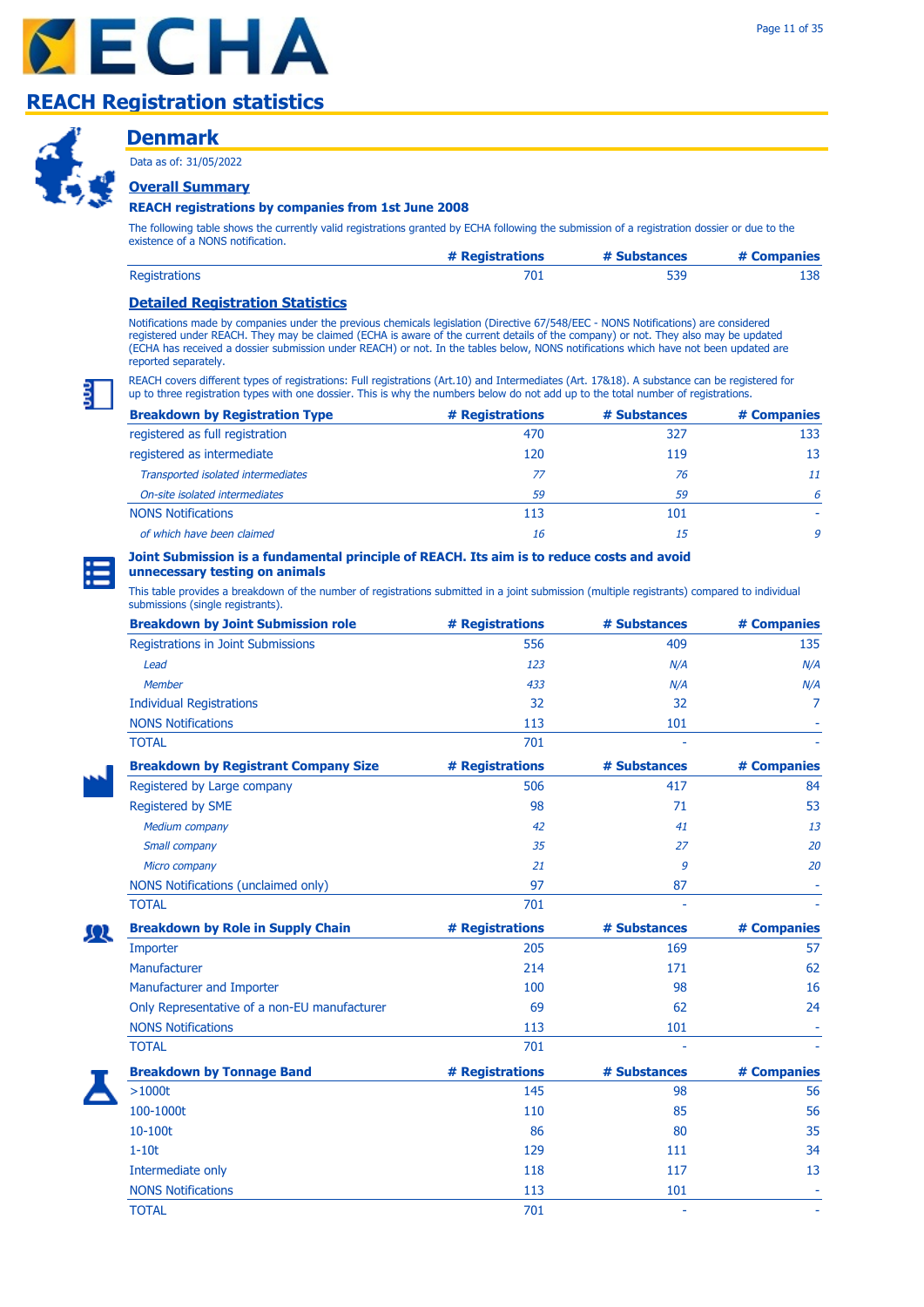### **Estonia**

Data as of: 31/05/2022

### **Overall Summary**

#### **REACH registrations by companies from 1st June 2008**

The following table shows the currently valid registrations granted by ECHA following the submission of a registration dossier or due to the existence of a NONS notification.

|                      | # Registrations | # Substances | # Companies |
|----------------------|-----------------|--------------|-------------|
| <b>Registrations</b> | 296             |              |             |

### **Detailed Registration Statistics**

Notifications made by companies under the previous chemicals legislation (Directive 67/548/EEC - NONS Notifications) are considered registered under REACH. They may be claimed (ECHA is aware of the current details of the company) or not. They also may be updated (ECHA has received a dossier submission under REACH) or not. In the tables below, NONS notifications which have not been updated are reported separately.

REACH covers different types of registrations: Full registrations (Art.10) and Intermediates (Art. 17&18). A substance can be registered for up to three registration types with one dossier. This is why the numbers below do not add up to the total number of registrations.

| <b>Breakdown by Registration Type</b> | # Registrations | # Substances | # Companies |
|---------------------------------------|-----------------|--------------|-------------|
| registered as full registration       | 255             | 181          | 80          |
| registered as intermediate            | 30              |              | 16          |
| Transported isolated intermediates    | 25              | 22           | 15          |
| On-site isolated intermediates        |                 |              |             |
| <b>NONS Notifications</b>             | 11              |              |             |
| of which have been claimed            |                 |              |             |

### **Joint Submission is a fundamental principle of REACH. Its aim is to reduce costs and avoid**

### **unnecessary testing on animals**

| <b>Breakdown by Joint Submission role</b>    | # Registrations | # Substances | # Companies |
|----------------------------------------------|-----------------|--------------|-------------|
| <b>Registrations in Joint Submissions</b>    | 278             | 201          | 89          |
| Lead                                         | 30              | N/A          | N/A         |
| Member                                       | 248             | N/A          | N/A         |
| <b>Individual Registrations</b>              | 7               | 6            | 2           |
| <b>NONS Notifications</b>                    | 11              | 9            |             |
| <b>TOTAL</b>                                 | 296             |              |             |
| <b>Breakdown by Registrant Company Size</b>  | # Registrations | # Substances | # Companies |
| Registered by Large company                  | 241             | 181          | 63          |
| Registered by SME                            | 46              | 36           | 26          |
| <b>Medium company</b>                        | 28              | 27           | 10          |
| Small company                                | 8               | 6            | 6           |
| Micro company                                | 10              | 6            | 10          |
| NONS Notifications (unclaimed only)          | 9               | 9            |             |
| <b>TOTAL</b>                                 | 296             |              |             |
| <b>Breakdown by Role in Supply Chain</b>     | # Registrations | # Substances | # Companies |
| Importer                                     | 65              | 50           | 23          |
| Manufacturer                                 | 75              | 65           | 21          |
| Manufacturer and Importer                    | 6               | 5            | 4           |
| Only Representative of a non-EU manufacturer | 139             | 113          | 46          |
| <b>NONS Notifications</b>                    | 11              | 9            |             |
| <b>TOTAL</b>                                 | 296             |              |             |
| <b>Breakdown by Tonnage Band</b>             | # Registrations | # Substances | # Companies |
| $>1000t$                                     | 92              | 65           | 32          |
| 100-1000t                                    | 62              | 48           | 31          |
| 10-100t                                      | 68              | 62           | 29          |
| $1-10t$                                      | 33              | 30           | 17          |
| Intermediate only                            | 30              | 27           | 16          |
| <b>NONS Notifications</b>                    | 11              | 9            |             |
| <b>TOTAL</b>                                 | 296             |              |             |

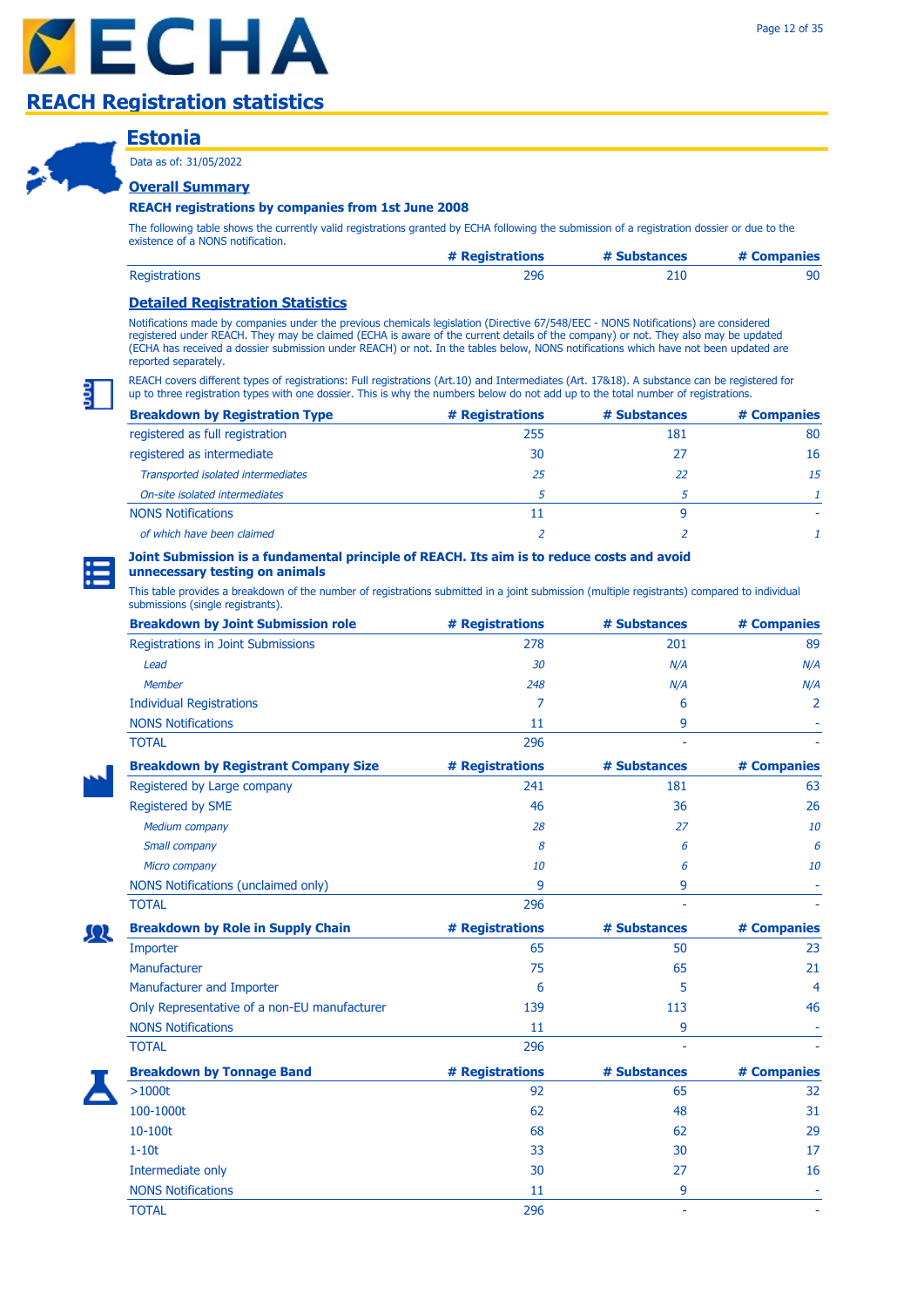



### **Finland**

Data as of: 31/05/2022

### **Overall Summary**

### **REACH registrations by companies from 1st June 2008**

The following table shows the currently valid registrations granted by ECHA following the submission of a registration dossier or due to the existence of a NONS notification.

|                      | # Registrations | # Substances | # Companies |
|----------------------|-----------------|--------------|-------------|
| <b>Registrations</b> | 983             | 090          | 469         |

### **Detailed Registration Statistics**

Notifications made by companies under the previous chemicals legislation (Directive 67/548/EEC - NONS Notifications) are considered registered under REACH. They may be claimed (ECHA is aware of the current details of the company) or not. They also may be updated (ECHA has received a dossier submission under REACH) or not. In the tables below, NONS notifications which have not been updated are reported separately.

REACH covers different types of registrations: Full registrations (Art.10) and Intermediates (Art. 17&18). A substance can be registered for up to three registration types with one dossier. This is why the numbers below do not add up to the total number of registrations.

| <b>Breakdown by Registration Type</b> | # Registrations | # Substances | # Companies |
|---------------------------------------|-----------------|--------------|-------------|
| registered as full registration       | 1682            | 843          | 451         |
| registered as intermediate            | 278             | 247          | 61          |
| Transported isolated intermediates    | 220             | 189          | 60          |
| On-site isolated intermediates        | 78              | 72           | 15          |
| <b>NONS Notifications</b>             | 25              | 25           |             |
| of which have been claimed            |                 |              |             |

# **Joint Submission is a fundamental principle of REACH. Its aim is to reduce costs and avoid**

### **unnecessary testing on animals**

| <b>Breakdown by Joint Submission role</b>    | # Registrations | # Substances | # Companies |
|----------------------------------------------|-----------------|--------------|-------------|
| Registrations in Joint Submissions           | 1 900           | 1 0 0 9      | 465         |
| Lead                                         | 152             | N/A          | N/A         |
| <b>Member</b>                                | 1748            | N/A          | N/A         |
| <b>Individual Registrations</b>              | 58              | 58           | 15          |
| <b>NONS Notifications</b>                    | 25              | 25           |             |
| <b>TOTAL</b>                                 | 1983            |              |             |
| <b>Breakdown by Registrant Company Size</b>  | # Registrations | # Substances | # Companies |
| Registered by Large company                  | 1832            | 1 0 1 9      | 396         |
| Registered by SME                            | 131             | 112          | 72          |
| Medium company                               | 62              | 56           | 27          |
| Small company                                | 47              | 46           | 25          |
| Micro company                                | 22              | 17           | 20          |
| NONS Notifications (unclaimed only)          | 20              | 20           |             |
| <b>TOTAL</b>                                 | 1983            |              |             |
| <b>Breakdown by Role in Supply Chain</b>     | # Registrations | # Substances | # Companies |
| Importer                                     | 235             | 196          | 56          |
| Manufacturer                                 | 466             | 312          | 113         |
| Manufacturer and Importer                    | 113             | 104          | 33          |
| Only Representative of a non-EU manufacturer | 1 1 4 4         | 651          | 315         |
| <b>NONS Notifications</b>                    | 25              | 25           |             |
| <b>TOTAL</b>                                 | 1983            |              |             |
| <b>Breakdown by Tonnage Band</b>             | # Registrations | # Substances | # Companies |
| $>1000t$                                     | 924             | 386          | 264         |
| 100-1000t                                    | 303             | 240          | 153         |
| 10-100t                                      | 246             | 213          | 116         |
| $1-10t$                                      | 209             | 185          | 79          |
| Intermediate only                            | 276             | 245          | 61          |
| <b>NONS Notifications</b>                    | 25              | 25           |             |
| <b>TOTAL</b>                                 | 1 9 8 3         | ä,           |             |

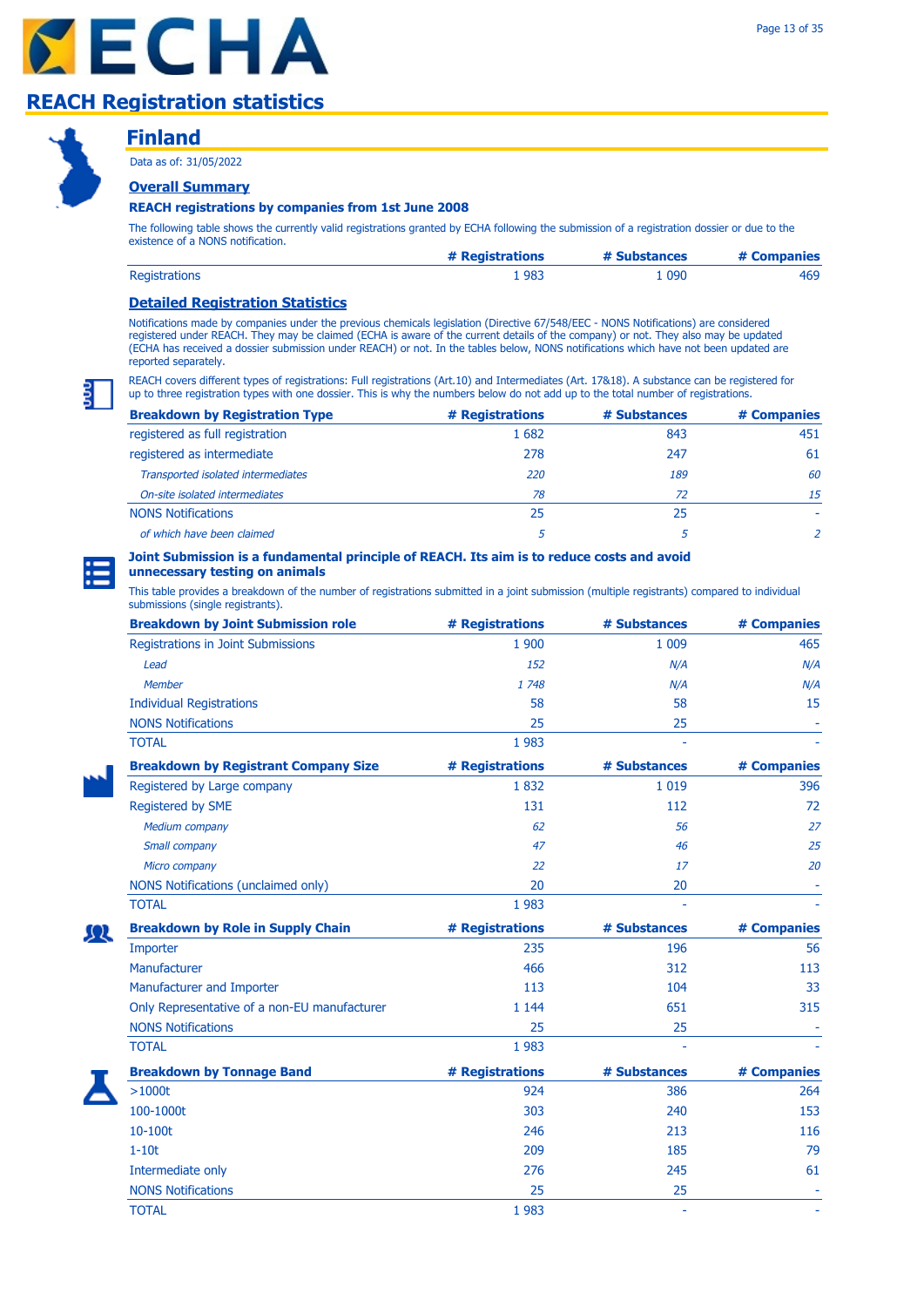

### **France**

Data as of: 31/05/2022

### **Overall Summary**

### **REACH registrations by companies from 1st June 2008**

The following table shows the currently valid registrations granted by ECHA following the submission of a registration dossier or due to the existence of a NONS notification.

|                      | # Registrations | # Substances | # Companies |
|----------------------|-----------------|--------------|-------------|
| <b>Registrations</b> | 11 662          | 6 0 3 9      | 490         |

### **Detailed Registration Statistics**

Notifications made by companies under the previous chemicals legislation (Directive 67/548/EEC - NONS Notifications) are considered registered under REACH. They may be claimed (ECHA is aware of the current details of the company) or not. They also may be updated (ECHA has received a dossier submission under REACH) or not. In the tables below, NONS notifications which have not been updated are reported separately.

REACH covers different types of registrations: Full registrations (Art.10) and Intermediates (Art. 17&18). A substance can be registered for up to three registration types with one dossier. This is why the numbers below do not add up to the total number of registrations.

| <b>Breakdown by Registration Type</b> | # Registrations | # Substances | # Companies |
|---------------------------------------|-----------------|--------------|-------------|
| registered as full registration       | 8 1 8 2         | 3 509        | 1 4 1 7     |
| registered as intermediate            | 2.577           | 2 0 7 9      | 261         |
| Transported isolated intermediates    | 1838            | 1 471        | 240         |
| On-site isolated intermediates        | 875             | 795          | 102         |
| <b>NONS Notifications</b>             | 1 0 2 7         | 845          |             |
| of which have been claimed            | 443             | 408          | 75          |

#### **Joint Submission is a fundamental principle of REACH. Its aim is to reduce costs and avoid unnecessary testing on animals**

This table provides a breakdown of the number of registrations submitted in a joint submission (multiple registrants) compared to individual

| submissions (single registrants).            |                 |              |             |
|----------------------------------------------|-----------------|--------------|-------------|
| <b>Breakdown by Joint Submission role</b>    | # Registrations | # Substances | # Companies |
| Registrations in Joint Submissions           | 10 061          | 4741         | 1 4 6 3     |
| Lead                                         | 2 2 4 7         | N/A          | N/A         |
| <b>Member</b>                                | 7814            | N/A          | N/A         |
| <b>Individual Registrations</b>              | 574             | 555          | 130         |
| <b>NONS Notifications</b>                    | 1 0 2 7         | 845          |             |
| <b>TOTAL</b>                                 | 11 662          |              |             |
| <b>Breakdown by Registrant Company Size</b>  | # Registrations | # Substances | # Companies |
| Registered by Large company                  | 9869            | 5 2 7 0      | 1 0 1 2     |
| Registered by SME                            | 1 2 0 9         | 776          | 477         |
| <b>Medium company</b>                        | 617             | 501          | 163         |
| Small company                                | 326             | 275          | 145         |
| Micro company                                | 266             | 92           | 169         |
| NONS Notifications (unclaimed only)          | 584             | 484          |             |
| <b>TOTAL</b>                                 | 11 662          |              |             |
| <b>Breakdown by Role in Supply Chain</b>     | # Registrations | # Substances | # Companies |
| Importer                                     | 3 4 6 4         | 1919         | 527         |
| Manufacturer                                 | 3 6 6 1         | 2 6 5 5      | 606         |
| Manufacturer and Importer                    | 913             | 732          | 192         |
| Only Representative of a non-EU manufacturer | 2 5 9 7         | 1 5 3 2      | 520         |
| <b>NONS Notifications</b>                    | 1 0 27          | 845          |             |
| <b>TOTAL</b>                                 | 11 662          |              |             |
| <b>Breakdown by Tonnage Band</b>             | # Registrations | # Substances | # Companies |
| $>1000t$                                     | 1 9 4 0         | 788          | 585         |
| 100-1000t                                    | 1 400           | 966          | 489         |
| 10-100t                                      | 1912            | 1 2 5 6      | 545         |
| $1-10t$                                      | 2 9 3 0         | 1706         | 633         |
| Intermediate only                            | 2 4 5 3         | 2 0 1 6      | 249         |
| <b>NONS Notifications</b>                    | 1 0 2 7         | 845          |             |
| <b>TOTAL</b>                                 | 11 662          | L            |             |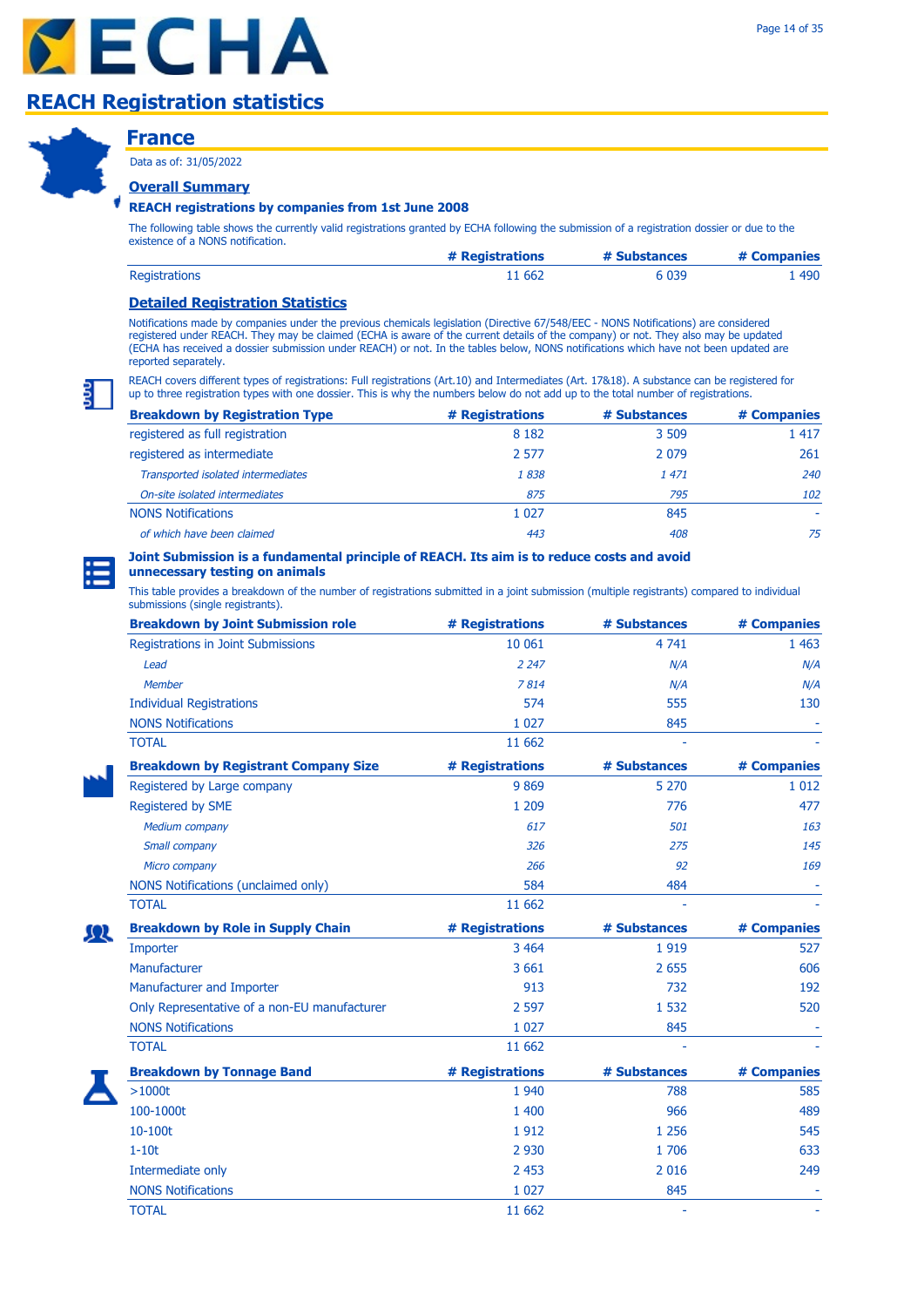### **Germany**

Data as of: 31/05/2022

### **Overall Summary**

### **REACH registrations by companies from 1st June 2008**

The following table shows the currently valid registrations granted by ECHA following the submission of a registration dossier or due to the existence of a NONS notification.

|                      | # Registrations | # Substances | # Companies |
|----------------------|-----------------|--------------|-------------|
| <b>Registrations</b> | 28 171          | 11 731       | 3 204       |

### **Detailed Registration Statistics**

Notifications made by companies under the previous chemicals legislation (Directive 67/548/EEC - NONS Notifications) are considered registered under REACH. They may be claimed (ECHA is aware of the current details of the company) or not. They also may be updated (ECHA has received a dossier submission under REACH) or not. In the tables below, NONS notifications which have not been updated are reported separately.

REACH covers different types of registrations: Full registrations (Art.10) and Intermediates (Art. 17&18). A substance can be registered for up to three registration types with one dossier. This is why the numbers below do not add up to the total number of registrations.

| <b>Breakdown by Registration Type</b> | # Registrations | # Substances | # Companies |
|---------------------------------------|-----------------|--------------|-------------|
| registered as full registration       | 20 988          | 7 283        | 3 0 7 6     |
| registered as intermediate            | 5 7 6 7         | 4 1 7 8      | 529         |
| Transported isolated intermediates    | 4 7 4 8         | 3 3 7 6      | 488         |
| On-site isolated intermediates        | 1417            | 1 303        | 172         |
| <b>NONS Notifications</b>             | 1946            | 1 576        |             |
| of which have been claimed            | 1 1 7 7         | 1086         | 146         |

#### **Joint Submission is a fundamental principle of REACH. Its aim is to reduce costs and avoid unnecessary testing on animals**

| <b>Breakdown by Joint Submission role</b>    | # Registrations | # Substances | # Companies |
|----------------------------------------------|-----------------|--------------|-------------|
| Registrations in Joint Submissions           | 24 5 98         | 9 0 2 5      | 3 1 4 2     |
| Lead                                         | 6 415           | N/A          | N/A         |
| <b>Member</b>                                | 18 183          | N/A          | N/A         |
| <b>Individual Registrations</b>              | 1 6 2 7         | 1 5 6 4      | 285         |
| <b>NONS Notifications</b>                    | 1 9 4 6         | 1 576        |             |
| <b>TOTAL</b>                                 | 28 17 1         |              |             |
| <b>Breakdown by Registrant Company Size</b>  | # Registrations | # Substances | # Companies |
| Registered by Large company                  | 24 5 82         | 10 883       | 2 2 9 7     |
| Registered by SME                            | 2820            | 1 679        | 906         |
| <b>Medium company</b>                        | 1 4 6 5         | 1,053        | 372         |
| Small company                                | 835             | 596          | 336         |
| Micro company                                | 520             | 384          | 198         |
| NONS Notifications (unclaimed only)          | 769             | 621          |             |
| <b>TOTAL</b>                                 | 28 17 1         |              |             |
| <b>Breakdown by Role in Supply Chain</b>     | # Registrations | # Substances | # Companies |
| Importer                                     | 10 3 38         | 4 6 7 7      | 1 2 8 5     |
| Manufacturer                                 | 7 504           | 5 1 2 3      | 882         |
| Manufacturer and Importer                    | 3 2 0 7         | 2 4 1 3      | 361         |
| Only Representative of a non-EU manufacturer | 5 1 7 6         | 2 3 3 5      | 1 3 2 5     |
| <b>NONS Notifications</b>                    | 1 9 4 6         | 1 576        |             |
| <b>TOTAL</b>                                 | 28 17 1         |              |             |
| <b>Breakdown by Tonnage Band</b>             | # Registrations | # Substances | # Companies |
| $>1000t$                                     | 4 7 1 7         | 1 4 0 9      | 1 3 4 3     |
| 100-1000t                                    | 4 0 2 5         | 2 1 0 5      | 1 2 1 1     |
| 10-100t                                      | 5 1 1 8         | 2 8 2 3      | 1 2 4 9     |
| $1-10t$                                      | 7 1 28          | 4 1 6 3      | 1 1 7 5     |
| Intermediate only                            | 5 2 3 7         | 3880         | 501         |
| <b>NONS Notifications</b>                    | 1 9 4 6         | 1 576        |             |
| <b>TOTAL</b>                                 | 28 17 1         |              |             |

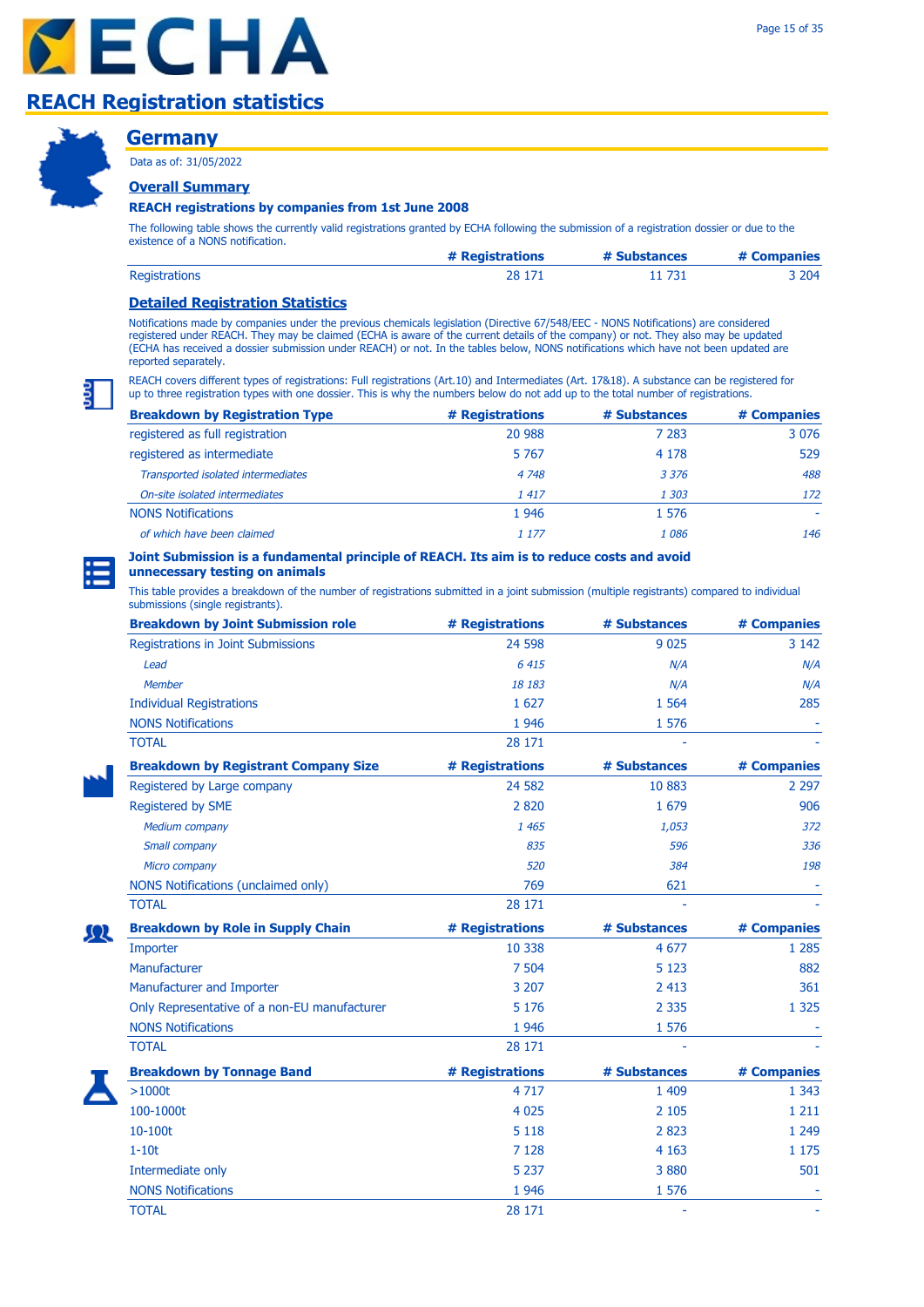**Greece**

**Overall Summary**

Data as of: 31/05/2022

### **REACH registrations by companies from 1st June 2008**

The following table shows the currently valid registrations granted by ECHA following the submission of a registration dossier or due to the existence of a NONS notification.

|                      | # Registrations | # Substances | # Companies |
|----------------------|-----------------|--------------|-------------|
| <b>Registrations</b> | -813            |              |             |

### **Detailed Registration Statistics**

Notifications made by companies under the previous chemicals legislation (Directive 67/548/EEC - NONS Notifications) are considered registered under REACH. They may be claimed (ECHA is aware of the current details of the company) or not. They also may be updated (ECHA has received a dossier submission under REACH) or not. In the tables below, NONS notifications which have not been updated are reported separately.

REACH covers different types of registrations: Full registrations (Art.10) and Intermediates (Art. 17&18). A substance can be registered for up to three registration types with one dossier. This is why the numbers below do not add up to the total number of registrations.

| <b>Breakdown by Registration Type</b> | # Registrations | # Substances | # Companies  |
|---------------------------------------|-----------------|--------------|--------------|
| registered as full registration       | 741             | 293          | 409          |
| registered as intermediate            | 67              | 64           | 8            |
| Transported isolated intermediates    | 66              | 64           | 8            |
| On-site isolated intermediates        |                 |              |              |
| <b>NONS Notifications</b>             |                 |              |              |
| of which have been claimed            | 0               |              | <sup>n</sup> |

# **Joint Submission is a fundamental principle of REACH. Its aim is to reduce costs and avoid**

### **unnecessary testing on animals**

| <b>Breakdown by Joint Submission role</b>    | # Registrations | # Substances | # Companies |
|----------------------------------------------|-----------------|--------------|-------------|
| <b>Registrations in Joint Submissions</b>    | 804             | 325          | 411         |
| Lead                                         | 46              | N/A          | N/A         |
| <b>Member</b>                                | 758             | N/A          | N/A         |
| <b>Individual Registrations</b>              | 4               | 4            | 3           |
| <b>NONS Notifications</b>                    | 5               | 5            |             |
| <b>TOTAL</b>                                 | 813             |              |             |
| <b>Breakdown by Registrant Company Size</b>  | # Registrations | # Substances | # Companies |
| Registered by Large company                  | 384             | 252          | 94          |
| Registered by SME                            | 424             | 111          | 318         |
| <b>Medium company</b>                        | 49              | 40           | 21          |
| Small company                                | 115             | 74           | 46          |
| Micro company                                | 260             | 20           | 251         |
| NONS Notifications (unclaimed only)          | 5               | 5            |             |
| <b>TOTAL</b>                                 | 813             |              |             |
| <b>Breakdown by Role in Supply Chain</b>     | # Registrations | # Substances | # Companies |
| Importer                                     | 256             | 127          | 151         |
| Manufacturer                                 | 320             | 107          | 218         |
| Manufacturer and Importer                    | 146             | 105          | 28          |
| Only Representative of a non-EU manufacturer | 86              | 59           | 37          |
| <b>NONS Notifications</b>                    | 5               | 5            |             |
| <b>TOTAL</b>                                 | 813             |              |             |
| <b>Breakdown by Tonnage Band</b>             | # Registrations | # Substances | # Companies |
| $>1000t$                                     | 304             | 142          | 135         |
| 100-1000t                                    | 219             | 63           | 194         |
| 10-100t                                      | 105             | 63           | 74          |
| $1-10t$                                      | 113             | 76           | 51          |
| Intermediate only                            | 67              | 64           | 8           |
| <b>NONS Notifications</b>                    | 5               | 5            |             |
| <b>TOTAL</b>                                 | 813             | ä,           |             |

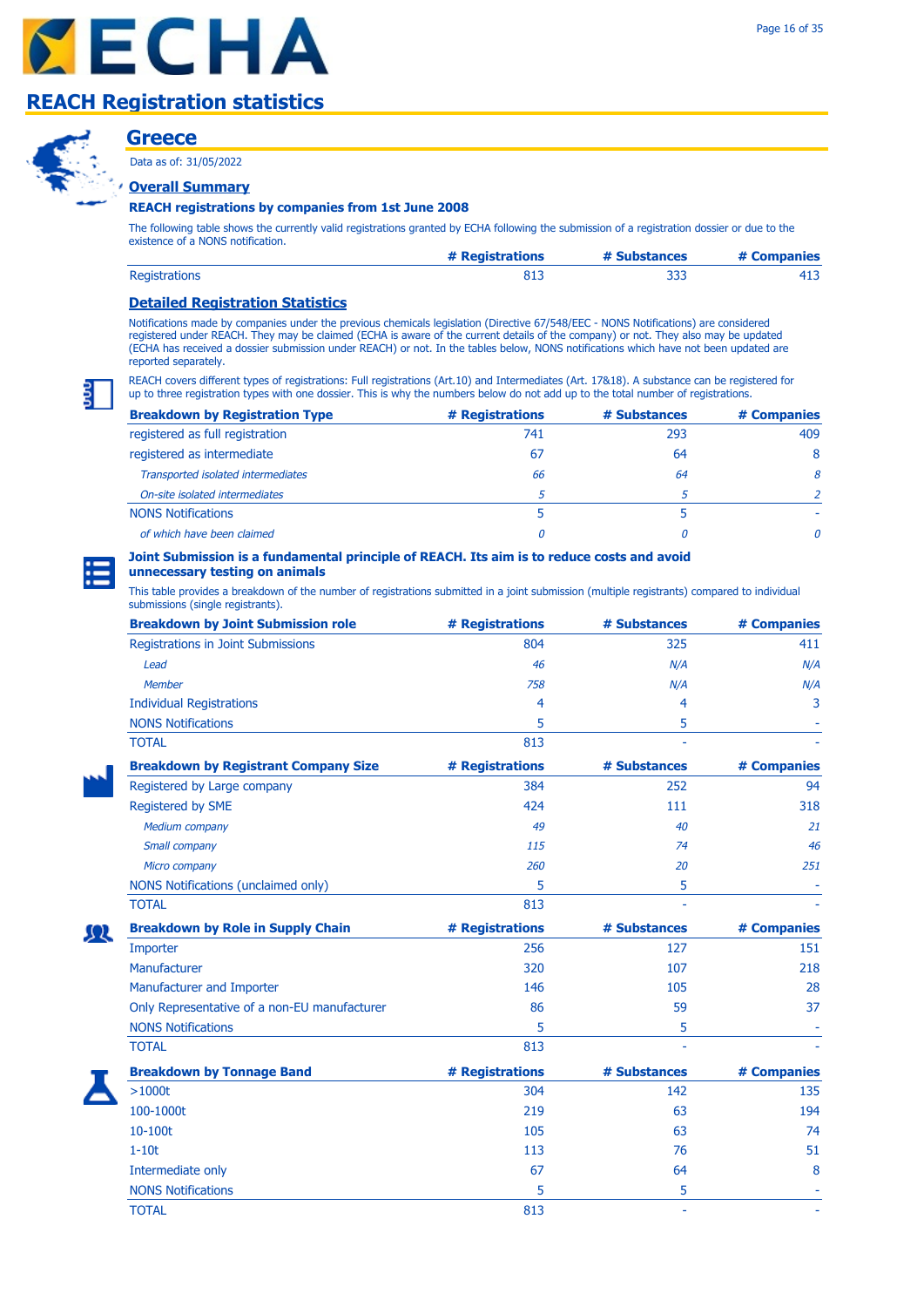### **Hungary**

Data as of: 31/05/2022

### **Overall Summary**

### **REACH registrations by companies from 1st June 2008**

The following table shows the currently valid registrations granted by ECHA following the submission of a registration dossier or due to the existence of a NONS notification.

|                      | # Registrations | # Substances | # Companies |
|----------------------|-----------------|--------------|-------------|
| <b>Registrations</b> | 695             | - 223        | 182         |

### **Detailed Registration Statistics**

Notifications made by companies under the previous chemicals legislation (Directive 67/548/EEC - NONS Notifications) are considered registered under REACH. They may be claimed (ECHA is aware of the current details of the company) or not. They also may be updated (ECHA has received a dossier submission under REACH) or not. In the tables below, NONS notifications which have not been updated are reported separately.

REACH covers different types of registrations: Full registrations (Art.10) and Intermediates (Art. 17&18). A substance can be registered for up to three registration types with one dossier. This is why the numbers below do not add up to the total number of registrations.

| <b>Breakdown by Registration Type</b> | # Registrations | # Substances | # Companies |
|---------------------------------------|-----------------|--------------|-------------|
| registered as full registration       | 1 207           | 768          | 172         |
| registered as intermediate            | 490             | 463          | 36          |
| Transported isolated intermediates    | 397             | 372          | 32          |
| On-site isolated intermediates        | 113             | 112          | 16          |
| <b>NONS Notifications</b>             |                 |              |             |
| of which have been claimed            | 4               | 4            |             |

# **Joint Submission is a fundamental principle of REACH. Its aim is to reduce costs and avoid**

### **unnecessary testing on animals**

| <b>Breakdown by Joint Submission role</b>    | # Registrations | # Substances | # Companies |
|----------------------------------------------|-----------------|--------------|-------------|
| Registrations in Joint Submissions           | 1 6 5 7         | 1 1 9 0      | 181         |
| Lead                                         | 525             | N/A          | N/A         |
| <b>Member</b>                                | 1 1 3 2         | N/A          | N/A         |
| <b>Individual Registrations</b>              | 33              | 33           | 9           |
| <b>NONS Notifications</b>                    | 5               | 5            |             |
| <b>TOTAL</b>                                 | 1 6 9 5         |              |             |
| <b>Breakdown by Registrant Company Size</b>  | # Registrations | # Substances | # Companies |
| Registered by Large company                  | 776             | 686          | 90          |
| Registered by SME                            | 918             | 579          | 91          |
| <b>Medium company</b>                        | 811             | 532          | 25          |
| Small company                                | 63              | 52           | 24          |
| Micro company                                | 44              | 11           | 42          |
| NONS Notifications (unclaimed only)          | 1               | 1            |             |
| <b>TOTAL</b>                                 | 1 6 9 5         |              |             |
| <b>Breakdown by Role in Supply Chain</b>     | # Registrations | # Substances | # Companies |
| Importer                                     | 1 0 2 3         | 720          | 66          |
| Manufacturer                                 | 508             | 427          | 116         |
| Manufacturer and Importer                    | 118             | 114          | 30          |
| Only Representative of a non-EU manufacturer | 41              | 37           | 12          |
| <b>NONS Notifications</b>                    | 5               | 5            |             |
| <b>TOTAL</b>                                 | 1 6 9 5         |              |             |
| <b>Breakdown by Tonnage Band</b>             | # Registrations | # Substances | # Companies |
| >1000t                                       | 244             | 181          | 79          |
| 100-1000t                                    | 123             | 91           | 62          |
| 10-100t                                      | 164             | 130          | 47          |
| $1-10t$                                      | 676             | 444          | 40          |
| Intermediate only                            | 483             | 456          | 35          |
| <b>NONS Notifications</b>                    | 5               | 5            |             |
| <b>TOTAL</b>                                 | 1 6 9 5         | ä,           |             |

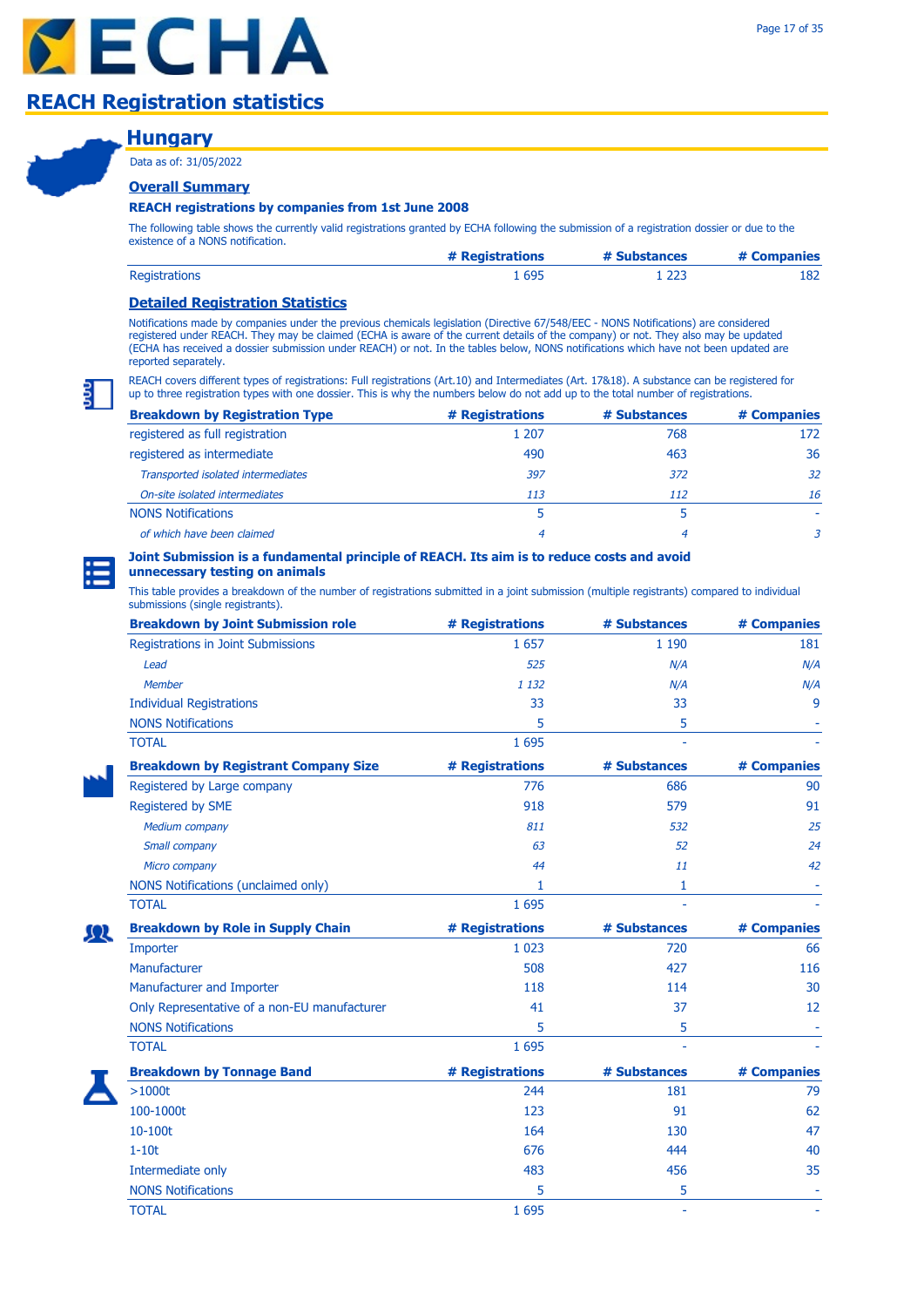

# **Iceland**

Data as of: 31/05/2022

### **Overall Summary**

### **REACH registrations by companies from 1st June 2008**

The following table shows the currently valid registrations granted by ECHA following the submission of a registration dossier or due to the existence of a NONS notification.

|                      | # Registrations | # Substances | # Companies |
|----------------------|-----------------|--------------|-------------|
| <b>Registrations</b> |                 |              |             |

### **Detailed Registration Statistics**

Notifications made by companies under the previous chemicals legislation (Directive 67/548/EEC - NONS Notifications) are considered registered under REACH. They may be claimed (ECHA is aware of the current details of the company) or not. They also may be updated (ECHA has received a dossier submission under REACH) or not. In the tables below, NONS notifications which have not been updated are reported separately.

REACH covers different types of registrations: Full registrations (Art.10) and Intermediates (Art. 17&18). A substance can be registered for up to three registration types with one dossier. This is why the numbers below do not add up to the total number of registrations.

| <b>Breakdown by Registration Type</b> | # Registrations | # Substances | # Companies  |
|---------------------------------------|-----------------|--------------|--------------|
| registered as full registration       | 26              |              | q            |
| registered as intermediate            |                 |              |              |
| Transported isolated intermediates    |                 |              |              |
| On-site isolated intermediates        |                 |              |              |
| <b>NONS Notifications</b>             |                 |              |              |
| of which have been claimed            |                 |              | <sup>n</sup> |

#### **Joint Submission is a fundamental principle of REACH. Its aim is to reduce costs and avoid unnecessary testing on animals**

This table provides a breakdown of the number of registrations submitted in a joint submission (multiple registrants) compared to individual submissions (single registrants).

| <b>Breakdown by Joint Submission role</b>   | # Registrations | # Substances | # Companies |
|---------------------------------------------|-----------------|--------------|-------------|
| Registrations in Joint Submissions          | 26              | 17           | 9           |
| Lead                                        | n               | N/A          | N/A         |
| <b>Member</b>                               | 26              | N/A          | N/A         |
| <b>Individual Registrations</b>             | 0               | $\Omega$     | 0           |
| <b>NONS Notifications</b>                   | 0               | 0            |             |
| <b>TOTAL</b>                                | 26              |              |             |
| <b>Breakdown by Registrant Company Size</b> | # Registrations | # Substances | # Companies |
| Registered by Large company                 | 24              | 15           |             |
| Registered by SME                           | 2               | 2            |             |
| <b>Medium company</b>                       | n               | n            | n           |
| Small company                               |                 |              |             |
| Micro company                               |                 | Π            | n           |
| NONS Notifications (unclaimed only)         | 0               | 0            |             |
| <b>TOTAL</b>                                | 26              |              |             |
| <b>Breakdown by Role in Supply Chain</b>    | # Registrations | # Substances | # Companies |
| Importer                                    | 11              | 8            | 4           |
| Manufacturer                                | 14              | 10           | 9           |
| Manufacturer and Importer                   | 1               |              |             |
| <b>NONS Notifications</b>                   | n               | $\bf{0}$     |             |
| <b>TOTAL</b>                                | 26              |              |             |
|                                             |                 |              |             |

Ωl

| <b>Breakdown by Tonnage Band</b> | # Registrations | # Substances | # Companies |
|----------------------------------|-----------------|--------------|-------------|
| >1000t                           | 22              | 14           | 8           |
| 100-1000t                        |                 |              |             |
| 10-100t                          |                 |              |             |
| <b>NONS Notifications</b>        |                 |              |             |
| <b>TOTAL</b>                     | 26              |              |             |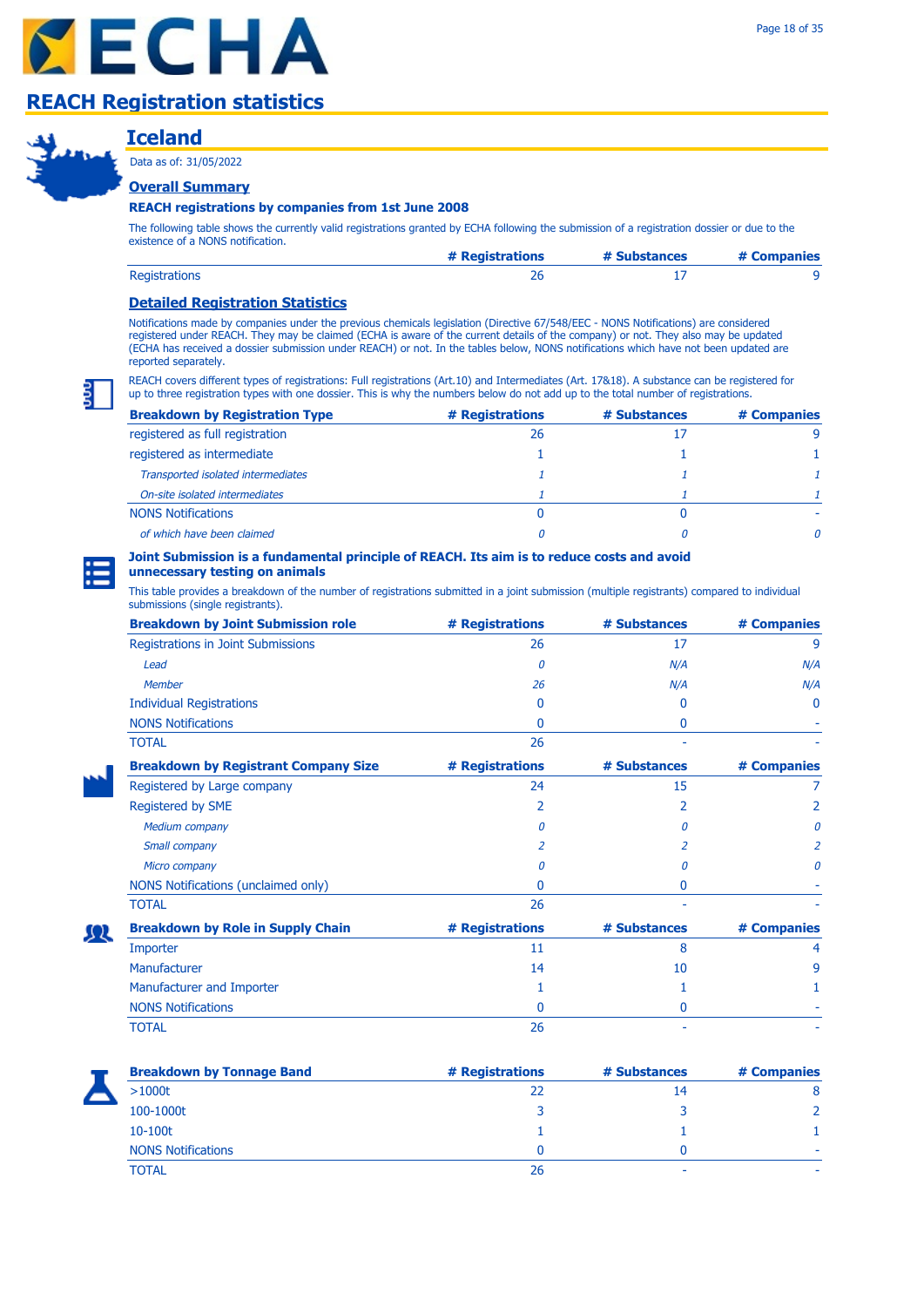



### **Ireland**

Data as of: 31/05/2022

### **Overall Summary**

#### **REACH registrations by companies from 1st June 2008**

The following table shows the currently valid registrations granted by ECHA following the submission of a registration dossier or due to the existence of a NONS notification.

|                      | # Registrations | # Substances | # Companies |
|----------------------|-----------------|--------------|-------------|
| <b>Registrations</b> | 7 843           | 3 3 3 5      | .502        |

### **Detailed Registration Statistics**

Notifications made by companies under the previous chemicals legislation (Directive 67/548/EEC - NONS Notifications) are considered registered under REACH. They may be claimed (ECHA is aware of the current details of the company) or not. They also may be updated (ECHA has received a dossier submission under REACH) or not. In the tables below, NONS notifications which have not been updated are reported separately.

REACH covers different types of registrations: Full registrations (Art.10) and Intermediates (Art. 17&18). A substance can be registered for up to three registration types with one dossier. This is why the numbers below do not add up to the total number of registrations.

| <b>Breakdown by Registration Type</b> | # Registrations | # Substances | # Companies |
|---------------------------------------|-----------------|--------------|-------------|
| registered as full registration       | 6 2 9 3         | 2 3 2 9      | 2 2 7 3     |
| registered as intermediate            | 1 197           | 933          | 408         |
| Transported isolated intermediates    | 999             | 758          | 400         |
| On-site isolated intermediates        | 206             | 194          | 30          |
| <b>NONS Notifications</b>             | 402             | 264          |             |
| of which have been claimed            | 96              | 83           | 20          |

# **Joint Submission is a fundamental principle of REACH. Its aim is to reduce costs and avoid**

### **unnecessary testing on animals**

| <b>Breakdown by Joint Submission role</b>    | # Registrations | # Substances | # Companies |
|----------------------------------------------|-----------------|--------------|-------------|
| Registrations in Joint Submissions           | 7 107           | 2890         | 2 4 3 9     |
| Lead                                         | 712             | N/A          | N/A         |
| Member                                       | 6 3 9 5         | N/A          | N/A         |
| <b>Individual Registrations</b>              | 334             | 288          | 132         |
| <b>NONS Notifications</b>                    | 402             | 264          |             |
| <b>TOTAL</b>                                 | 7843            |              |             |
| <b>Breakdown by Registrant Company Size</b>  | # Registrations | # Substances | # Companies |
| Registered by Large company                  | 6 9 7 4         | 3 1 1 7      | 2 2 2 3     |
| Registered by SME                            | 563             | 340          | 278         |
| <b>Medium company</b>                        | 291             | 224          | 111         |
| Small company                                | 189             | 136          | 115         |
| Micro company                                | 83              | 51           | 52          |
| NONS Notifications (unclaimed only)          | 306             | 203          |             |
| <b>TOTAL</b>                                 | 7843            |              |             |
| <b>Breakdown by Role in Supply Chain</b>     | # Registrations | # Substances | # Companies |
| Importer                                     | 959             | 761          | 152         |
| Manufacturer                                 | 454             | 415          | 74          |
| Manufacturer and Importer                    | 70              | 64           | 23          |
| Only Representative of a non-EU manufacturer | 5 9 5 8         | 2 2 9 1      | 2 3 4 5     |
| <b>NONS Notifications</b>                    | 402             | 264          |             |
| <b>TOTAL</b>                                 | 7843            |              |             |
| <b>Breakdown by Tonnage Band</b>             | # Registrations | # Substances | # Companies |
| $>1000t$                                     | 1 0 1 0         | 411          | 596         |
| 100-1000t                                    | 1737            | 871          | 1 0 0 2     |
| 10-100t                                      | 1859            | 996          | 879         |
| $1-10t$                                      | 1 687           | 1 0 9 4      | 644         |
| Intermediate only                            | 1 1 4 8         | 897          | 394         |
| <b>NONS Notifications</b>                    | 402             | 264          |             |
| <b>TOTAL</b>                                 | 7843            | L,           |             |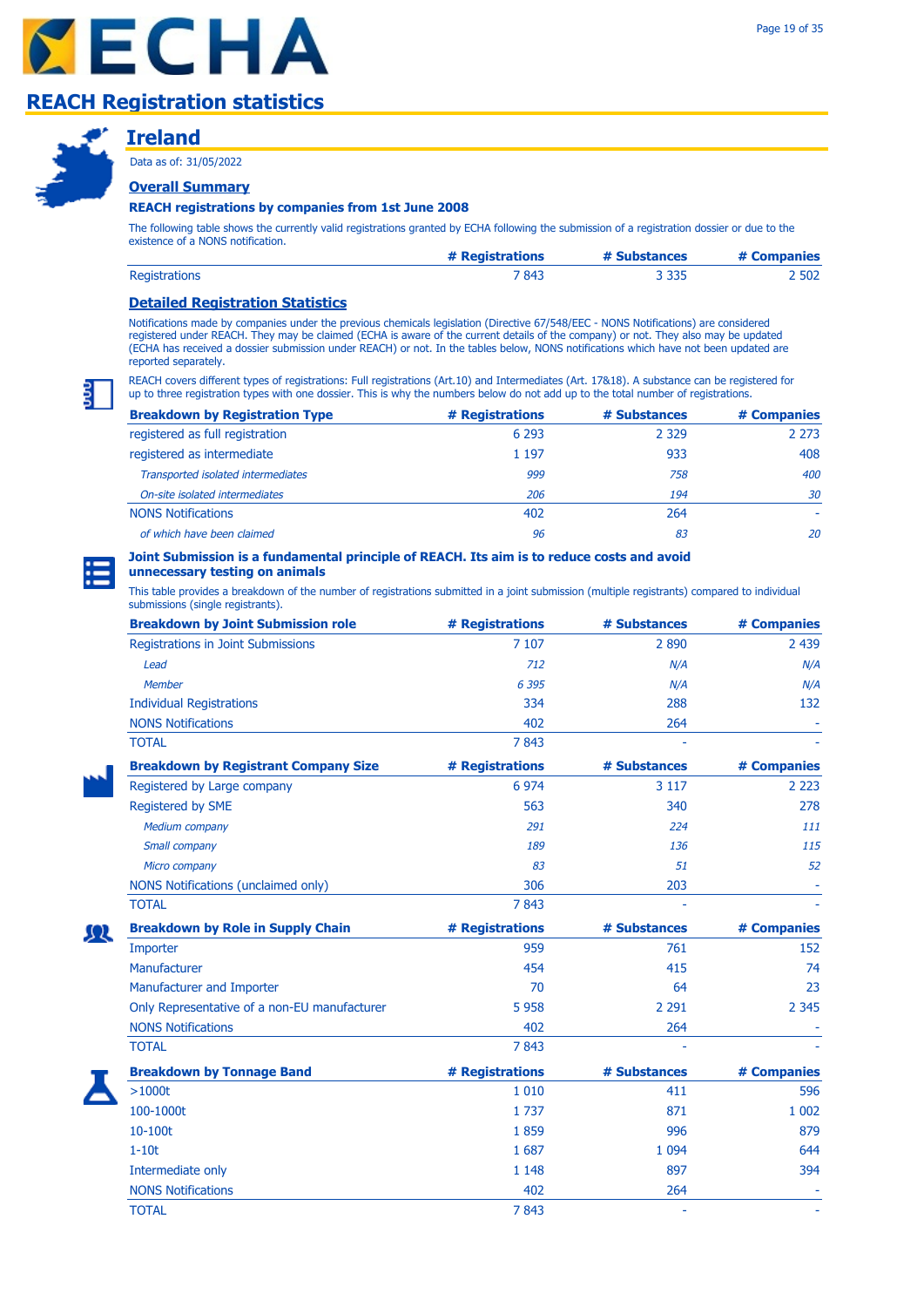

# **Italy**

Data as of: 31/05/2022

### **Overall Summary**

### **REACH registrations by companies from 1st June 2008**

The following table shows the currently valid registrations granted by ECHA following the submission of a registration dossier or due to the existence of a NONS notification.

|                      | # Registrations | # Substances | # Companies |
|----------------------|-----------------|--------------|-------------|
| <b>Registrations</b> | 9 380           | 4 9 4 2      | 266         |

### **Detailed Registration Statistics**

Notifications made by companies under the previous chemicals legislation (Directive 67/548/EEC - NONS Notifications) are considered registered under REACH. They may be claimed (ECHA is aware of the current details of the company) or not. They also may be updated (ECHA has received a dossier submission under REACH) or not. In the tables below, NONS notifications which have not been updated are reported separately.

REACH covers different types of registrations: Full registrations (Art.10) and Intermediates (Art. 17&18). A substance can be registered for up to three registration types with one dossier. This is why the numbers below do not add up to the total number of registrations.

| <b>Breakdown by Registration Type</b> | # Registrations | # Substances | # Companies |
|---------------------------------------|-----------------|--------------|-------------|
| registered as full registration       | 5 6 7 2         | 2 3 2 6      | 1 1 9 9     |
| registered as intermediate            | 3 1 2 2         | 2 4 0 5      | 229         |
| Transported isolated intermediates    | 2 1 0 5         | 1 5 9 8      | 203         |
| On-site isolated intermediates        | 1 209           | 1068         | 114         |
| <b>NONS Notifications</b>             | 648             | 503          |             |
| of which have been claimed            | 284             | 250          | 55          |

#### **Joint Submission is a fundamental principle of REACH. Its aim is to reduce costs and avoid unnecessary testing on animals**

This table provides a breakdown of the number of registrations submitted in a joint submission (multiple registrants) compared to individual

submissions (single registrants).

| <b>Breakdown by Joint Submission role</b>    | # Registrations | # Substances | # Companies |
|----------------------------------------------|-----------------|--------------|-------------|
| Registrations in Joint Submissions           | 8 3 0 8         | 4 1 2 6      | 1 2 3 3     |
| Lead                                         | 1812            | N/A          | N/A         |
| <b>Member</b>                                | 6 4 9 6         | N/A          | N/A         |
| <b>Individual Registrations</b>              | 424             | 409          | 104         |
| <b>NONS Notifications</b>                    | 648             | 503          |             |
| <b>TOTAL</b>                                 | 9 3 8 0         |              |             |
| <b>Breakdown by Registrant Company Size</b>  | # Registrations | # Substances | # Companies |
| Registered by Large company                  | 7 2 8 4         | 4 2 8 7      | 692         |
| Registered by SME                            | 1 7 3 2         | 921          | 573         |
| <b>Medium company</b>                        | 928             | 615          | 226         |
| Small company                                | 655             | 423          | 248         |
| Micro company                                | 149             | 93           | 99          |
| NONS Notifications (unclaimed only)          | 364             | 281          |             |
| <b>TOTAL</b>                                 | 9 3 8 0         |              |             |
| <b>Breakdown by Role in Supply Chain</b>     | # Registrations | # Substances | # Companies |
| Importer                                     | 3 4 4 7         | 1959         | 655         |
| Manufacturer                                 | 3898            | 2 4 3 7      | 650         |
| Manufacturer and Importer                    | 731             | 560          | 195         |
| Only Representative of a non-EU manufacturer | 656             | 468          | 113         |
| <b>NONS Notifications</b>                    | 648             | 503          |             |
| <b>TOTAL</b>                                 | 9 3 8 0         |              |             |
| <b>Breakdown by Tonnage Band</b>             | # Registrations | # Substances | # Companies |
| $>1000t$                                     | 1725            | 628          | 586         |
| 100-1000t                                    | 1 1 9 8         | 709          | 454         |
| 10-100t                                      | 1 4 5 3         | 863          | 438         |
| $1-10t$                                      | 1 2 9 6         | 948          | 393         |
| Intermediate only                            | 3 0 6 0         | 2 3 6 5      | 222         |
| <b>NONS Notifications</b>                    | 648             | 503          |             |
| <b>TOTAL</b>                                 | 9 3 8 0         |              |             |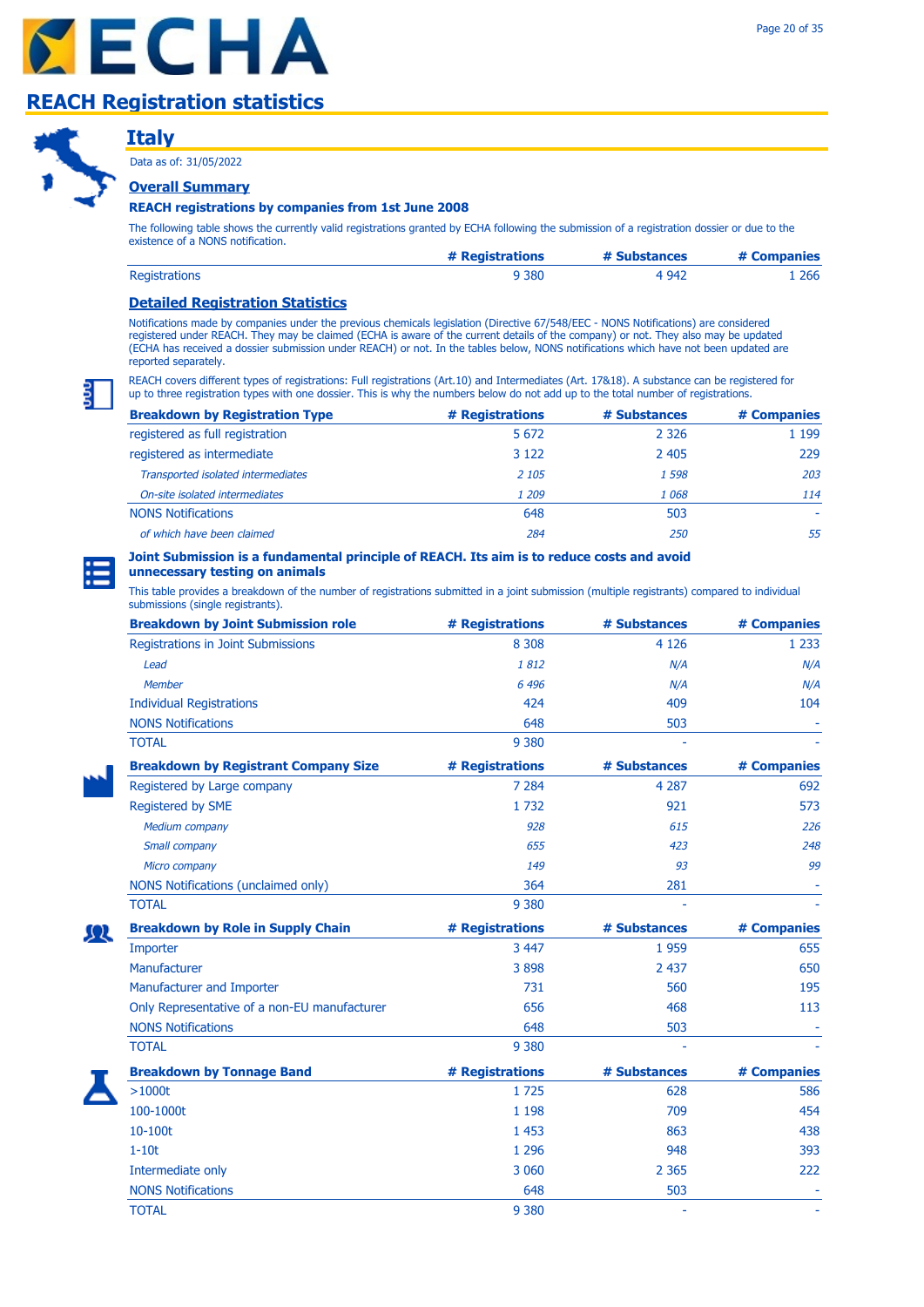### **Latvia**

Data as of: 31/05/2022

### **Overall Summary**

#### **REACH registrations by companies from 1st June 2008**

The following table shows the currently valid registrations granted by ECHA following the submission of a registration dossier or due to the existence of a NONS notification.

|                      | # Registrations | # Substances | # Companies |
|----------------------|-----------------|--------------|-------------|
| <b>Registrations</b> |                 |              |             |

### **Detailed Registration Statistics**

Notifications made by companies under the previous chemicals legislation (Directive 67/548/EEC - NONS Notifications) are considered registered under REACH. They may be claimed (ECHA is aware of the current details of the company) or not. They also may be updated (ECHA has received a dossier submission under REACH) or not. In the tables below, NONS notifications which have not been updated are reported separately.

REACH covers different types of registrations: Full registrations (Art.10) and Intermediates (Art. 17&18). A substance can be registered for up to three registration types with one dossier. This is why the numbers below do not add up to the total number of registrations.

| <b>Breakdown by Registration Type</b> | # Registrations | # Substances | # Companies |
|---------------------------------------|-----------------|--------------|-------------|
| registered as full registration       | 88              | 58           | 42          |
| registered as intermediate            | 68              | 68           | 5           |
| Transported isolated intermediates    | 39              | 39           |             |
| On-site isolated intermediates        | 30              | 30           |             |
| <b>NONS Notifications</b>             |                 |              |             |
| of which have been claimed            |                 |              |             |

### **Joint Submission is a fundamental principle of REACH. Its aim is to reduce costs and avoid**

### **unnecessary testing on animals**

| <b>Breakdown by Joint Submission role</b>    | # Registrations | # Substances   | # Companies     |
|----------------------------------------------|-----------------|----------------|-----------------|
| Registrations in Joint Submissions           | 154             | 123            | 43              |
| Lead                                         | 37              | N/A            | N/A             |
| Member                                       | 117             | N/A            | N/A             |
| <b>Individual Registrations</b>              | 1               | 1              | 1               |
| <b>NONS Notifications</b>                    | $\overline{2}$  | 2              |                 |
| <b>TOTAL</b>                                 | 157             |                |                 |
| <b>Breakdown by Registrant Company Size</b>  | # Registrations | # Substances   | # Companies     |
| Registered by Large company                  | 117             | 109            | 12 <sup>2</sup> |
| Registered by SME                            | 40              | 22             | 31              |
| Medium company                               | 12              | 10             | $\overline{7}$  |
| Small company                                | 17              | 10             | 13              |
| Micro company                                | 11              | 7              | 11              |
| NONS Notifications (unclaimed only)          | $\Omega$        | 0              |                 |
| <b>TOTAL</b>                                 | 157             |                |                 |
| <b>Breakdown by Role in Supply Chain</b>     | # Registrations | # Substances   | # Companies     |
| Importer                                     | 51              | 40             | 21              |
| Manufacturer                                 | 60              | 51             | 19              |
| Manufacturer and Importer                    | 6               | 6              | 5               |
| Only Representative of a non-EU manufacturer | 38              | 33             | 4               |
| <b>NONS Notifications</b>                    | 2               | $\overline{2}$ |                 |
| <b>TOTAL</b>                                 | 157             |                |                 |
| <b>Breakdown by Tonnage Band</b>             | # Registrations | # Substances   | # Companies     |
| >1000t                                       | 56              | 42             | 21              |
| 100-1000t                                    | 14              | 8              | 12              |
| 10-100t                                      | 16              | 12             | 10              |
| $1-10t$                                      | 2               | $\overline{2}$ | 2               |
| Intermediate only                            | 67              | 67             | 5               |
| <b>NONS Notifications</b>                    | 2               | 2              |                 |
| <b>TOTAL</b>                                 | 157             | ÷.             |                 |

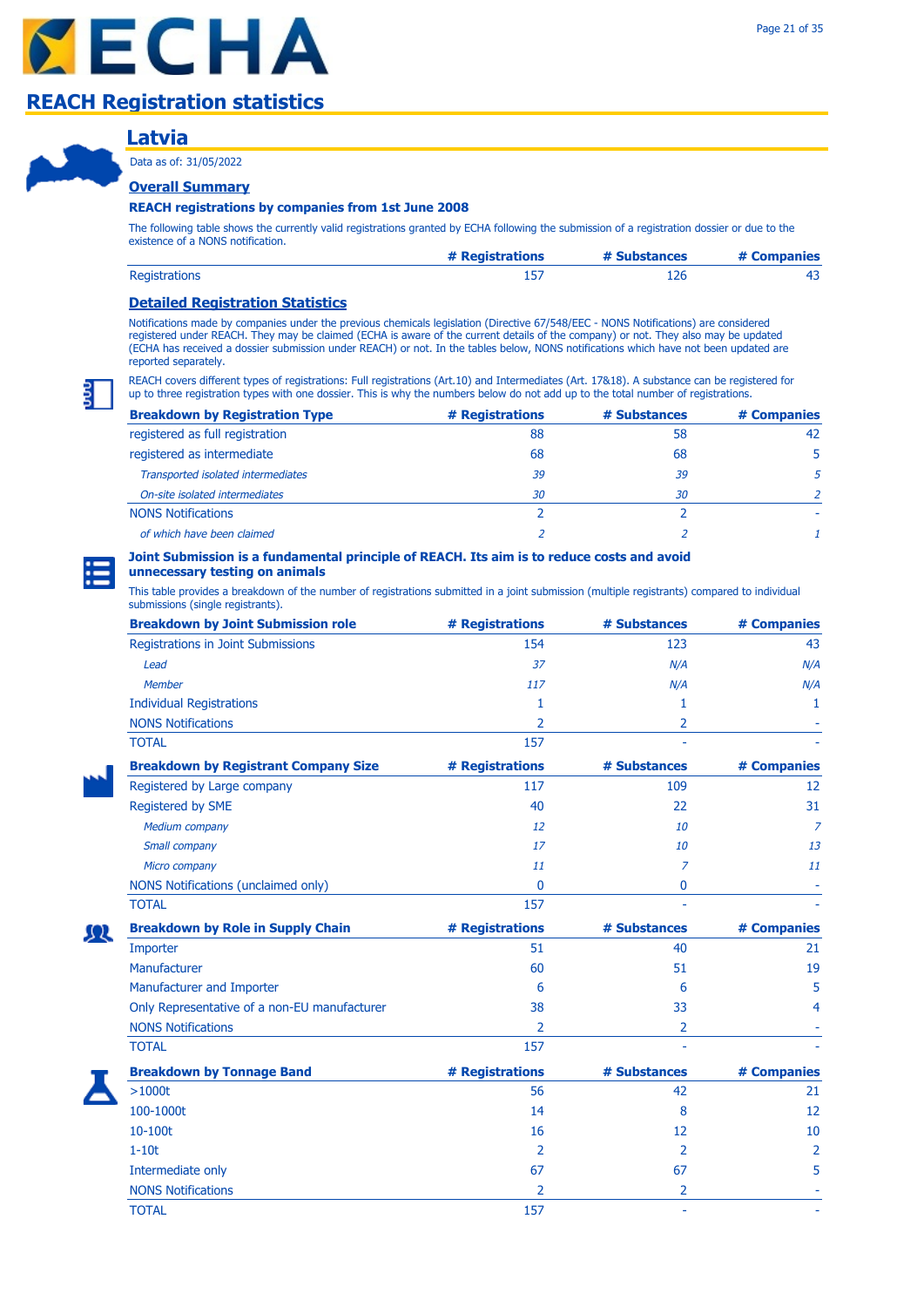

### **Liechtenstein**

Data as of: 31/05/2022

### **Overall Summary**

#### **REACH registrations by companies from 1st June 2008**

The following table shows the currently valid registrations granted by ECHA following the submission of a registration dossier or due to the existence of a NONS notification.

|                      | # Registrations | # Substances | # Companies |
|----------------------|-----------------|--------------|-------------|
| <b>Registrations</b> |                 |              |             |

### **Detailed Registration Statistics**

Notifications made by companies under the previous chemicals legislation (Directive 67/548/EEC - NONS Notifications) are considered registered under REACH. They may be claimed (ECHA is aware of the current details of the company) or not. They also may be updated (ECHA has received a dossier submission under REACH) or not. In the tables below, NONS notifications which have not been updated are reported separately.

REACH covers different types of registrations: Full registrations (Art.10) and Intermediates (Art. 17&18). A substance can be registered for up to three registration types with one dossier. This is why the numbers below do not add up to the total number of registrations.

| <b>Breakdown by Registration Type</b> | # Registrations | # Substances | # Companies  |
|---------------------------------------|-----------------|--------------|--------------|
| registered as full registration       | 46              | 40           | q            |
| registered as intermediate            |                 |              |              |
| Transported isolated intermediates    |                 |              | <sup>n</sup> |
| On-site isolated intermediates        |                 |              | Ω            |
| <b>NONS Notifications</b>             |                 |              |              |
| of which have been claimed            |                 |              | n            |

#### **Joint Submission is a fundamental principle of REACH. Its aim is to reduce costs and avoid unnecessary testing on animals**

This table provides a breakdown of the number of registrations submitted in a joint submission (multiple registrants) compared to individual submissions (single registrants).

| <b>Breakdown by Joint Submission role</b>    | # Registrations | # Substances | # Companies |
|----------------------------------------------|-----------------|--------------|-------------|
| Registrations in Joint Submissions           | 46              | 40           | 9           |
| Lead                                         | 4               | N/A          | N/A         |
| <b>Member</b>                                | 42              | N/A          | N/A         |
| <b>Individual Registrations</b>              | 0               | 0            | $\Omega$    |
| <b>NONS Notifications</b>                    | O               | 0            |             |
| <b>TOTAL</b>                                 | 46              |              |             |
| <b>Breakdown by Registrant Company Size</b>  | # Registrations | # Substances | # Companies |
| Registered by Large company                  | 37              | 37           | 4           |
| Registered by SME                            | 9               | 8            | 5           |
| <b>Medium company</b>                        | 4               | 4            | 2           |
| Small company                                | 3               | 3            |             |
| Micro company                                | 2               | 2            | 2           |
| NONS Notifications (unclaimed only)          | 0               | 0            |             |
| <b>TOTAL</b>                                 | 46              |              |             |
| <b>Breakdown by Role in Supply Chain</b>     | # Registrations | # Substances | # Companies |
| Importer                                     | 41              | 36           |             |
| Manufacturer                                 |                 | 4            |             |
| Only Representative of a non-EU manufacturer |                 |              |             |
| <b>NONS Notifications</b>                    | O               | 0            |             |
| <b>TOTAL</b>                                 | 46              |              |             |

ΩR

| <b>Breakdown by Tonnage Band</b> | # Registrations | # Substances | # Companies    |
|----------------------------------|-----------------|--------------|----------------|
| >1000t                           |                 | 4            |                |
| 100-1000t                        | 3               | 3            |                |
| 10-100t                          |                 |              | 3              |
| $1-10t$                          | 31              | 31           | $\overline{4}$ |
| <b>NONS Notifications</b>        |                 |              |                |
| <b>TOTAL</b>                     | 46              | -            |                |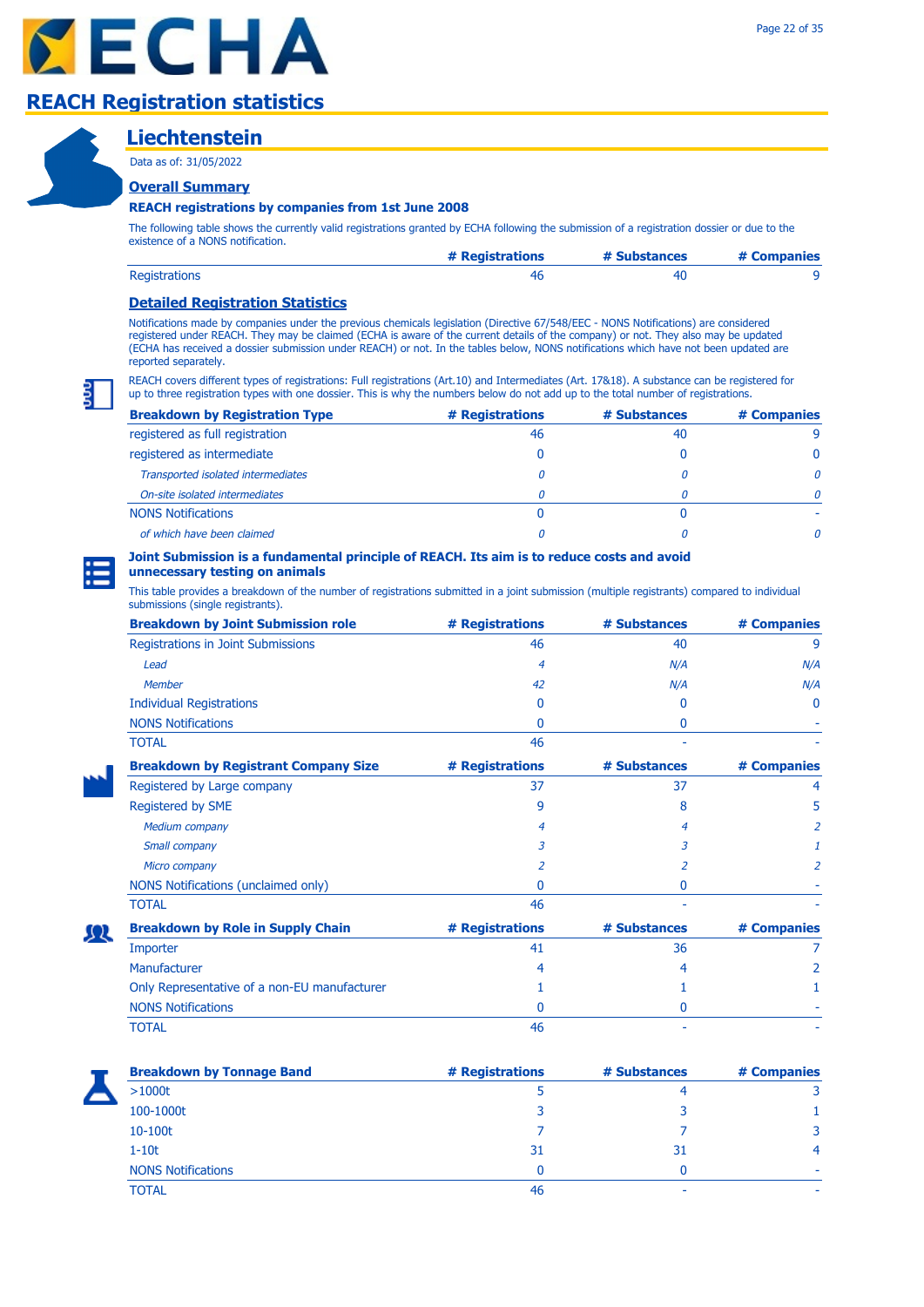### **Lithuania**

Data as of: 31/05/2022

### **Overall Summary**

#### **REACH registrations by companies from 1st June 2008**

The following table shows the currently valid registrations granted by ECHA following the submission of a registration dossier or due to the existence of a NONS notification.

|                      | # Registrations | # Substances | # Companies |
|----------------------|-----------------|--------------|-------------|
| <b>Registrations</b> |                 | 45 ב         |             |

### **Detailed Registration Statistics**

Notifications made by companies under the previous chemicals legislation (Directive 67/548/EEC - NONS Notifications) are considered registered under REACH. They may be claimed (ECHA is aware of the current details of the company) or not. They also may be updated (ECHA has received a dossier submission under REACH) or not. In the tables below, NONS notifications which have not been updated are reported separately.

REACH covers different types of registrations: Full registrations (Art.10) and Intermediates (Art. 17&18). A substance can be registered for up to three registration types with one dossier. This is why the numbers below do not add up to the total number of registrations.

| <b>Breakdown by Registration Type</b> | # Registrations | # Substances | # Companies  |
|---------------------------------------|-----------------|--------------|--------------|
| registered as full registration       | 232             | 134          | 86           |
| registered as intermediate            | 30              | 29           | 8            |
| Transported isolated intermediates    | 8               |              |              |
| On-site isolated intermediates        | 22              | 22           |              |
| <b>NONS Notifications</b>             | 0               |              |              |
| of which have been claimed            |                 |              | <sup>n</sup> |

### **Joint Submission is a fundamental principle of REACH. Its aim is to reduce costs and avoid**

### **unnecessary testing on animals**

| <b>Breakdown by Joint Submission role</b>    | # Registrations | # Substances | # Companies  |
|----------------------------------------------|-----------------|--------------|--------------|
| Registrations in Joint Submissions           | 259             | 154          | 90           |
| Lead                                         | 3               | N/A          | N/A          |
| <b>Member</b>                                | 256             | N/A          | N/A          |
| <b>Individual Registrations</b>              | 0               | $\mathbf{0}$ | $\mathbf{0}$ |
| <b>NONS Notifications</b>                    | 0               | 0            |              |
| <b>TOTAL</b>                                 | 259             |              |              |
| <b>Breakdown by Registrant Company Size</b>  | # Registrations | # Substances | # Companies  |
| Registered by Large company                  | 202             | 125          | 44           |
| Registered by SME                            | 57              | 41           | 46           |
| Medium company                               | 15              | 12           | 13           |
| Small company                                | 22              | 18           | 19           |
| Micro company                                | 20              | 18           | 14           |
| NONS Notifications (unclaimed only)          | $\mathbf{0}$    | 0            |              |
| <b>TOTAL</b>                                 | 259             |              |              |
| <b>Breakdown by Role in Supply Chain</b>     | # Registrations | # Substances | # Companies  |
| Importer                                     | 42              | 34           | 28           |
| Manufacturer                                 | 64              | 63           | 13           |
| Manufacturer and Importer                    | 8               | 7            | 7            |
| Only Representative of a non-EU manufacturer | 145             | 95           | 46           |
| <b>NONS Notifications</b>                    | $\Omega$        | 0            |              |
| <b>TOTAL</b>                                 | 259             |              |              |
| <b>Breakdown by Tonnage Band</b>             | # Registrations | # Substances | # Companies  |
| >1000t                                       | 185             | 102          | 56           |
| 100-1000t                                    | 21              | 18           | 21           |
| 10-100t                                      | 15              | 15           | 13           |
| $1-10t$                                      | 11              | 10           | 7            |
| Intermediate only                            | 27              | 26           | 8            |
| <b>NONS Notifications</b>                    | 0               | 0            |              |
| <b>TOTAL</b>                                 | 259             | ä,           |              |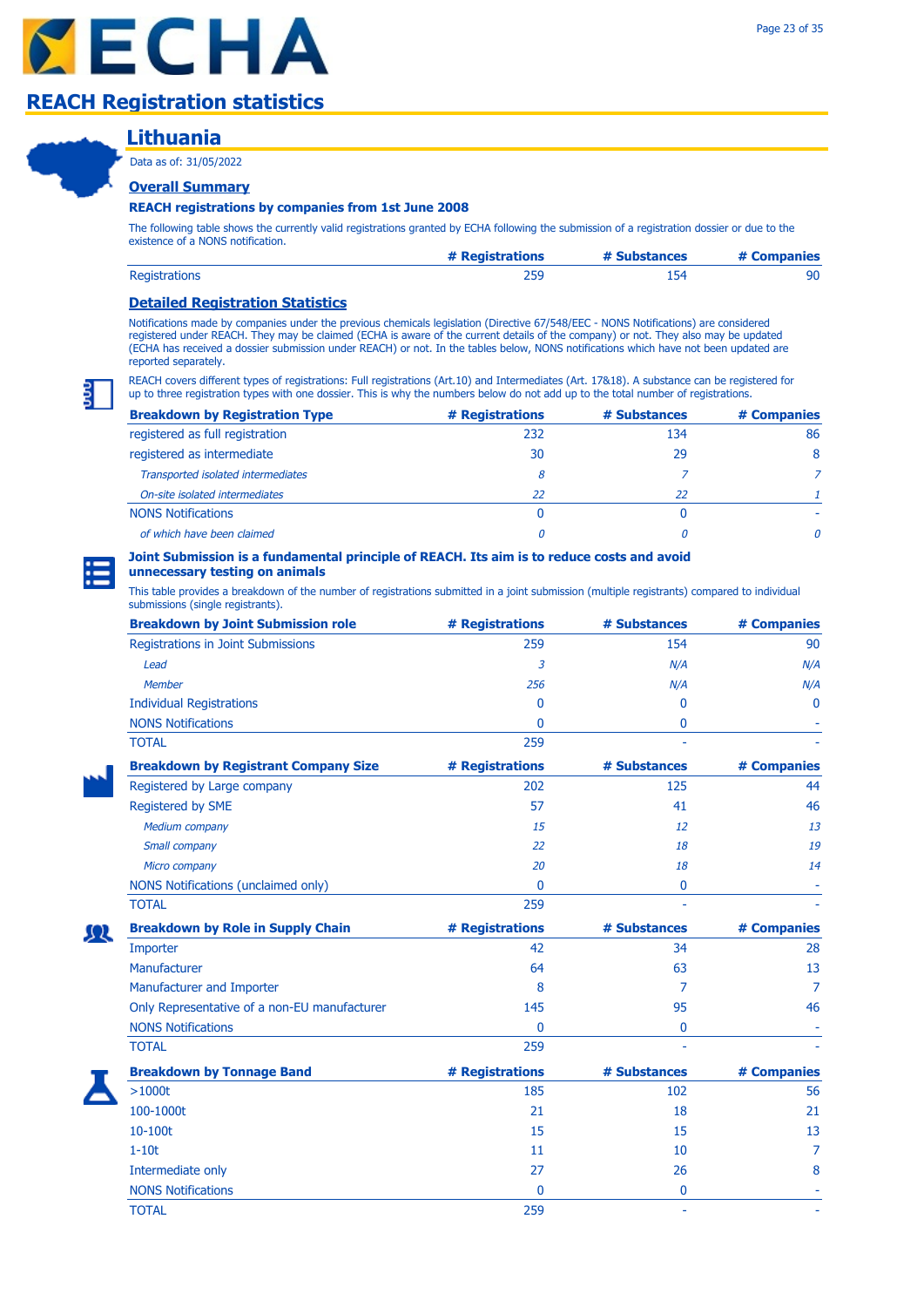# **Luxembourg**

Data as of: 31/05/2022

### **Overall Summary**

#### **REACH registrations by companies from 1st June 2008**

The following table shows the currently valid registrations granted by ECHA following the submission of a registration dossier or due to the existence of a NONS notification.

|                      | # Registrations | # Substances | # Companies |
|----------------------|-----------------|--------------|-------------|
| <b>Registrations</b> |                 |              |             |

### **Detailed Registration Statistics**

Notifications made by companies under the previous chemicals legislation (Directive 67/548/EEC - NONS Notifications) are considered registered under REACH. They may be claimed (ECHA is aware of the current details of the company) or not. They also may be updated (ECHA has received a dossier submission under REACH) or not. In the tables below, NONS notifications which have not been updated are reported separately.

REACH covers different types of registrations: Full registrations (Art.10) and Intermediates (Art. 17&18). A substance can be registered for up to three registration types with one dossier. This is why the numbers below do not add up to the total number of registrations.

| <b>Breakdown by Registration Type</b> | # Registrations | # Substances | # Companies |
|---------------------------------------|-----------------|--------------|-------------|
| registered as full registration       | 768             | 491          | 174         |
| registered as intermediate            | 42              | 41           | 22          |
| Transported isolated intermediates    | 41              | 40           | 22          |
| On-site isolated intermediates        |                 |              |             |
| <b>NONS Notifications</b>             |                 |              |             |
| of which have been claimed            |                 |              |             |

#### **Joint Submission is a fundamental principle of REACH. Its aim is to reduce costs and avoid unnecessary testing on animals**

| <b>Breakdown by Joint Submission role</b>    | # Registrations | # Substances | # Companies    |
|----------------------------------------------|-----------------|--------------|----------------|
| Registrations in Joint Submissions           | 789             | 509          | 178            |
| Lead                                         | 30              | N/A          | N/A            |
| Member                                       | 759             | N/A          | N/A            |
| <b>Individual Registrations</b>              | 18              | 18           | 7              |
| <b>NONS Notifications</b>                    | 3               | 3            |                |
| <b>TOTAL</b>                                 | 810             |              |                |
| <b>Breakdown by Registrant Company Size</b>  | # Registrations | # Substances | # Companies    |
| Registered by Large company                  | 700             | 470          | 136            |
| Registered by SME                            | 110             | 87           | 43             |
| Medium company                               | 58              | 53           | 22             |
| Small company                                | 44              | 36           | 17             |
| Micro company                                | 8               | 8            | 4              |
| NONS Notifications (unclaimed only)          | 0               | 0            |                |
| <b>TOTAL</b>                                 | 810             |              |                |
| <b>Breakdown by Role in Supply Chain</b>     | # Registrations | # Substances | # Companies    |
| Importer                                     | 244             | 154          | 55             |
| Manufacturer                                 | 18              | 14           | 13             |
| Manufacturer and Importer                    | 11              | 11           | $\overline{2}$ |
| Only Representative of a non-EU manufacturer | 534             | 404          | 132            |
| <b>NONS Notifications</b>                    | 3               | 3            |                |
| <b>TOTAL</b>                                 | 810             |              |                |
| <b>Breakdown by Tonnage Band</b>             | # Registrations | # Substances | # Companies    |
| $>1000t$                                     | 199             | 117          | 79             |
| 100-1000t                                    | 159             | 135          | 60             |
| 10-100t                                      | 189             | 160          | 65             |
| $1-10t$                                      | 221             | 196          | 66             |
| Intermediate only                            | 39              | 38           | 20             |
| <b>NONS Notifications</b>                    | 3               | 3            |                |
| <b>TOTAL</b>                                 | 810             | ä,           |                |

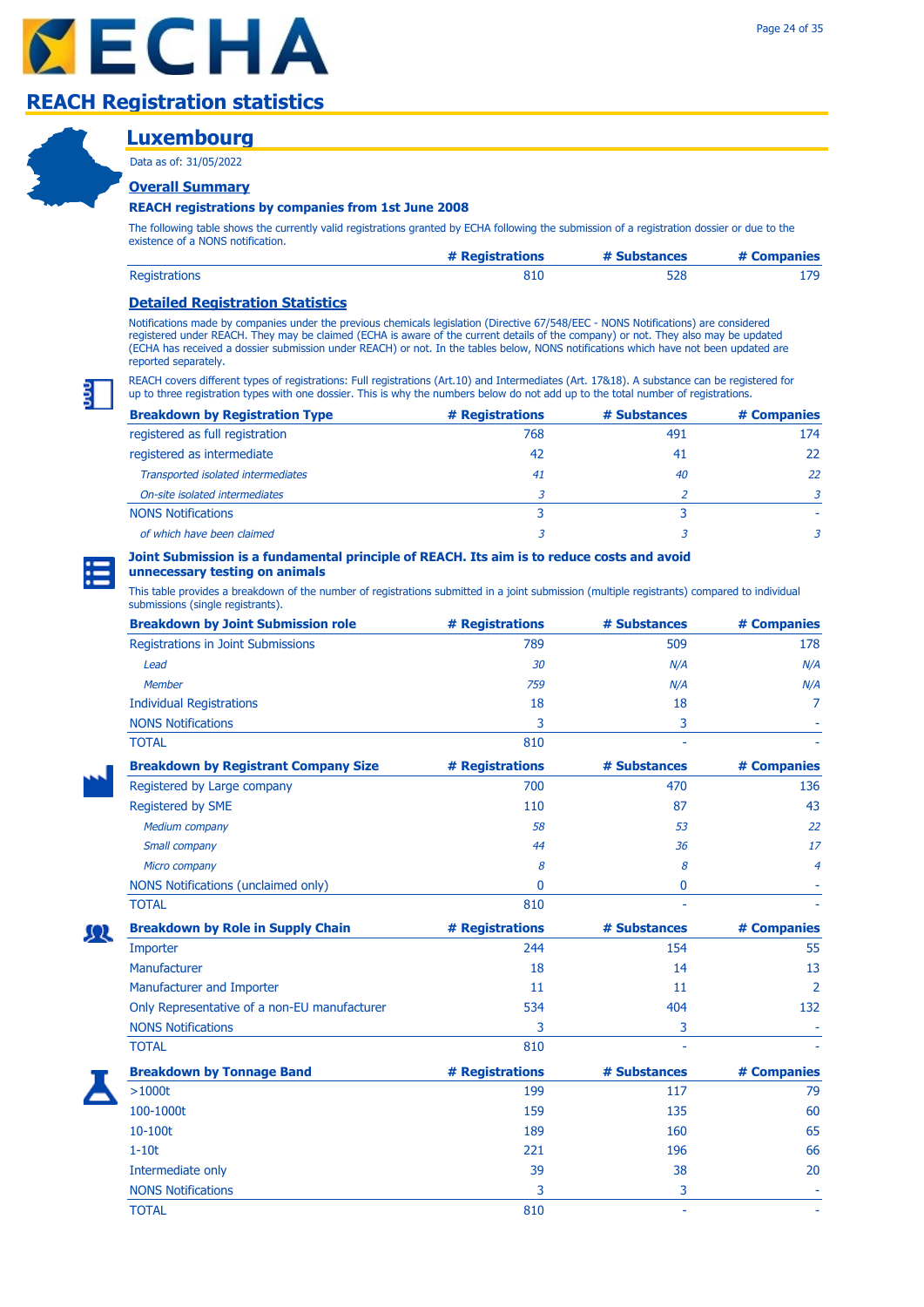### **Malta Overall Summary** Data as of: 31/05/2022

ΩR

### **REACH registrations by companies from 1st June 2008**

The following table shows the currently valid registrations granted by ECHA following the submission of a registration dossier or due to the existence of a NONS notification.

|                      | # Registrations | # Substances | # Companies |
|----------------------|-----------------|--------------|-------------|
| <b>Registrations</b> |                 |              |             |

### **Detailed Registration Statistics**

Notifications made by companies under the previous chemicals legislation (Directive 67/548/EEC - NONS Notifications) are considered registered under REACH. They may be claimed (ECHA is aware of the current details of the company) or not. They also may be updated (ECHA has received a dossier submission under REACH) or not. In the tables below, NONS notifications which have not been updated are reported separately.

REACH covers different types of registrations: Full registrations (Art.10) and Intermediates (Art. 17&18). A substance can be registered for up to three registration types with one dossier. This is why the numbers below do not add up to the total number of registrations.

| <b>Breakdown by Registration Type</b> | # Registrations | # Substances | # Companies  |
|---------------------------------------|-----------------|--------------|--------------|
| registered as full registration       | 32              | 28           |              |
| registered as intermediate            | 29              | 29           |              |
| Transported isolated intermediates    | 23              | 23           | 4            |
| On-site isolated intermediates        | 6               |              |              |
| <b>NONS Notifications</b>             |                 |              |              |
| of which have been claimed            |                 |              | <sup>n</sup> |

# **Joint Submission is a fundamental principle of REACH. Its aim is to reduce costs and avoid**

### **unnecessary testing on animals**

| <b>Breakdown by Joint Submission role</b>    | # Registrations | # Substances | # Companies |
|----------------------------------------------|-----------------|--------------|-------------|
| Registrations in Joint Submissions           | 54              | 50           | 20          |
| Lead                                         | 11              | N/A          | N/A         |
| <b>Member</b>                                | 43              | N/A          | N/A         |
| <b>Individual Registrations</b>              | 7               |              | 3           |
| <b>NONS Notifications</b>                    | 0               | 0            |             |
| <b>TOTAL</b>                                 | 61              |              |             |
| <b>Breakdown by Registrant Company Size</b>  | # Registrations | # Substances | # Companies |
| Registered by Large company                  | 54              | 52           | 16          |
| Registered by SME                            |                 |              | 5           |
| <b>Medium company</b>                        | 3               | 3            |             |
| Small company                                | 3               | 3            | 3           |
| Micro company                                |                 |              |             |
| NONS Notifications (unclaimed only)          | 0               | 0            |             |
| <b>TOTAL</b>                                 | 61              |              |             |
| <b>Breakdown by Role in Supply Chain</b>     | # Registrations | # Substances | # Companies |
| Importer                                     | 40              | 37           | 11          |
| Manufacturer                                 | 9               | 9            | 5           |
| Only Representative of a non-EU manufacturer | 12              | 11           |             |
| <b>NONS Notifications</b>                    | 0               | 0            |             |
| <b>TOTAL</b>                                 | 61              |              |             |

| <b>Breakdown by Tonnage Band</b> | # Registrations | # Substances | # Companies |
|----------------------------------|-----------------|--------------|-------------|
| >1000t                           | 17              | 15           | 9           |
| 100-1000t                        |                 |              | 6           |
| $10-100t$                        |                 |              |             |
| $1-10t$                          |                 |              | 3           |
| Intermediate only                | 29              | 29           | 5           |
| <b>NONS Notifications</b>        | n               |              | ۰           |
| <b>TOTAL</b>                     | 61              |              | ۰           |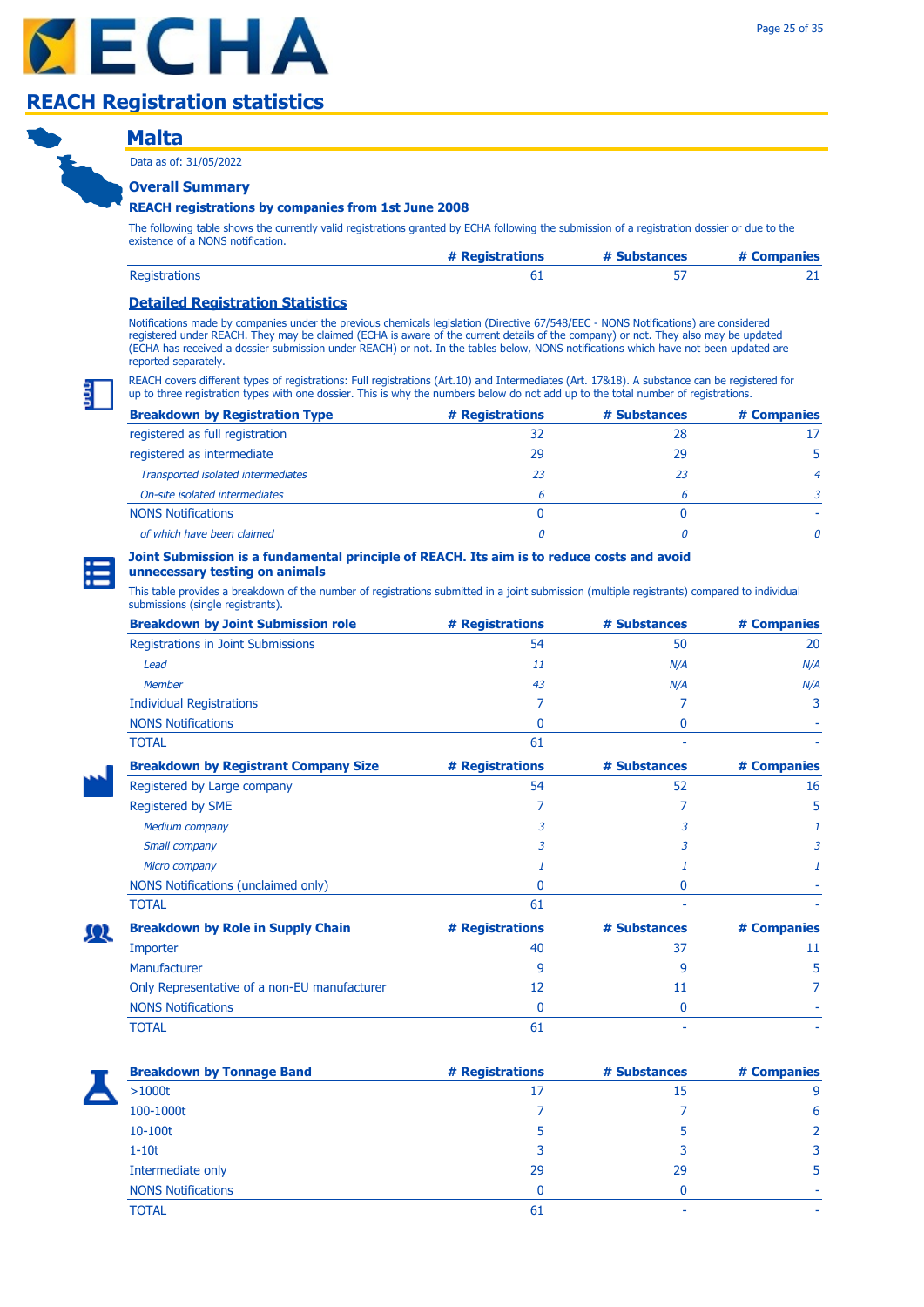



### **Netherlands**

Data as of: 31/05/2022

### **Overall Summary**

### **REACH registrations by companies from 1st June 2008**

The following table shows the currently valid registrations granted by ECHA following the submission of a registration dossier or due to the existence of a NONS notification.

|                      | # Registrations | # Substances | # Companies |
|----------------------|-----------------|--------------|-------------|
| <b>Registrations</b> | 10 913          | 4 6 4 6      | 180         |

### **Detailed Registration Statistics**

Notifications made by companies under the previous chemicals legislation (Directive 67/548/EEC - NONS Notifications) are considered registered under REACH. They may be claimed (ECHA is aware of the current details of the company) or not. They also may be updated (ECHA has received a dossier submission under REACH) or not. In the tables below, NONS notifications which have not been updated are reported separately.

REACH covers different types of registrations: Full registrations (Art.10) and Intermediates (Art. 17&18). A substance can be registered for up to three registration types with one dossier. This is why the numbers below do not add up to the total number of registrations.

| <b>Breakdown by Registration Type</b> | # Registrations | # Substances | # Companies |
|---------------------------------------|-----------------|--------------|-------------|
| registered as full registration       | 9 2 4 7         | 3 5 8 2      | 1 1 0 5     |
| registered as intermediate            | 954             | 729          | 250         |
| Transported isolated intermediates    | 836             | 637          | 235         |
| On-site isolated intermediates        | 152             | 139          | 56          |
| <b>NONS Notifications</b>             | 804             | 636          |             |
| of which have been claimed            | 381             | 356          | 73          |

# **Joint Submission is a fundamental principle of REACH. Its aim is to reduce costs and avoid**

### **unnecessary testing on animals**

| <b>Breakdown by Joint Submission role</b>    | # Registrations | # Substances | # Companies |
|----------------------------------------------|-----------------|--------------|-------------|
| Registrations in Joint Submissions           | 9 700           | 3 6 9 7      | 1 1 3 9     |
| Lead                                         | 1 300           | N/A          | N/A         |
| <b>Member</b>                                | 8 400           | N/A          | N/A         |
| <b>Individual Registrations</b>              | 409             | 402          | 126         |
| <b>NONS Notifications</b>                    | 804             | 636          |             |
| <b>TOTAL</b>                                 | 10 913          |              |             |
| <b>Breakdown by Registrant Company Size</b>  | # Registrations | # Substances | # Companies |
| Registered by Large company                  | 9 7 8 9         | 4 2 0 3      | 959         |
| Registered by SME                            | 701             | 530          | 220         |
| <b>Medium company</b>                        | 356             | 313          | 90          |
| Small company                                | 245             | 202          | 90          |
| Micro company                                | 100             | 91           | 40          |
| NONS Notifications (unclaimed only)          | 423             | 329          |             |
| <b>TOTAL</b>                                 | 10 913          |              |             |
| <b>Breakdown by Role in Supply Chain</b>     | # Registrations | # Substances | # Companies |
| Importer                                     | 4722            | 2 2 9 1      | 511         |
| Manufacturer                                 | 1 1 5 9         | 908          | 242         |
| Manufacturer and Importer                    | 578             | 483          | 111         |
| Only Representative of a non-EU manufacturer | 3 6 5 0         | 1891         | 561         |
| <b>NONS Notifications</b>                    | 804             | 636          |             |
| <b>TOTAL</b>                                 | 10 913          |              |             |
| <b>Breakdown by Tonnage Band</b>             | # Registrations | # Substances | # Companies |
| >1000t                                       | 2 4 5 2         | 860          | 592         |
| 100-1000t                                    | 1 5 6 8         | 976          | 477         |
| 10-100t                                      | 2 1 5 1         | 1 2 8 5      | 426         |
| $1-10t$                                      | 3 0 7 6         | 1852         | 425         |
| Intermediate only                            | 862             | 656          | 237         |
| <b>NONS Notifications</b>                    | 804             | 636          |             |
| <b>TOTAL</b>                                 | 10 913          | ä,           |             |

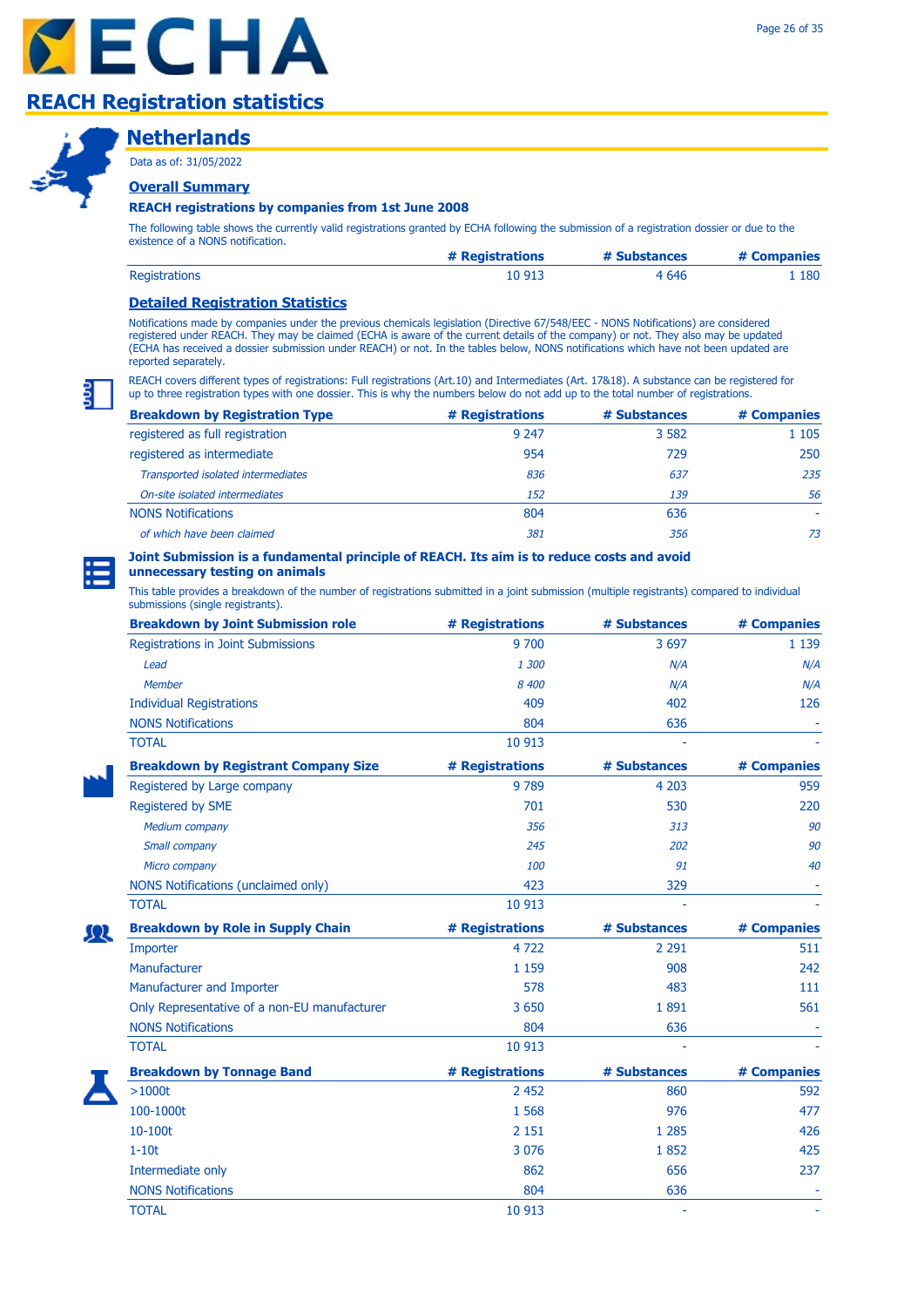### **Norway**

Data as of: 31/05/2022

### **Overall Summary**

#### **REACH registrations by companies from 1st June 2008**

The following table shows the currently valid registrations granted by ECHA following the submission of a registration dossier or due to the existence of a NONS notification.

|                      | # Registrations | # Substances | # Companies |
|----------------------|-----------------|--------------|-------------|
| <b>Registrations</b> | 502             |              |             |

### **Detailed Registration Statistics**

Notifications made by companies under the previous chemicals legislation (Directive 67/548/EEC - NONS Notifications) are considered registered under REACH. They may be claimed (ECHA is aware of the current details of the company) or not. They also may be updated (ECHA has received a dossier submission under REACH) or not. In the tables below, NONS notifications which have not been updated are reported separately.

REACH covers different types of registrations: Full registrations (Art.10) and Intermediates (Art. 17&18). A substance can be registered for up to three registration types with one dossier. This is why the numbers below do not add up to the total number of registrations.

| <b>Breakdown by Registration Type</b> | # Registrations | # Substances | # Companies |
|---------------------------------------|-----------------|--------------|-------------|
| registered as full registration       | 394             | 258          | 105         |
| registered as intermediate            | 70              | 62           | 21          |
| Transported isolated intermediates    | 49              | 46           | 17          |
| On-site isolated intermediates        | 25              | 23           | 10          |
| <b>NONS Notifications</b>             | 40              | 39           |             |
| of which have been claimed            | 19              | 19           | 3           |

#### **Joint Submission is a fundamental principle of REACH. Its aim is to reduce costs and avoid unnecessary testing on animals**

| <b>Breakdown by Joint Submission role</b>    | # Registrations | # Substances        | # Companies    |
|----------------------------------------------|-----------------|---------------------|----------------|
| Registrations in Joint Submissions           | 453             | 301                 | 108            |
| Lead                                         | 51              | N/A                 | N/A            |
| Member                                       | 402             | N/A                 | N/A            |
| <b>Individual Registrations</b>              | 9               | 9                   | 6              |
| <b>NONS Notifications</b>                    | 40              | 39                  |                |
| <b>TOTAL</b>                                 | 502             |                     |                |
| <b>Breakdown by Registrant Company Size</b>  | # Registrations | # Substances        | # Companies    |
| Registered by Large company                  | 444             | 319                 | 85             |
| Registered by SME                            | 37              | 26                  | 24             |
| <b>Medium company</b>                        | 14              | 12                  | $\overline{z}$ |
| Small company                                | 15              | 14                  | 9              |
| Micro company                                | 8               | Z                   | 8              |
| NONS Notifications (unclaimed only)          | 21              | 20                  |                |
| <b>TOTAL</b>                                 | 502             |                     |                |
| <b>Breakdown by Role in Supply Chain</b>     | # Registrations | # Substances        | # Companies    |
| Importer                                     | 136             | 99                  | 52             |
| Manufacturer                                 | 200             | 161                 | 57             |
| Manufacturer and Importer                    | 82              | 70                  | 20             |
| Only Representative of a non-EU manufacturer | 44              | 35                  | 15             |
| <b>NONS Notifications</b>                    | 40              | 39                  |                |
| <b>TOTAL</b>                                 | 502             |                     |                |
| <b>Breakdown by Tonnage Band</b>             | # Registrations | # Substances        | # Companies    |
| $>1000t$                                     | 269             | 170                 | 75             |
| 100-1000t                                    | 61              | 55                  | 34             |
| 10-100t                                      | 37              | 34                  | 27             |
| $1-10t$                                      | 27              | 25                  | 16             |
| Intermediate only                            | 68              | 60                  | 21             |
| <b>NONS Notifications</b>                    | 40              | 39                  |                |
| <b>TOTAL</b>                                 | 502             | $\bar{\phantom{a}}$ |                |

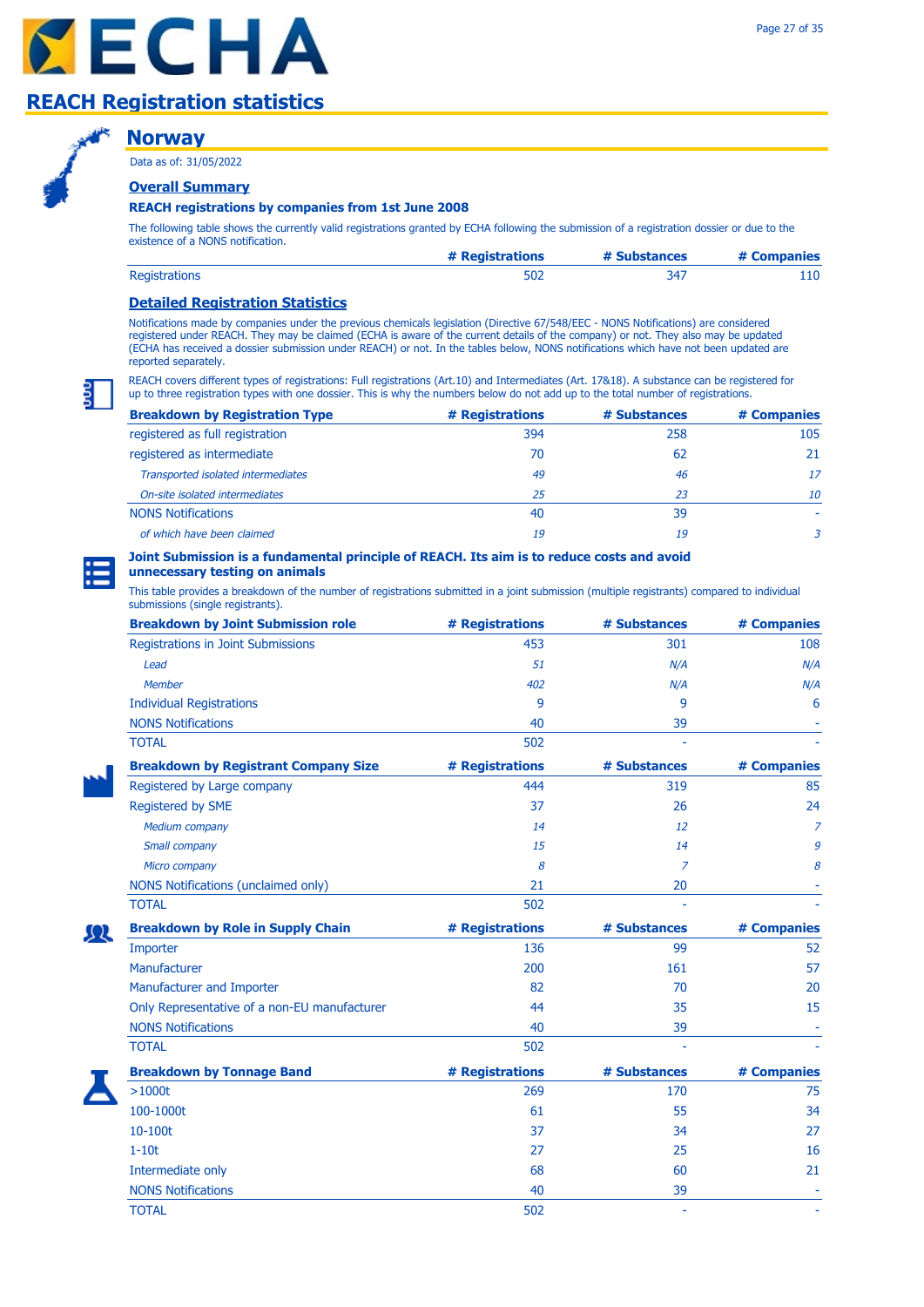# **Poland**

Data as of: 31/05/2022

### **Overall Summary**

#### **REACH registrations by companies from 1st June 2008**

The following table shows the currently valid registrations granted by ECHA following the submission of a registration dossier or due to the existence of a NONS notification.

|                      | # Registrations | # Substances | # Companies |
|----------------------|-----------------|--------------|-------------|
| <b>Registrations</b> | 2 101           | 1 011        | 679         |

### **Detailed Registration Statistics**

Notifications made by companies under the previous chemicals legislation (Directive 67/548/EEC - NONS Notifications) are considered registered under REACH. They may be claimed (ECHA is aware of the current details of the company) or not. They also may be updated (ECHA has received a dossier submission under REACH) or not. In the tables below, NONS notifications which have not been updated are reported separately.

REACH covers different types of registrations: Full registrations (Art.10) and Intermediates (Art. 17&18). A substance can be registered for up to three registration types with one dossier. This is why the numbers below do not add up to the total number of registrations.

| <b>Breakdown by Registration Type</b> | # Registrations | # Substances | # Companies |
|---------------------------------------|-----------------|--------------|-------------|
| registered as full registration       | 1818            | 803          | 667         |
| registered as intermediate            | 295             | 262          | 57          |
| Transported isolated intermediates    | 204             | 188          | 52          |
| On-site isolated intermediates        | 129             | 115          | 21          |
| <b>NONS Notifications</b>             |                 |              |             |
| of which have been claimed            | 6               | 6            | 6           |

#### **Joint Submission is a fundamental principle of REACH. Its aim is to reduce costs and avoid unnecessary testing on animals**

| <b>Breakdown by Joint Submission role</b>    | # Registrations | # Substances   | # Companies |
|----------------------------------------------|-----------------|----------------|-------------|
| Registrations in Joint Submissions           | 2 0 3 1         | 951            | 673         |
| Lead                                         | 110             | N/A            | N/A         |
| <b>Member</b>                                | 1921            | N/A            | N/A         |
| <b>Individual Registrations</b>              | 63              | 63             | 17          |
| <b>NONS Notifications</b>                    | 7               | $\overline{7}$ |             |
| <b>TOTAL</b>                                 | 2 1 0 1         |                |             |
| <b>Breakdown by Registrant Company Size</b>  | # Registrations | # Substances   | # Companies |
| Registered by Large company                  | 1 4 7 9         | 828            | 318         |
| Registered by SME                            | 621             | 315            | 360         |
| <b>Medium company</b>                        | 251             | 186            | 100         |
| Small company                                | 209             | 123            | 134         |
| Micro company                                | 161             | 81             | 126         |
| NONS Notifications (unclaimed only)          | 1               | 1              |             |
| <b>TOTAL</b>                                 | 2 1 0 1         |                |             |
| <b>Breakdown by Role in Supply Chain</b>     | # Registrations | # Substances   | # Companies |
| Importer                                     | 632             | 405            | 230         |
| Manufacturer                                 | 1 1 3 0         | 596            | 411         |
| Manufacturer and Importer                    | 155             | 135            | 65          |
| Only Representative of a non-EU manufacturer | 177             | 130            | 49          |
| <b>NONS Notifications</b>                    | 7               | $\overline{7}$ |             |
| <b>TOTAL</b>                                 | 2 1 0 1         |                |             |
| <b>Breakdown by Tonnage Band</b>             | # Registrations | # Substances   | # Companies |
| >1000t                                       | 782             | 295            | 357         |
| 100-1000t                                    | 351             | 219            | 216         |
| 10-100t                                      | 363             | 281            | 168         |
| $1-10t$                                      | 322             | 258            | 107         |
| Intermediate only                            | 276             | 249            | 54          |
| <b>NONS Notifications</b>                    | 7               | 7              |             |
| <b>TOTAL</b>                                 | 2 1 0 1         |                |             |

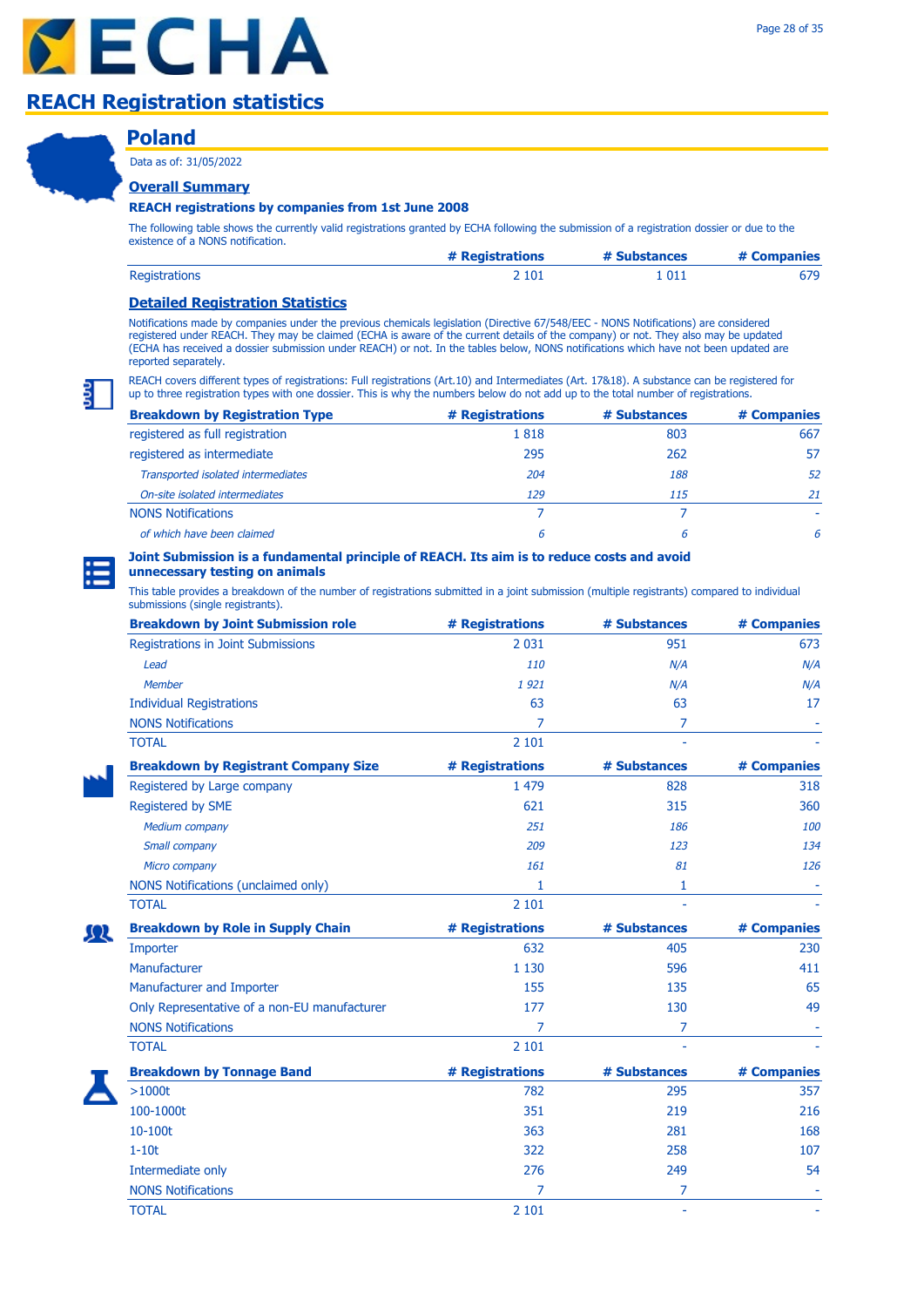



### **Portugal**

Data as of: 31/05/2022

### **Overall Summary**

### **REACH registrations by companies from 1st June 2008**

The following table shows the currently valid registrations granted by ECHA following the submission of a registration dossier or due to the existence of a NONS notification.

|                      | # Registrations | # Substances | # Companies |
|----------------------|-----------------|--------------|-------------|
| <b>Registrations</b> |                 |              | 130         |

### **Detailed Registration Statistics**

Notifications made by companies under the previous chemicals legislation (Directive 67/548/EEC - NONS Notifications) are considered registered under REACH. They may be claimed (ECHA is aware of the current details of the company) or not. They also may be updated (ECHA has received a dossier submission under REACH) or not. In the tables below, NONS notifications which have not been updated are reported separately.

REACH covers different types of registrations: Full registrations (Art.10) and Intermediates (Art. 17&18). A substance can be registered for up to three registration types with one dossier. This is why the numbers below do not add up to the total number of registrations.

| <b>Breakdown by Registration Type</b> | # Registrations | # Substances | # Companies |
|---------------------------------------|-----------------|--------------|-------------|
| registered as full registration       | 348             | 233          | 127         |
| registered as intermediate            | 91              |              | 21          |
| Transported isolated intermediates    | 37              | 31           | 16          |
| On-site isolated intermediates        | 63              | 51           | 13          |
| <b>NONS Notifications</b>             | 106             | 102          |             |
| of which have been claimed            |                 |              |             |

#### **Joint Submission is a fundamental principle of REACH. Its aim is to reduce costs and avoid unnecessary testing on animals**

| <b>Breakdown by Joint Submission role</b>    | # Registrations | # Substances | # Companies |
|----------------------------------------------|-----------------|--------------|-------------|
| Registrations in Joint Submissions           | 414             | 279          | 127         |
| Lead                                         | 14              | N/A          | N/A         |
| Member                                       | 400             | N/A          | N/A         |
| <b>Individual Registrations</b>              | 23              | 23           | 6           |
| <b>NONS Notifications</b>                    | 106             | 102          |             |
| <b>TOTAL</b>                                 | 543             |              |             |
| <b>Breakdown by Registrant Company Size</b>  | # Registrations | # Substances | # Companies |
| Registered by Large company                  | 325             | 256          | 77          |
| Registered by SME                            | 114             | 63           | 52          |
| <b>Medium company</b>                        | 41              | 33           | 15          |
| Small company                                | 54              | 33           | 25          |
| Micro company                                | 19              | 12           | 12          |
| NONS Notifications (unclaimed only)          | 104             | 100          |             |
| <b>TOTAL</b>                                 | 543             |              |             |
| <b>Breakdown by Role in Supply Chain</b>     | # Registrations | # Substances | # Companies |
| Importer                                     | 100             | 92           | 42          |
| Manufacturer                                 | 257             | 180          | 76          |
| Manufacturer and Importer                    | 66              | 49           | 29          |
| Only Representative of a non-EU manufacturer | 14              | 14           | 8           |
| <b>NONS Notifications</b>                    | 106             | 102          |             |
| <b>TOTAL</b>                                 | 543             |              |             |
| <b>Breakdown by Tonnage Band</b>             | # Registrations | # Substances | # Companies |
| >1000t                                       | 210             | 133          | 76          |
| 100-1000t                                    | 50              | 36           | 39          |
| 10-100t                                      | 41              | 38           | 26          |
| $1-10t$                                      | 47              | 45           | 20          |
| Intermediate only                            | 89              | 70           | 19          |
| <b>NONS Notifications</b>                    | 106             | 102          |             |
| <b>TOTAL</b>                                 | 543             | ä,           |             |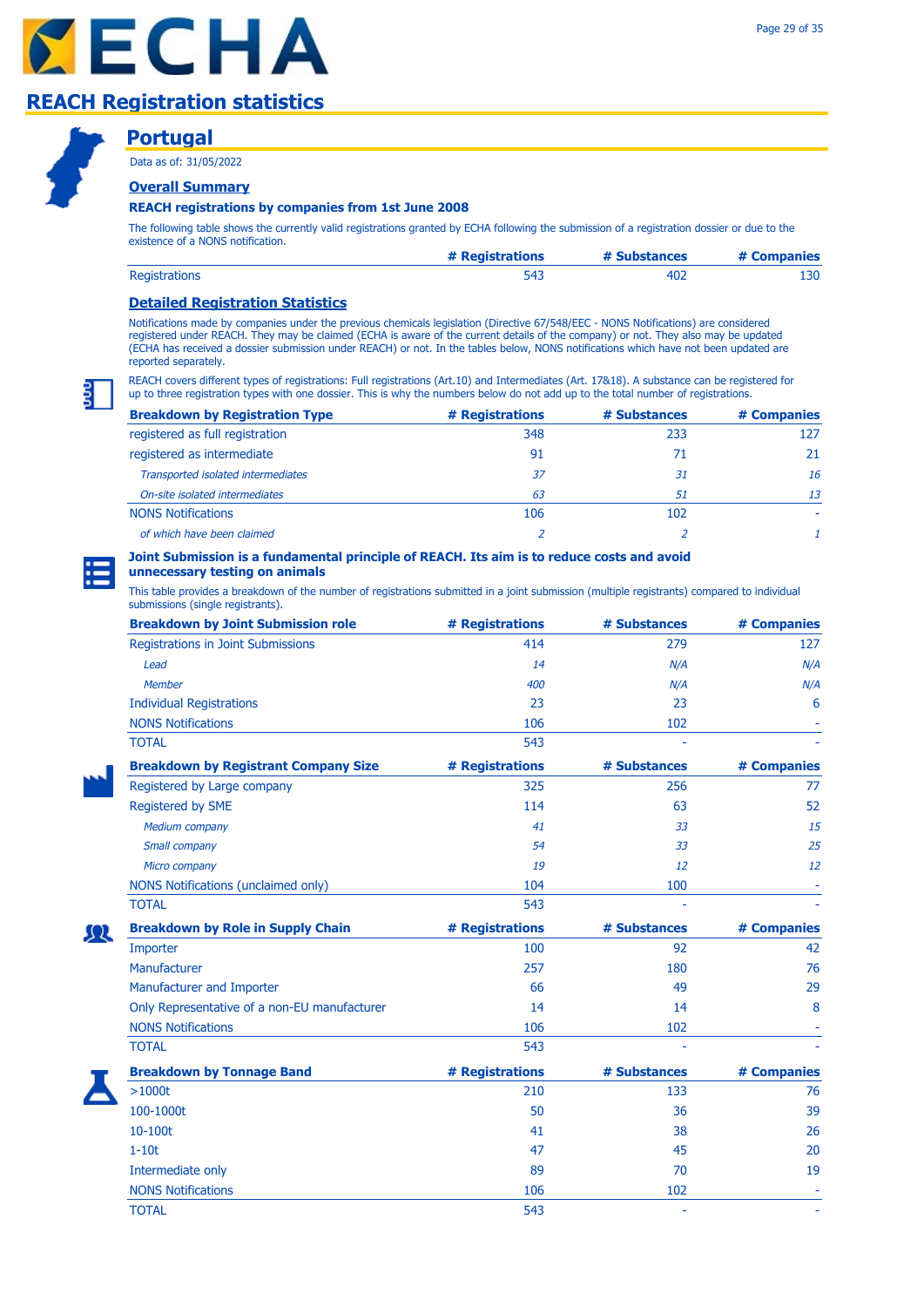### **Romania**

Data as of: 31/05/2022

### **Overall Summary**

#### **REACH registrations by companies from 1st June 2008**

The following table shows the currently valid registrations granted by ECHA following the submission of a registration dossier or due to the existence of a NONS notification.

|                      | # Registrations | # Substances | # Companies |
|----------------------|-----------------|--------------|-------------|
| <b>Registrations</b> |                 | 328          | ∸∽          |

### **Detailed Registration Statistics**

Notifications made by companies under the previous chemicals legislation (Directive 67/548/EEC - NONS Notifications) are considered registered under REACH. They may be claimed (ECHA is aware of the current details of the company) or not. They also may be updated (ECHA has received a dossier submission under REACH) or not. In the tables below, NONS notifications which have not been updated are reported separately.

REACH covers different types of registrations: Full registrations (Art.10) and Intermediates (Art. 17&18). A substance can be registered for up to three registration types with one dossier. This is why the numbers below do not add up to the total number of registrations.

| <b>Breakdown by Registration Type</b> | # Registrations | # Substances | # Companies    |
|---------------------------------------|-----------------|--------------|----------------|
| registered as full registration       | 414             | 265          | 130            |
| registered as intermediate            | 119             | 95           | 16             |
| Transported isolated intermediates    | 59              | 51           | 15             |
| On-site isolated intermediates        | 64              | 52           | $\overline{4}$ |
| <b>NONS Notifications</b>             | 0               |              |                |
| of which have been claimed            |                 |              | 0              |

### **Joint Submission is a fundamental principle of REACH. Its aim is to reduce costs and avoid**

### **unnecessary testing on animals**

| <b>Breakdown by Joint Submission role</b>    | # Registrations | # Substances | # Companies |
|----------------------------------------------|-----------------|--------------|-------------|
| Registrations in Joint Submissions           | 513             | 324          | 129         |
| Lead                                         | 28              | N/A          | N/A         |
| Member                                       | 485             | N/A          | N/A         |
| <b>Individual Registrations</b>              | 4               | 4            | 4           |
| <b>NONS Notifications</b>                    | 0               | 0            |             |
| <b>TOTAL</b>                                 | 517             |              |             |
| <b>Breakdown by Registrant Company Size</b>  | # Registrations | # Substances | # Companies |
| Registered by Large company                  | 456             | 298          | 90          |
| Registered by SME                            | 61              | 47           | 42          |
| Medium company                               | 28              | 26           | 15          |
| Small company                                | 24              | 19           | 21          |
| Micro company                                | 9               | 7            | 6           |
| NONS Notifications (unclaimed only)          | 0               | 0            |             |
| <b>TOTAL</b>                                 | 517             |              |             |
| <b>Breakdown by Role in Supply Chain</b>     | # Registrations | # Substances | # Companies |
| Importer                                     | 90              | 71           | 44          |
| Manufacturer                                 | 276             | 202          | 79          |
| Manufacturer and Importer                    | 94              | 85           | 25          |
| Only Representative of a non-EU manufacturer | 57              | 47           | 9           |
| <b>NONS Notifications</b>                    | 0               | 0            |             |
| <b>TOTAL</b>                                 | 517             |              |             |
| <b>Breakdown by Tonnage Band</b>             | # Registrations | # Substances | # Companies |
| $>1000t$                                     | 281             | 171          | 89          |
| 100-1000t                                    | 50              | 40           | 34          |
| 10-100t                                      | 32              | 32           | 15          |
| $1-10t$                                      | 51              | 49           | 26          |
| Intermediate only                            | 103             | 84           | 12          |
| <b>NONS Notifications</b>                    | 0               | 0            |             |
| <b>TOTAL</b>                                 | 517             | ä,           |             |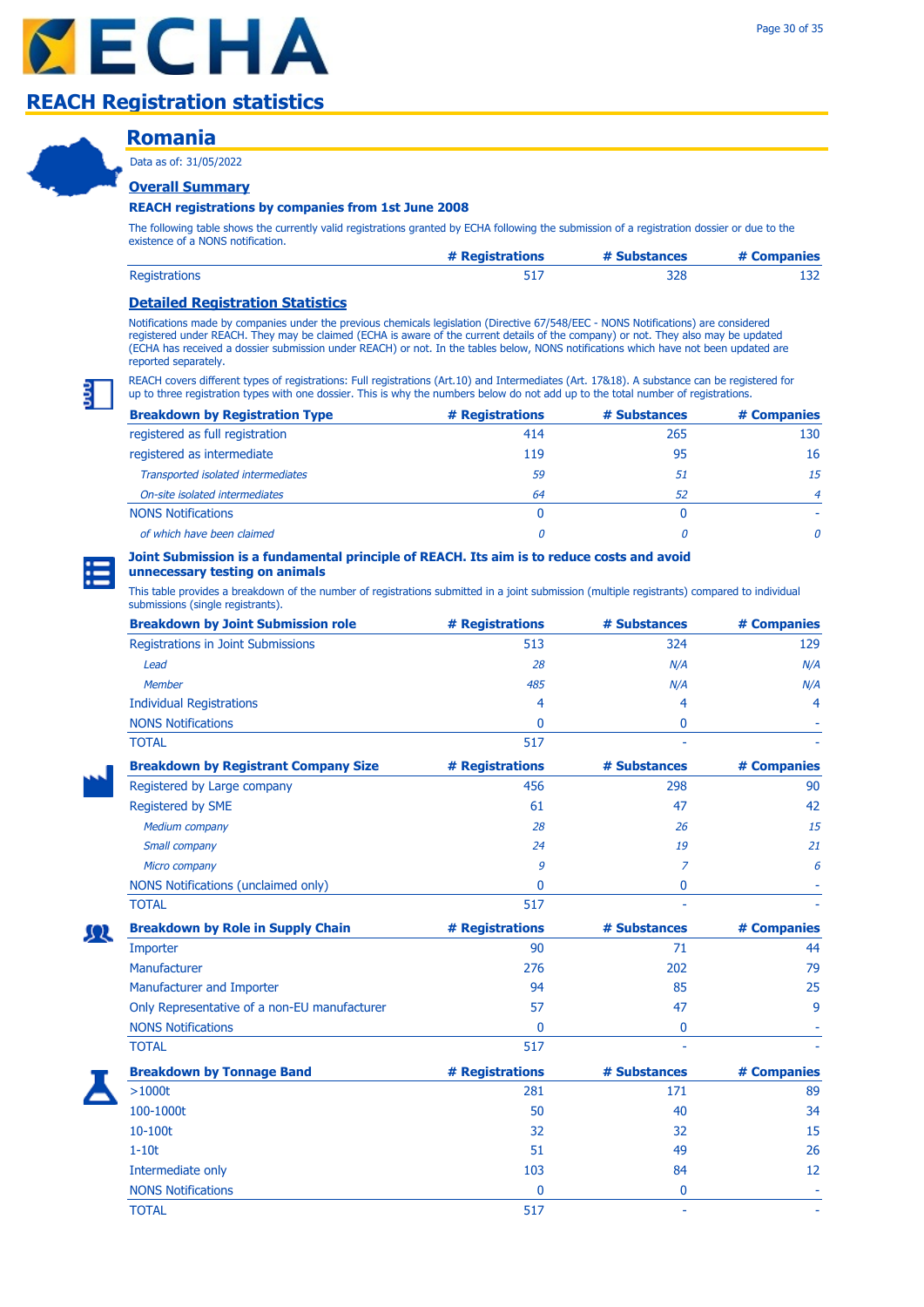### **Slovakia**

Data as of: 31/05/2022

### **Overall Summary**

#### **REACH registrations by companies from 1st June 2008**

The following table shows the currently valid registrations granted by ECHA following the submission of a registration dossier or due to the existence of a NONS notification.

|                      | # Registrations | # Substances | # Companies |
|----------------------|-----------------|--------------|-------------|
| <b>Registrations</b> |                 | 269          |             |

### **Detailed Registration Statistics**

Notifications made by companies under the previous chemicals legislation (Directive 67/548/EEC - NONS Notifications) are considered registered under REACH. They may be claimed (ECHA is aware of the current details of the company) or not. They also may be updated (ECHA has received a dossier submission under REACH) or not. In the tables below, NONS notifications which have not been updated are reported separately.

REACH covers different types of registrations: Full registrations (Art.10) and Intermediates (Art. 17&18). A substance can be registered for up to three registration types with one dossier. This is why the numbers below do not add up to the total number of registrations.

| <b>Breakdown by Registration Type</b> | # Registrations | # Substances | # Companies |
|---------------------------------------|-----------------|--------------|-------------|
| registered as full registration       | 259             | 199          | 84          |
| registered as intermediate            | 99              | 94           | 16          |
| Transported isolated intermediates    | 71              | 69           | 15          |
| On-site isolated intermediates        | 47              | 47           | 10          |
| <b>NONS Notifications</b>             |                 |              |             |
| of which have been claimed            |                 |              |             |

#### **Joint Submission is a fundamental principle of REACH. Its aim is to reduce costs and avoid unnecessary testing on animals**

| <b>Breakdown by Joint Submission role</b>    | # Registrations | # Substances | # Companies |
|----------------------------------------------|-----------------|--------------|-------------|
| Registrations in Joint Submissions           | 328             | 259          | 85          |
| Lead                                         | 43              | N/A          | N/A         |
| Member                                       | 285             | N/A          | N/A         |
| <b>Individual Registrations</b>              | 9               | 9            | 4           |
| <b>NONS Notifications</b>                    | 1.              | 1            |             |
| <b>TOTAL</b>                                 | 338             |              |             |
| <b>Breakdown by Registrant Company Size</b>  | # Registrations | # Substances | # Companies |
| Registered by Large company                  | 271             | 224          | 53          |
| Registered by SME                            | 67              | 59           | 32          |
| Medium company                               | 23              | 23           | 9           |
| Small company                                | 13              | 13           | 10          |
| Micro company                                | 31              | 27           | 13          |
| NONS Notifications (unclaimed only)          | $\Omega$        | 0            |             |
| <b>TOTAL</b>                                 | 338             |              |             |
| <b>Breakdown by Role in Supply Chain</b>     | # Registrations | # Substances | # Companies |
| Importer                                     | 67              | 58           | 29          |
| Manufacturer                                 | 220             | 183          | 51          |
| Manufacturer and Importer                    | 42              | 42           | 11          |
| Only Representative of a non-EU manufacturer | 8               | 6            | 8           |
| <b>NONS Notifications</b>                    | 1.              | 1            |             |
| <b>TOTAL</b>                                 | 338             |              |             |
| <b>Breakdown by Tonnage Band</b>             | # Registrations | # Substances | # Companies |
| $>1000t$                                     | 146             | 114          | 44          |
| 100-1000t                                    | 34              | 30           | 21          |
| 10-100t                                      | 35              | 34           | 26          |
| $1-10t$                                      | 44              | 42           | 18          |
| Intermediate only                            | 78              | 74           | 16          |
| <b>NONS Notifications</b>                    | 1               | 1            |             |
| <b>TOTAL</b>                                 | 338             | ä,           |             |

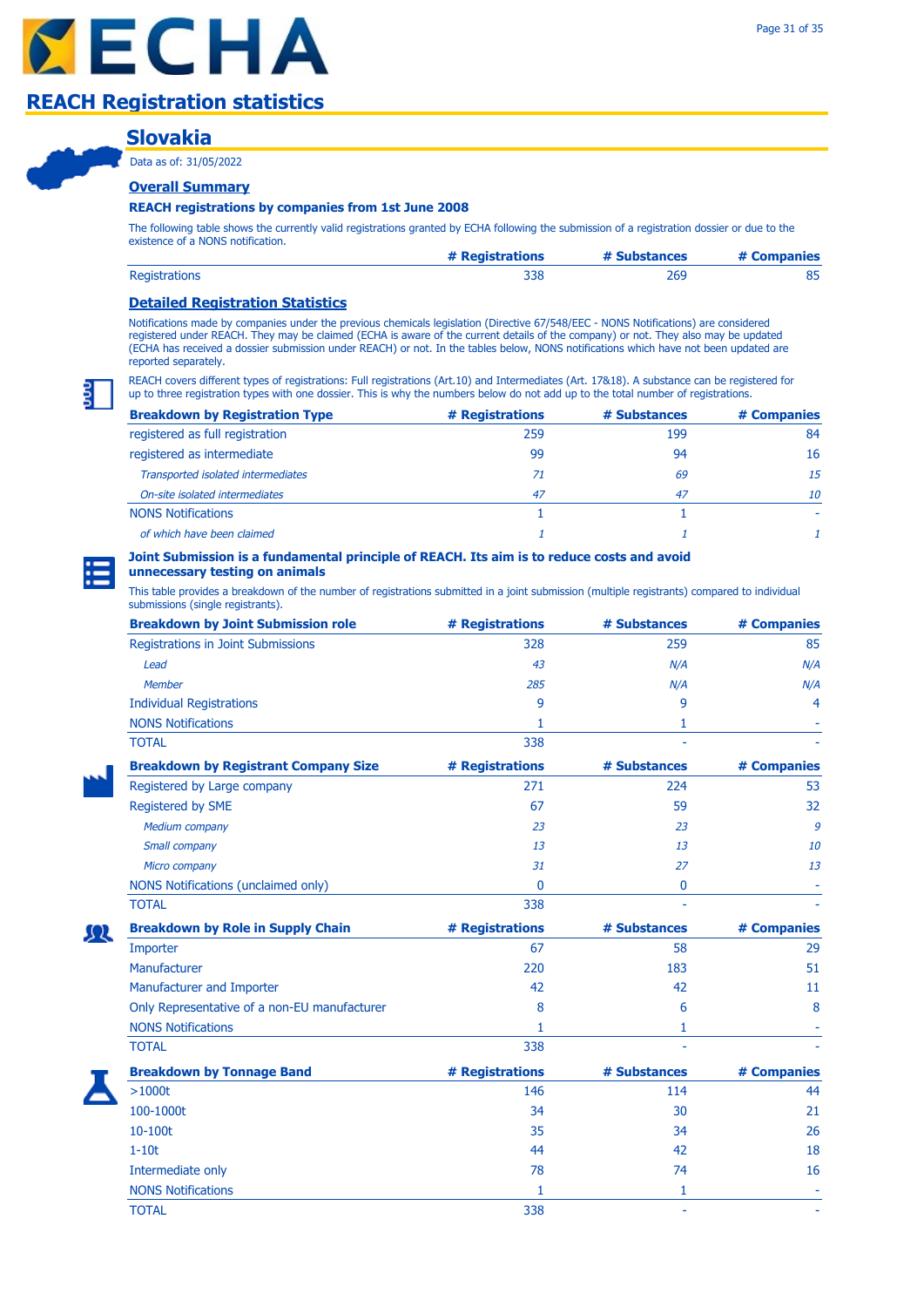### **Slovenia**

Data as of: 31/05/2022

### **Overall Summary**

#### **REACH registrations by companies from 1st June 2008**

The following table shows the currently valid registrations granted by ECHA following the submission of a registration dossier or due to the existence of a NONS notification.

|                      | # Registrations | # Substances | # Companies |
|----------------------|-----------------|--------------|-------------|
| <b>Registrations</b> |                 | 208          |             |

### **Detailed Registration Statistics**

Notifications made by companies under the previous chemicals legislation (Directive 67/548/EEC - NONS Notifications) are considered registered under REACH. They may be claimed (ECHA is aware of the current details of the company) or not. They also may be updated (ECHA has received a dossier submission under REACH) or not. In the tables below, NONS notifications which have not been updated are reported separately.

REACH covers different types of registrations: Full registrations (Art.10) and Intermediates (Art. 17&18). A substance can be registered for up to three registration types with one dossier. This is why the numbers below do not add up to the total number of registrations.

| <b>Breakdown by Registration Type</b> | # Registrations | # Substances | # Companies    |
|---------------------------------------|-----------------|--------------|----------------|
| registered as full registration       | 186             | 123          | 66             |
| registered as intermediate            | 89              | 86           | 12             |
| Transported isolated intermediates    | 75              | 72           | 11             |
| On-site isolated intermediates        | 19              | 19           | $\overline{4}$ |
| <b>NONS Notifications</b>             |                 |              |                |
| of which have been claimed            |                 |              |                |

### **Joint Submission is a fundamental principle of REACH. Its aim is to reduce costs and avoid**

### **unnecessary testing on animals**

| <b>Breakdown by Joint Submission role</b>    | # Registrations | # Substances | # Companies |
|----------------------------------------------|-----------------|--------------|-------------|
| Registrations in Joint Submissions           | 259             | 195          | 71          |
| Lead                                         | 45              | N/A          | N/A         |
| <b>Member</b>                                | 214             | N/A          | N/A         |
| <b>Individual Registrations</b>              | 15              | 15           | 4           |
| <b>NONS Notifications</b>                    | 1.              | 1            |             |
| <b>TOTAL</b>                                 | 275             |              |             |
| <b>Breakdown by Registrant Company Size</b>  | # Registrations | # Substances | # Companies |
| Registered by Large company                  | 213             | 174          | 49          |
| Registered by SME                            | 62              | 50           | 24          |
| Medium company                               | 40              | 39           | 12          |
| Small company                                | 14              | 14           | 8           |
| Micro company                                | 8               | 6            | 4           |
| NONS Notifications (unclaimed only)          | 0               | 0            |             |
| <b>TOTAL</b>                                 | 275             |              |             |
| <b>Breakdown by Role in Supply Chain</b>     | # Registrations | # Substances | # Companies |
| Importer                                     | 137             | 112          | 34          |
| Manufacturer                                 | 73              | 59           | 32          |
| Manufacturer and Importer                    | 27              | 26           | 10          |
| Only Representative of a non-EU manufacturer | 37              | 29           | 13          |
| <b>NONS Notifications</b>                    | 1               | 1            |             |
| <b>TOTAL</b>                                 | 275             |              |             |
| <b>Breakdown by Tonnage Band</b>             | # Registrations | # Substances | # Companies |
| >1000t                                       | 107             | 69           | 49          |
| 100-1000t                                    | 36              | 29           | 20          |
| 10-100t                                      | 18              | 17           | 11          |
| $1-10t$                                      | 25              | 23           | 9           |
| Intermediate only                            | 88              | 85           | 12          |
| <b>NONS Notifications</b>                    | 1               | 1            |             |
| <b>TOTAL</b>                                 | 275             | ÷.           |             |

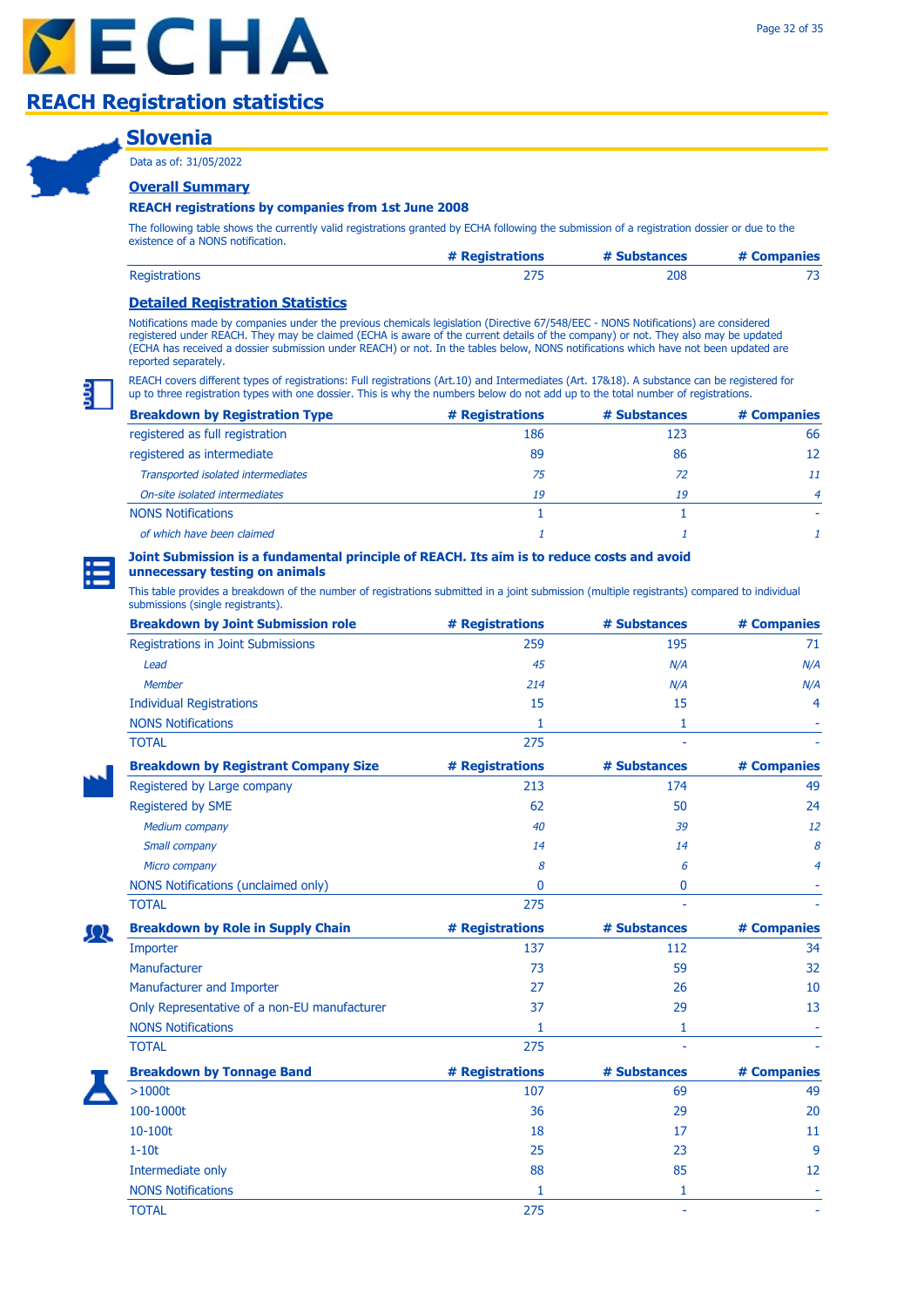### **Spain**

Data as of: 31/05/2022

### **Overall Summary**

#### **REACH registrations by companies from 1st June 2008**

The following table shows the currently valid registrations granted by ECHA following the submission of a registration dossier or due to the existence of a NONS notification.

|                      | # Registrations | # Substances | # Companies |
|----------------------|-----------------|--------------|-------------|
| <b>Registrations</b> | 8 065           | 4 2 9 1      | 190         |

### **Detailed Registration Statistics**

Notifications made by companies under the previous chemicals legislation (Directive 67/548/EEC - NONS Notifications) are considered registered under REACH. They may be claimed (ECHA is aware of the current details of the company) or not. They also may be updated (ECHA has received a dossier submission under REACH) or not. In the tables below, NONS notifications which have not been updated are reported separately.

REACH covers different types of registrations: Full registrations (Art.10) and Intermediates (Art. 17&18). A substance can be registered for up to three registration types with one dossier. This is why the numbers below do not add up to the total number of registrations.

| <b>Breakdown by Registration Type</b> | # Registrations | # Substances | # Companies |
|---------------------------------------|-----------------|--------------|-------------|
| registered as full registration       | 6 0 0 0         | 2 7 5 1      | 1 1 3 5     |
| registered as intermediate            | 1835            | 1 4 9 2      | 212         |
| Transported isolated intermediates    | 1 3 8 7         | 1 1 2 3      | 192         |
| On-site isolated intermediates        | 531             | 478          | 86          |
| <b>NONS Notifications</b>             | 290             | 260          |             |
| of which have been claimed            | 185             | 184          | 34          |

#### **Joint Submission is a fundamental principle of REACH. Its aim is to reduce costs and avoid unnecessary testing on animals**

| <b>Breakdown by Joint Submission role</b>    | # Registrations | # Substances | # Companies |
|----------------------------------------------|-----------------|--------------|-------------|
| Registrations in Joint Submissions           | 7418            | 3772         | 1 1 5 6     |
| Lead                                         | 1 437           | N/A          | N/A         |
| <b>Member</b>                                | 5981            | N/A          | N/A         |
| <b>Individual Registrations</b>              | 357             | 332          | 105         |
| <b>NONS Notifications</b>                    | 290             | 260          |             |
| <b>TOTAL</b>                                 | 8 0 6 5         |              |             |
| <b>Breakdown by Registrant Company Size</b>  | # Registrations | # Substances | # Companies |
| Registered by Large company                  | 6 6 5 0         | 3848         | 728         |
| Registered by SME                            | 1 3 1 0         | 784          | 461         |
| <b>Medium company</b>                        | 686             | 534          | 164         |
| Small company                                | 468             | 325          | 181         |
| Micro company                                | 156             | 80           | 116         |
| NONS Notifications (unclaimed only)          | 105             | 94           |             |
| <b>TOTAL</b>                                 | 8 0 6 5         |              |             |
| <b>Breakdown by Role in Supply Chain</b>     | # Registrations | # Substances | # Companies |
| Importer                                     | 2 6 9 6         | 1 6 6 4      | 453         |
| Manufacturer                                 | 2 8 1 4         | 1722         | 617         |
| Manufacturer and Importer                    | 1 0 0 7         | 856          | 161         |
| Only Representative of a non-EU manufacturer | 1 2 5 8         | 796          | 256         |
| <b>NONS Notifications</b>                    | 290             | 260          |             |
| <b>TOTAL</b>                                 | 8 0 6 5         |              |             |
| <b>Breakdown by Tonnage Band</b>             | # Registrations | # Substances | # Companies |
| $>1000t$                                     | 1 5 6 6         | 567          | 582         |
| 100-1000t                                    | 1 2 1 2         | 756          | 429         |
| 10-100t                                      | 1 4 5 1         | 1 0 0 2      | 402         |
| $1-10t$                                      | 1771            | 1 3 2 2      | 325         |
| Intermediate only                            | 1775            | 1 4 4 5      | 207         |
| <b>NONS Notifications</b>                    | 290             | 260          |             |
| <b>TOTAL</b>                                 | 8 0 6 5         |              |             |

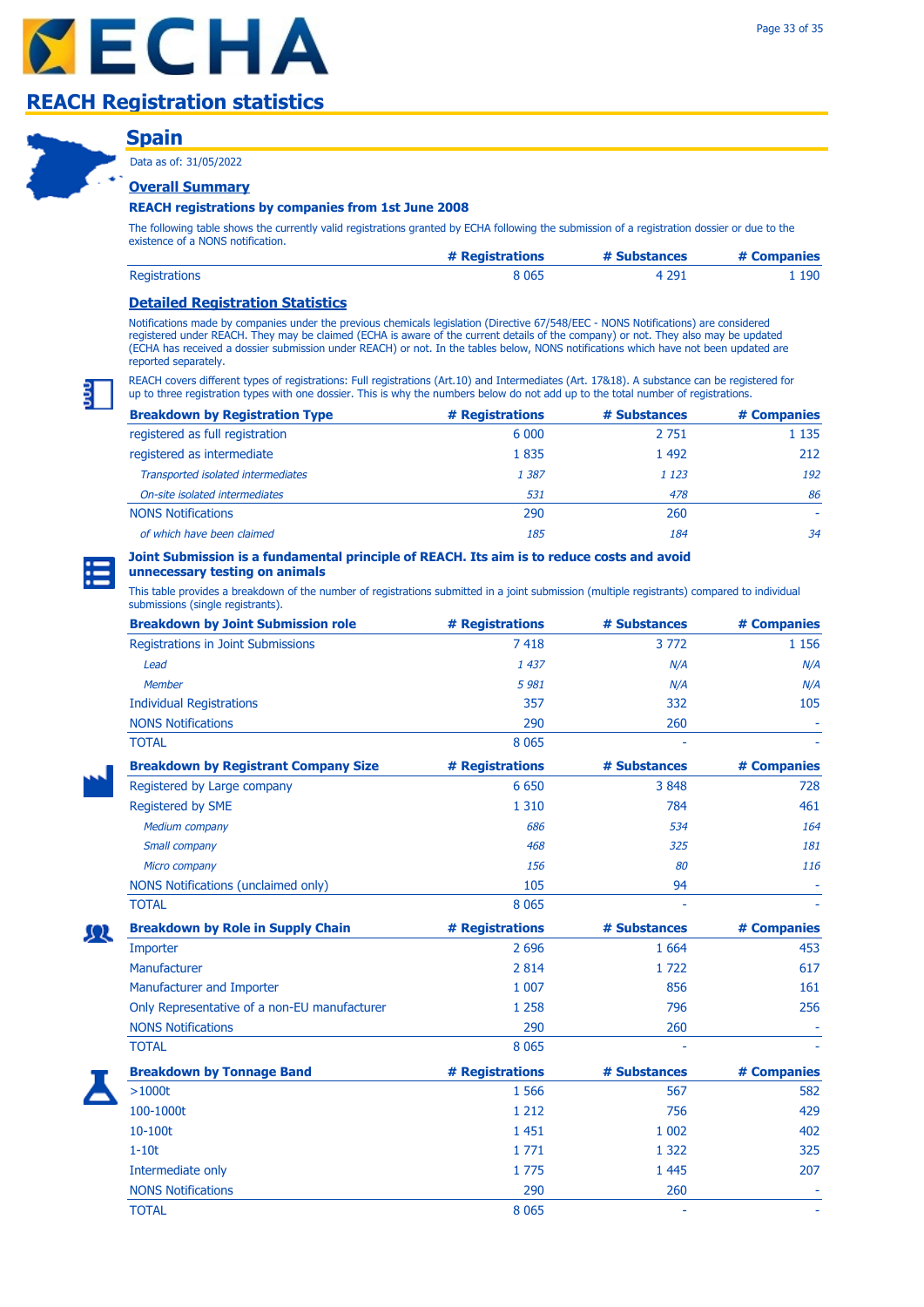### **Sweden**

Data as of: 31/05/2022

### **Overall Summary**

### **REACH registrations by companies from 1st June 2008**

The following table shows the currently valid registrations granted by ECHA following the submission of a registration dossier or due to the existence of a NONS notification.

|                      | # Registrations | # Substances | # Companies |
|----------------------|-----------------|--------------|-------------|
| <b>Registrations</b> | 3 001           | 968 ،        | 499         |

### **Detailed Registration Statistics**

Notifications made by companies under the previous chemicals legislation (Directive 67/548/EEC - NONS Notifications) are considered registered under REACH. They may be claimed (ECHA is aware of the current details of the company) or not. They also may be updated (ECHA has received a dossier submission under REACH) or not. In the tables below, NONS notifications which have not been updated are reported separately.

REACH covers different types of registrations: Full registrations (Art.10) and Intermediates (Art. 17&18). A substance can be registered for up to three registration types with one dossier. This is why the numbers below do not add up to the total number of registrations.

| <b>Breakdown by Registration Type</b> | # Registrations | # Substances | # Companies |
|---------------------------------------|-----------------|--------------|-------------|
| registered as full registration       | 2 4 8 3         | 1606         | 456         |
| registered as intermediate            | 443             | 356          | 114         |
| Transported isolated intermediates    | <i>350</i>      | 280          | 111         |
| On-site isolated intermediates        | 126             | <i>100</i>   | 25          |
| <b>NONS Notifications</b>             | 84              | 82           |             |
| of which have been claimed            | 9               | 9            |             |

# **Joint Submission is a fundamental principle of REACH. Its aim is to reduce costs and avoid**

### **unnecessary testing on animals**

| <b>Breakdown by Joint Submission role</b>    | # Registrations | # Substances | # Companies |
|----------------------------------------------|-----------------|--------------|-------------|
| Registrations in Joint Submissions           | 2855            | 1832         | 490         |
| Lead                                         | 864             | N/A          | N/A         |
| <b>Member</b>                                | 1991            | N/A          | N/A         |
| <b>Individual Registrations</b>              | 62              | 61           | 25          |
| <b>NONS Notifications</b>                    | 84              | 82           |             |
| <b>TOTAL</b>                                 | 3 0 0 1         |              |             |
| <b>Breakdown by Registrant Company Size</b>  | # Registrations | # Substances | # Companies |
| Registered by Large company                  | 1 742           | 1 0 9 3      | 248         |
| Registered by SME                            | 1 1 8 4         | 951          | 250         |
| Medium company                               | 420             | 336          | 127         |
| Small company                                | 704             | 656          | 88          |
| Micro company                                | 60              | 49           | 35          |
| NONS Notifications (unclaimed only)          | 75              | 74           |             |
| <b>TOTAL</b>                                 | 3 0 0 1         |              |             |
| <b>Breakdown by Role in Supply Chain</b>     | # Registrations | # Substances | # Companies |
| Importer                                     | 451             | 348          | 103         |
| Manufacturer                                 | 586             | 392          | 113         |
| Manufacturer and Importer                    | 169             | 164          | 29          |
| Only Representative of a non-EU manufacturer | 1711            | 1 2 4 9      | 307         |
| <b>NONS Notifications</b>                    | 84              | 82           |             |
| <b>TOTAL</b>                                 | 3 0 0 1         |              |             |
| <b>Breakdown by Tonnage Band</b>             | # Registrations | # Substances | # Companies |
| $>1000t$                                     | 643             | 352          | 185         |
|                                              |                 |              |             |
| 100-1000t                                    | 474             | 331          | 194         |
| 10-100t                                      | 454             | 369          | 175         |
| $1-10t$                                      | 912             | 819          | 131         |
| Intermediate only                            | 434             | 348          | 114         |
| <b>NONS Notifications</b>                    | 84              | 82           |             |
| <b>TOTAL</b>                                 | 3 0 0 1         |              |             |